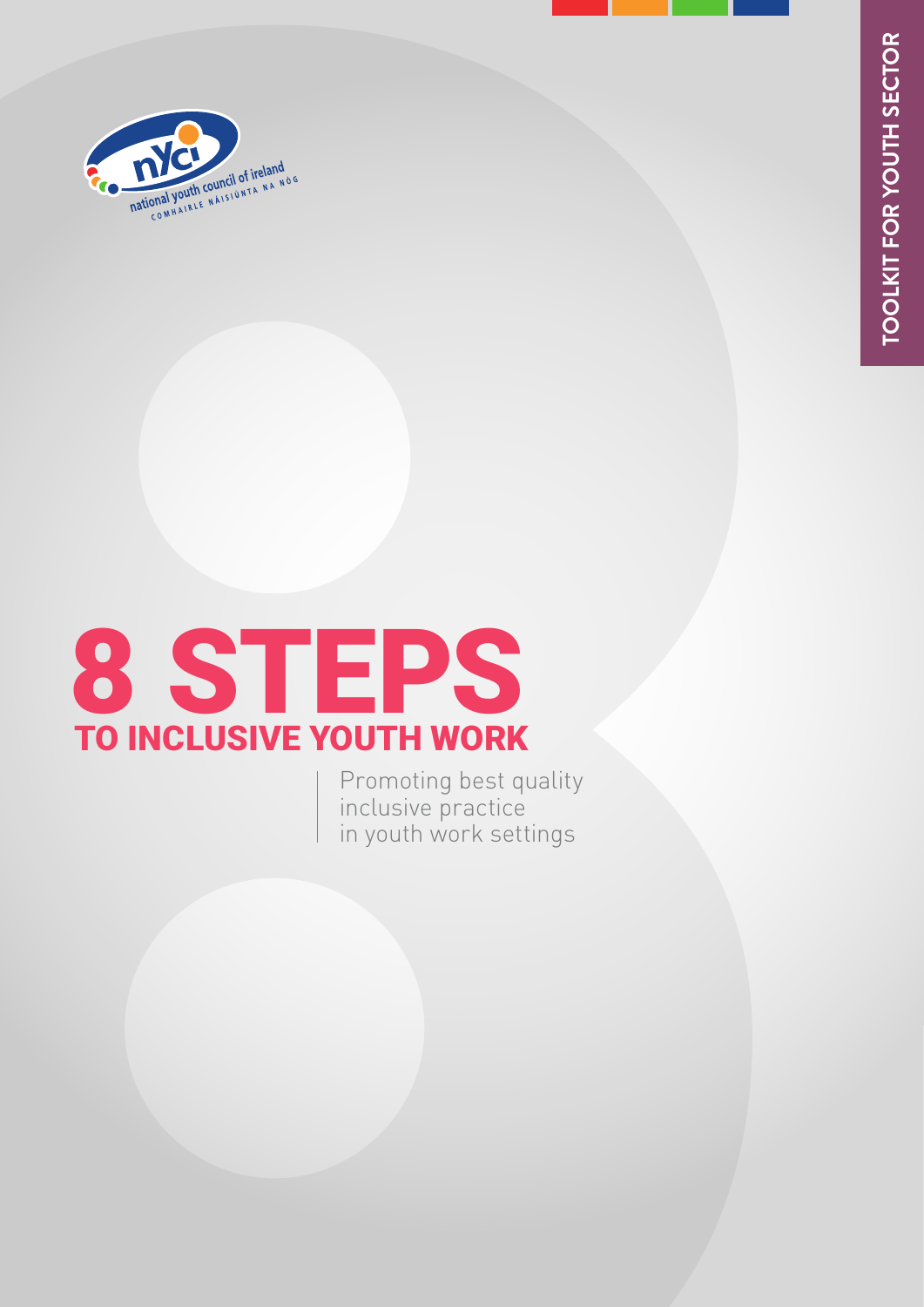## NYCI INTERCULTURAL AND EQUALITY PROGRAMME

### National Youth Council of Ireland

The National Youth Council of Ireland (NYCI) is the representative body for voluntary youth organisations in Ireland. It represents and supports the interests of youth organisations and uses its collective experience to act on issues that impact on young people. [www.youth.ie](http://www.youth.ie)

### NYCI Intercultural and Equality Programme

The NYCI Intercultural and Equality Programme delivers on NYCI's guiding principle 'to seek to challenge all forms of discrimination against young people' as part of its vision 'where all young persons are empowered to develop the skills and confidence to fully participate as active citizens in an inclusive society'. The Intercultural and Equality Programme supports youth organisations to embed an intercultural and inclusive approach so that it is integral to their engagement with young people. The programme works with member organisations and others to adopt practices and policies to promote intercultural and inclusive youth work through its resources, information, training and advice on any aspect of inclusion, equality and interculturalism. [www.intercultural.ie](http://www.intercultural.ie )

### Acknowledgments

Sincere thanks to the many youth groups we interviewed in building this resource, some of whom we are sad to say no longer exist. Your work has been inspirational:

#### KDYS, Kerry Diocesan Youth Service

Friars' Gate Education and Outreach Department

NYP2, North Inner City Neighbourhood Youth Project, (HSE)

Swan Youth Service, (CDYSB)

Voluntary Service International (VSI) Dublin, Teenage Programme

BeLonG To Youth Services

Foróige – Dublin South (volunteer-led clubs), Tyrellstown Youth Initative, Castlebar NYP

Irish Girl Guides (IGG)

YMCA Cork – Ninos Club

The Base Youth Centre, Ballyfermot

Ógra Chorchaí, Bishopstown Youth Project

Youth Work Ireland Galway – SPARK project

Localise

No 4 Drop-in Centre, Galway

Thanks also to Elaine Mahon who worked on the first Good Practice publication upon which this toolkit builds.

Written and researched by: Anne Walsh (including research and original input by Elaine Mahon)

Proofed and edited by: Elaine Lowry.

Designed by: [Fuse.ie](http://www.fuse.ie/)

ISBN: 978-1-900210-35-5

First published in 2016 by:

© National Youth Council of Ireland. All rights reserved.





Comhshaol, Oidhreacht agus Rialtas Áitiúil Environment, Heritage and Local Government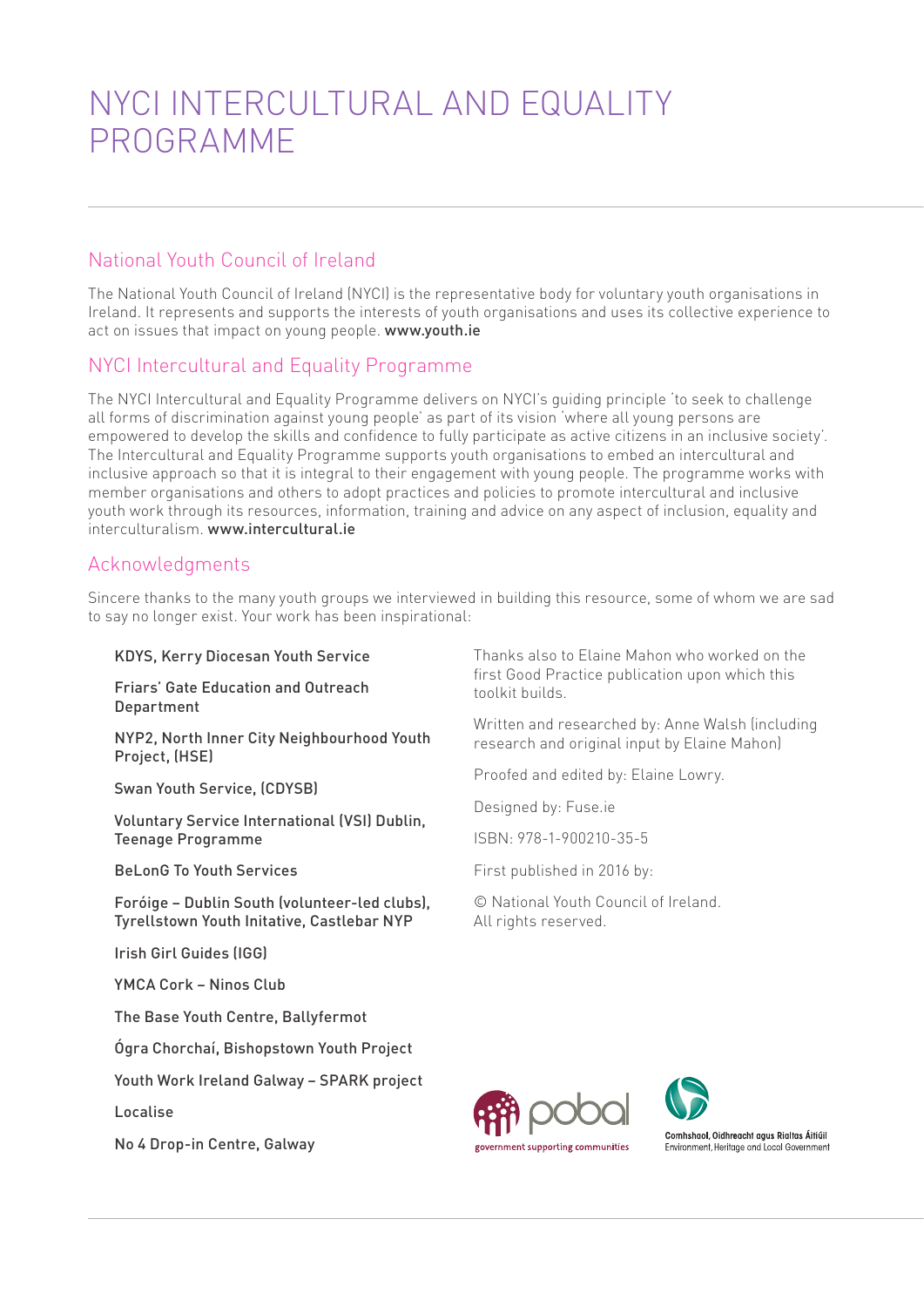# **CONTENTS**

| Foreword                                                                       | $\overline{2}$ |
|--------------------------------------------------------------------------------|----------------|
| Introduction                                                                   | 3              |
| A note on terminology                                                          | 4              |
| Getting started: What would good practice look like in an evidence framework?  | 5              |
| Key to NQSF Core Principles and Standards and National Youth Strategy Outcomes | 6              |
| <b>Step 1</b> Organisational Review                                            | 10             |
| Organisational Review in Practice                                              | 12             |
| <b>Step 2 Policies and Group Contracts</b>                                     | 16             |
| Policies and Group Contracts in Practice                                       | 18             |
| <b>Step 3</b> Space and Environment                                            | 24             |
| Space and Environment in Practice                                              | 26             |
| <b>Step 4 Staff and Volunteers</b>                                             | 30             |
| Staff and Volunteers - Attitude, Commitment and Responsibility in Practice     | 32             |
| <b>Step 5</b> Activities and Involvement of Young People                       | 36             |
| Activities and Involvement of Young People in Practice                         | 38             |
| Step 6 Resourcing Inclusion                                                    | 44             |
| Resourcing Inclusion in Practice                                               | 46             |
| <b>Step 7</b> Networking and Partnerships                                      | 48             |
| Networking and Partnerships in Practice                                        | 50             |
| <b>Step 8 Monitoring and Evaluation</b>                                        | 56             |
| Monitoring and Evaluation in Practice                                          | 58             |
| <b>Conclusion</b> When inclusive youth work is embedded in your practice       | 60             |
| Annex 1 Further Resources and Support                                          | 63             |
| Action Plan template - continuous improvement planning                         | 66             |
| Developing your Logic Model - the Common Elements                              | 67             |
| A Basic Tool that links with your Logic Model to your indicators of change     | 68             |
| Appendix                                                                       | 69             |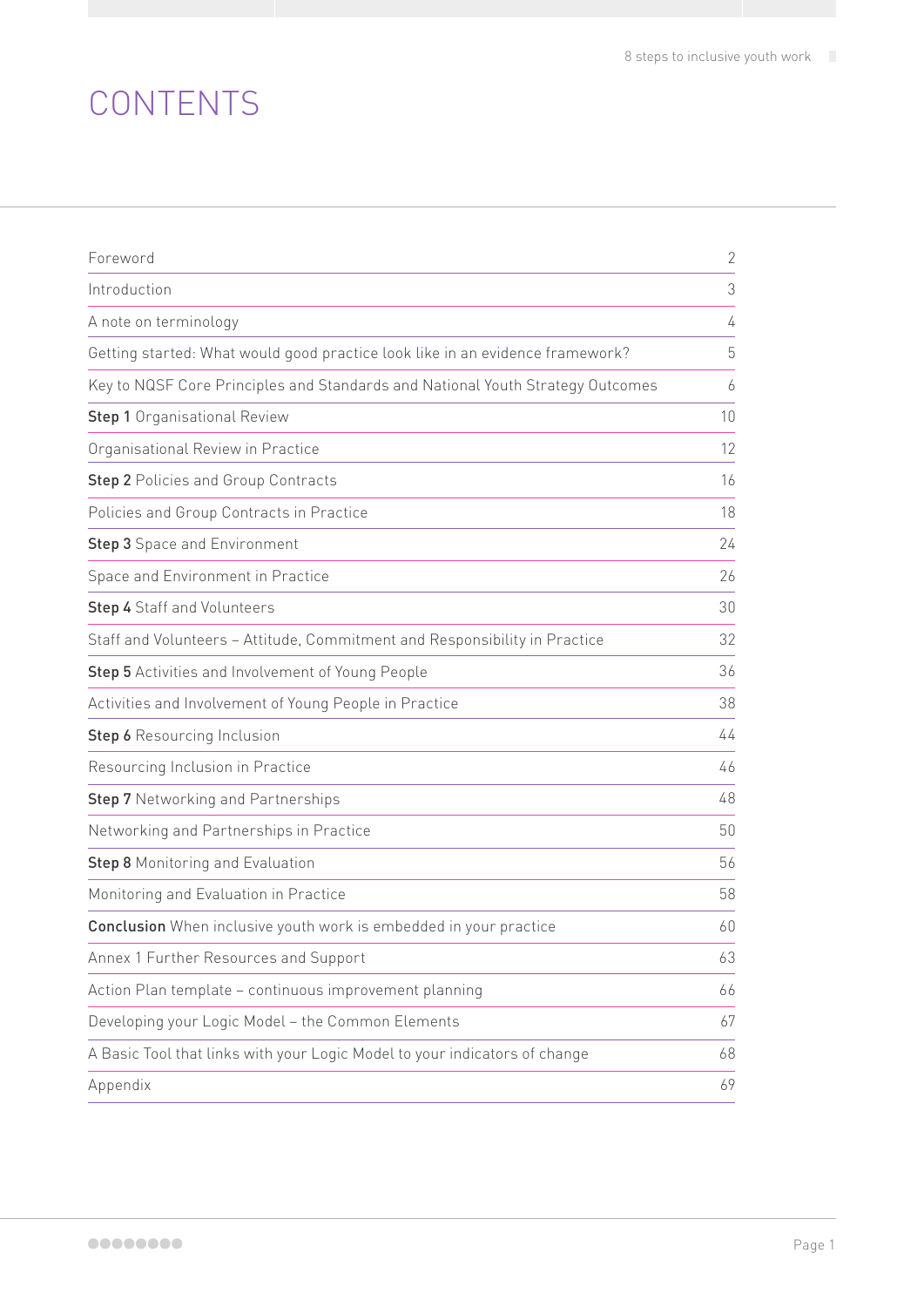# <span id="page-3-0"></span>FOREWORD

This Toolkit was developed after extensive interviews with 16 youth work organisations who described their inclusive youth work practice to us. Each organisation we interviewed has taken an inclusive approach in their work for several years. While they differ in their practice, often significantly, the common thread for all has been finding ways to adapt their organisation and upskill staff and volunteers to be able to understand, to reach out and include young people from minority and marginalised groups. This Toolkit, therefore, presents both the indicators of inclusive practice and a wide range of good practice that is grounded in the reality and demands of youth work provision – both volunteer-led and staffed youth work. (More detailed descriptions of the featured organisations' intercultural youth work are available in NYCI's resources: 'Promoting Quality in Intercultural Youth Work', Phase I and Phase II)

Inclusive practice can be hard to articulate because it should be seamless to your everyday work. Inclusion is about an ethos and practice that makes everyone feel welcome and that acknowledges and celebrates diversity but never singles people out or makes any young person feel that they are different from the group. It can be a hard balance to manage.

For some organisations inclusive youth work will involve adapting your current way of working and going the extra mile can present challenges. However, the youth work organisations we have interviewed describe it as hugely rewarding and energising work. This resource was designed to guide you through a journey you are no doubt already on and to give clarity to what is involved in equality and inclusive practice. It is how you work toward change, and the reflective practice involved, that will be the key evidence of your inclusive practice. This Toolkit is designed to clearly set out what you are working toward. Being based on the concrete and varied experiences of youth organisations, it is designed to guide and support others to work toward, and articulate, their own equality, inclusion and diversity practice.

We hope you find it useful,

Intercultural and Equality Officer, National Youth Council of Ireland, June 2016

"In some ways we went into it in a naïve way. We just saw young people [from minority ethnic groups] who wanted to get involved. We opened the doors to them…For us it just seemed like a really organic thing for the organisation. But it's just transformed the youth programmes in such a positive way."

[Youth Worker, VSI]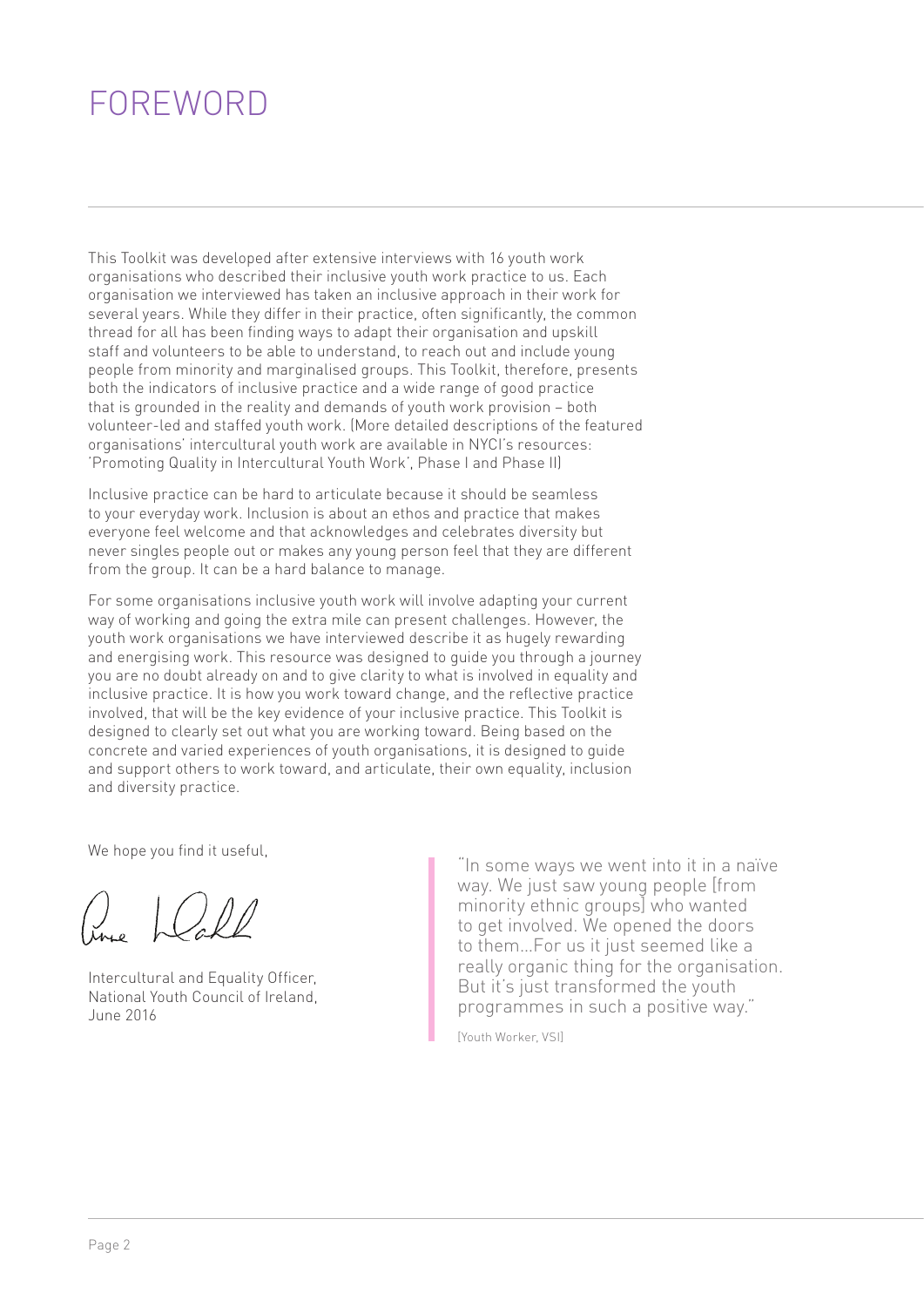# <span id="page-4-0"></span>INTRODUCTION

## In a nutshell – what is this Toolkit about?

This 8 Steps to Inclusive Youth Work can help you:

- Report within the National Quality Standards Framework (NQSF),
- Write your continuous improvement plan,
- Develop a logic model or work plan toward realising the Outcomes in the National Youth Strategy (NYS),
- Meet your responsibilities under equality legislation
- Follow the commitments set out in your organisation's diversity/equality/ integration/ or inclusion policy
- Act as an assessment and planning toolkit as you work toward developing best practice in equal and inclusive youth work

This Toolkit is designed to help you articulate your practice in a structure that simultaneously meets your reporting criteria. It is not prescriptive – it is designed to spur you into thinking about your inclusive youth work practice.

### Who is it for?

As Directors, Managers, Project Leaders, and Programme Officers do you sometimes find it difficult to evidence how your practice ensures and promotes inclusion, diversity and equality? Would you like to know more about what defines an inclusive, diverse and equal youth work setting? Would you like to improve your practice? Do you wonder how your practice compares with similar organisations or youth groups? Are you involved in reporting to the NQSF or looking at meeting the Outcomes set out in the National Youth Strategy (NYS) or Better Outcomes, Brighter Futures (BOBF)? This Toolkit helps you put your current practice into a framework that will directly help you in your reporting and it can support you to further develop your inclusive practice by signposting you to examples of inclusive youth work practice that have been developed by 16 other youth work organisations.

## Why do we need this Toolkit in the youth sector?

The NQSF talks about "ensuring and promoting equality and inclusiveness" as a Core Principle of Youth Work. The National Youth Strategy states that young people should be "included in society", that "their equality and rights are upheld", and "their diversity is celebrated". Many groups struggle to know if, or how, they are meeting these criteria because there are no set indicators or measures on equality and inclusive work and each organisation will approach it differently. This Toolkit offers a comprehensive set of indicators alongside examples of good practice from 16 youth organisations. Their practice and the indicator checklists have been set into 8 key steps of youth work practice to demonstrate how good inclusive practice will be evident and measurable in everyday youth work. This allows us to look at our inclusive work through a familiar set of youth work practices while also referencing it directly to the NQSF Core Principles and Standards and to the Outcomes in the National Youth Strategy.

### How can you use it?

As you look at the indicators ask yourself 'Do I do that?' or 'Could I do that?' This will help you articulate your own practice and develop your action plans simultaneously. This is NOT an additional piece of work on top of the NQSF or your other reporting processes. The evidence and anecdotes you are supported to tell here will be the direct evidence that you can use to report under Core Principle 4 (and at times under other Principles), as well as relevant Standards in the NQSF or in any other reporting process you are involved in, and especially in relation to outcomes linked to the National Youth Strategy. Your story will be different to others; there is no one way to be inclusive. In each of the steps you will be looking to fit your work with a few of the suggested practices, building up over time to meeting more.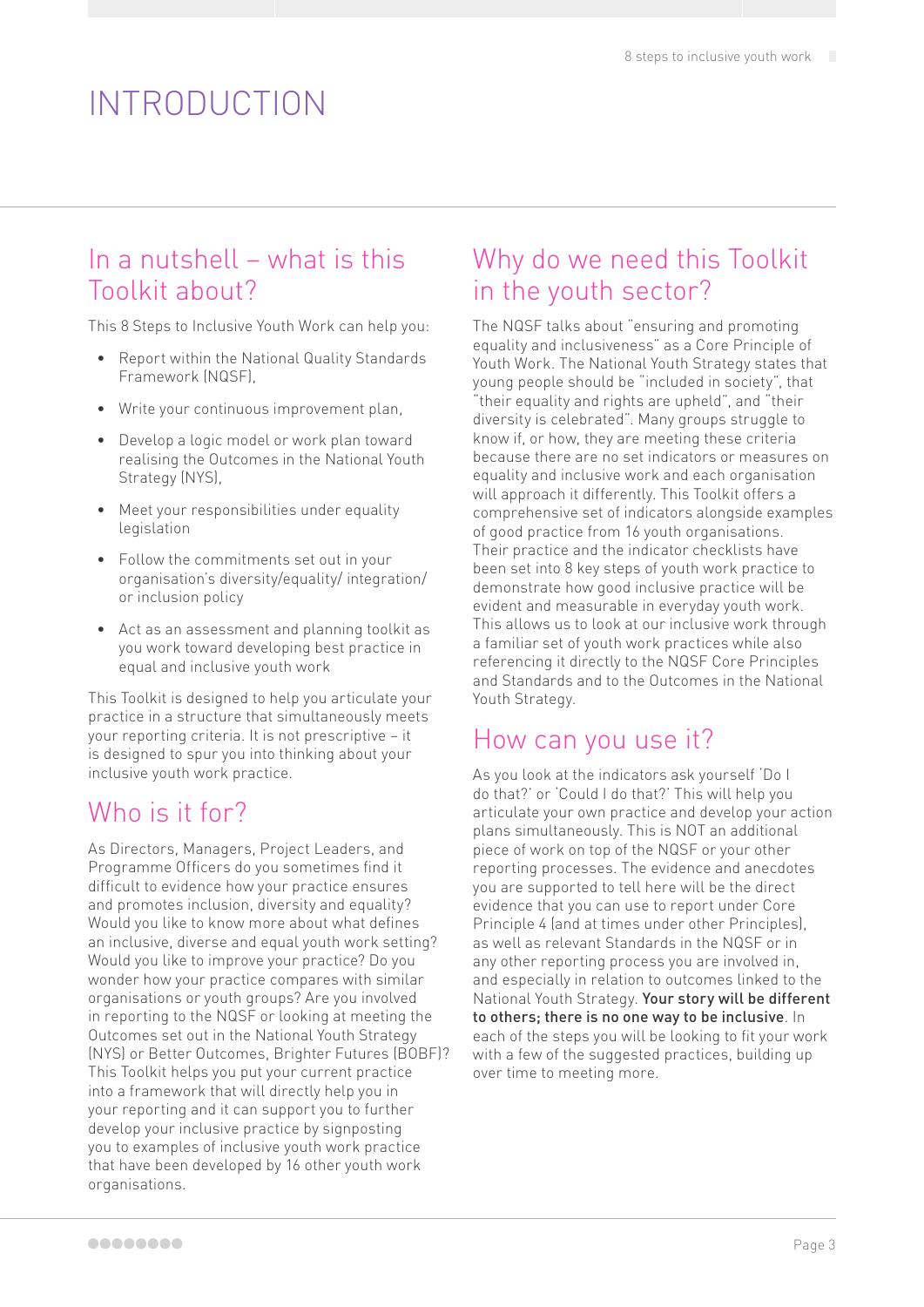<span id="page-5-0"></span>We are especially keen to show how changes you make in your organisation impact positively on young people and the wider community. With this in mind each step outlines the good practice indicators under two headings: 1) what you can do at an organisational level and 2) good practice with young people. In the examples of practice following the checklists you will also see examples of how good inclusive practice impacts on the wider community.

In practice, no youth work organisation will meet all the indicators set out in each Step. They present an ideal scenario of what your organisation can achieve. You may find that you have achieved or could adopt a number of the practices in some steps, but struggle more with others. Some steps may become long-term goals for your organisation. This Toolkit can help you map out the direction you wish to take over the coming years by looking at what others have done and knowing what is possible.

## A note on terminology

### 'Minority and marginalised young people'

In this Toolkit we use the term 'minority and marginalised young people' to represent the range of young people to which we refer when we speak about inclusion, diversity and equality. This mirrors the language used in the NQSF and NYS. The NQSF refers specifically to the Equal Status Act 2000 which includes young people covered by the 9 grounds. Our list refers to more groups than the 9 grounds recognising the following contexts and lived experiences:

• Young people from minority ethnic and cultural backgrounds including Travellers, Roma, asylum seekers and refugees (approx. 15% of all YP)

- Young people with a disability (including physical, sensory, intellectual, social or learning disability or difficulty) (approx. 10% of all YP)
- Lesbian, Gay, Bisexual or Transgender (LGBT) young people(including those who identify their gender in other terms) (approx. 7.5% of all YP)
- Young carers (estimated to be as high as 8% of all YP)
- Young people with mental health issues (up to 25% at some point in YP's lives)
- Young parents (Mums and Dads)\*
- Young people involved in the juvenile justice system\*
- Young people who are homeless\*
- Young people who are not in education, training or employment\*
- In all of the above gender and religion are also critical and work with single gender groups may be relevant.
- \* These 4 groups are statistically small in number.

You are unlikely to be working directly with all of these groups but inclusive and equal youth work means working toward an ethos of inclusion, diversity and equality that is cognisant of the range of young people who fit into these groups or life circumstances. Inclusive youth work is only partly about who you work with – it is predominantly about how you work with young people to build a society where discrimination is challenged, where equality is real and diversity is fully embraced and celebrated.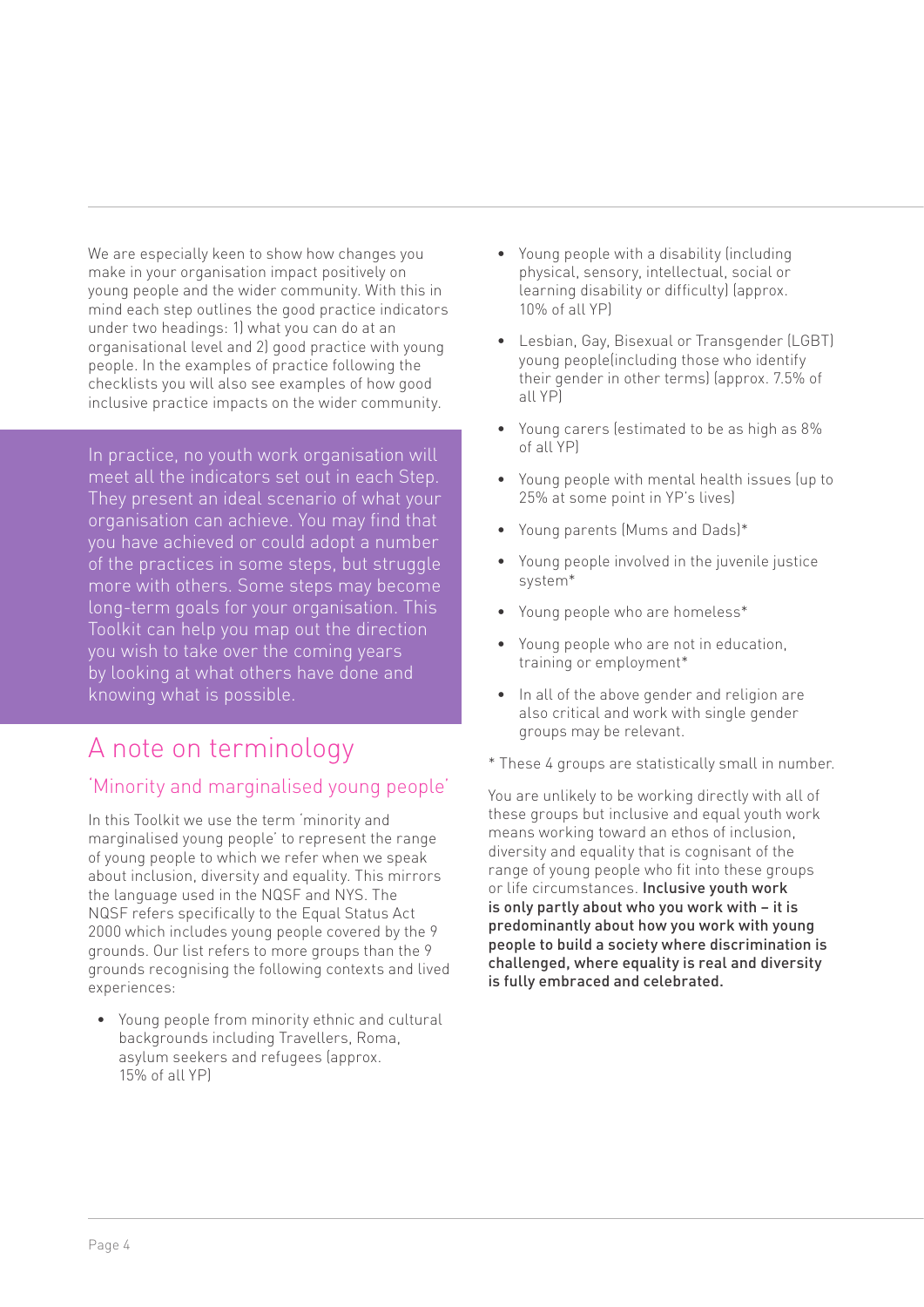### <span id="page-6-0"></span>'Socio-economic and geographic marginalisation'

The National Youth Strategy presents a broader definition of marginalised young people that also includes socio-economic and geographic marginalisation. This Toolkit does not directly include socio-economically disadvantaged groups, as most funded youth work in Ireland address these groups as a priority.

### 'In your community'

For a national organisation your community can be read as the nation, for regional groups it is your region, and for local groups it is your immediate catchment area. Although it is worth stressing that inclusive youth work often involves working beyond your traditional geographical boundaries to include young people who come in to your area as distinct from working with only those who reside in your area. While community can often refer to a special group (e.g. Traveller community, LGBT community, online community, religious community etc) the term is not used in that way in this Toolkit.

### 'Your organisation'

All projects, clubs and services within the youth work sector – whether volunteer-led or staffed. (Although it doesn't reference the National Quality Standards for Youth Clubs, these and any youth groups who do not report under the NQSF or NYS structure will still find the Toolkit helpful in guiding their inclusive practice).

### Getting started: What would good practice look like in an evidence framework?

In evidencing your promotion and provision of diversity, equality and inclusive practice; in complying with equality legislation; and achieving specific outcomes for young people from minority backgrounds a number of indicators are likely to be present and can be used as evidence.

To demonstrate your evidence base tell your story about how you meet any of these indicators - only choose those that are applicable to you. Your group or organisation might aim initially to match 1-3 indicators on each Step. You will also find that some of your evidence will relate to a number of NQSF Standards, Core Principles and NYS Outcomes so it can be reused. The relevant NQSF Standards and Core Principles and NYS Outcomes that relate to each indicator are coded alongside them using the key set out overleaf.

Use the check boxes to signpost to yourself how your work matches these indicators and think about what evidence you have to demonstrate this. This evidence can be written straight into your NQSF self-assessment report and any other reporting procedures you have. Examples of evidence are listed at the top of each set of indicators. You will, most likely, have different forms of evidence relating to your organisational work and your direct work with young people. Examples of practice from the youth organisations we interviewed are set out after each set of indicators to inspire you and stimulate you to think of ways that you meet the criteria or to decide what actions you might take into the future.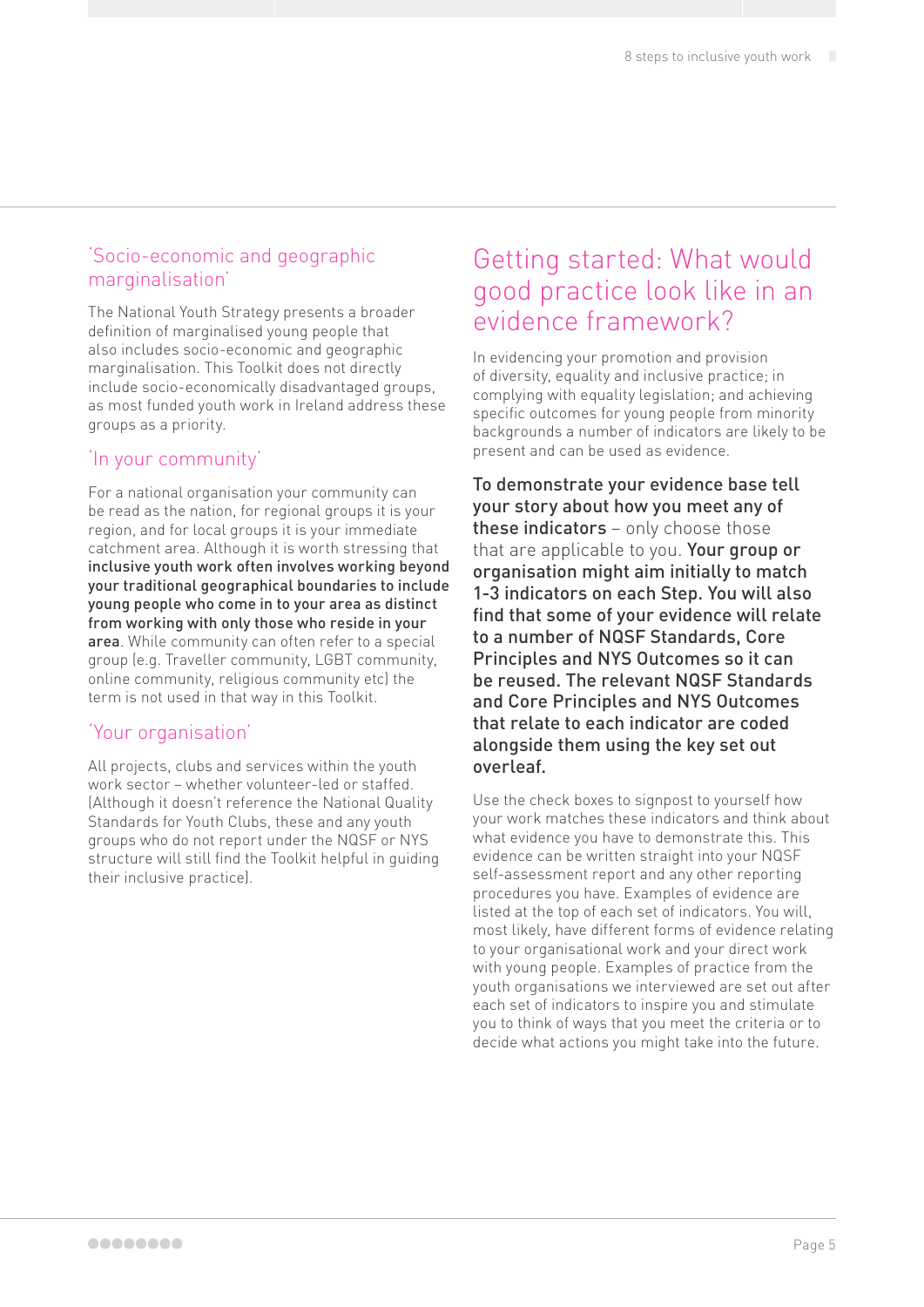# <span id="page-7-0"></span>KEY TO:

## NATIONAL QUALITY STANDARDS (NQSF) CORE PRINCIPLES\* NATIONAL QUALITY STANDARDS (NQSF) STANDARDS NATIONAL YOUTH STRATEGY (NYS) OUTCOMES

\*(we have only included those that are most relevant to diversity, equality and inclusion)

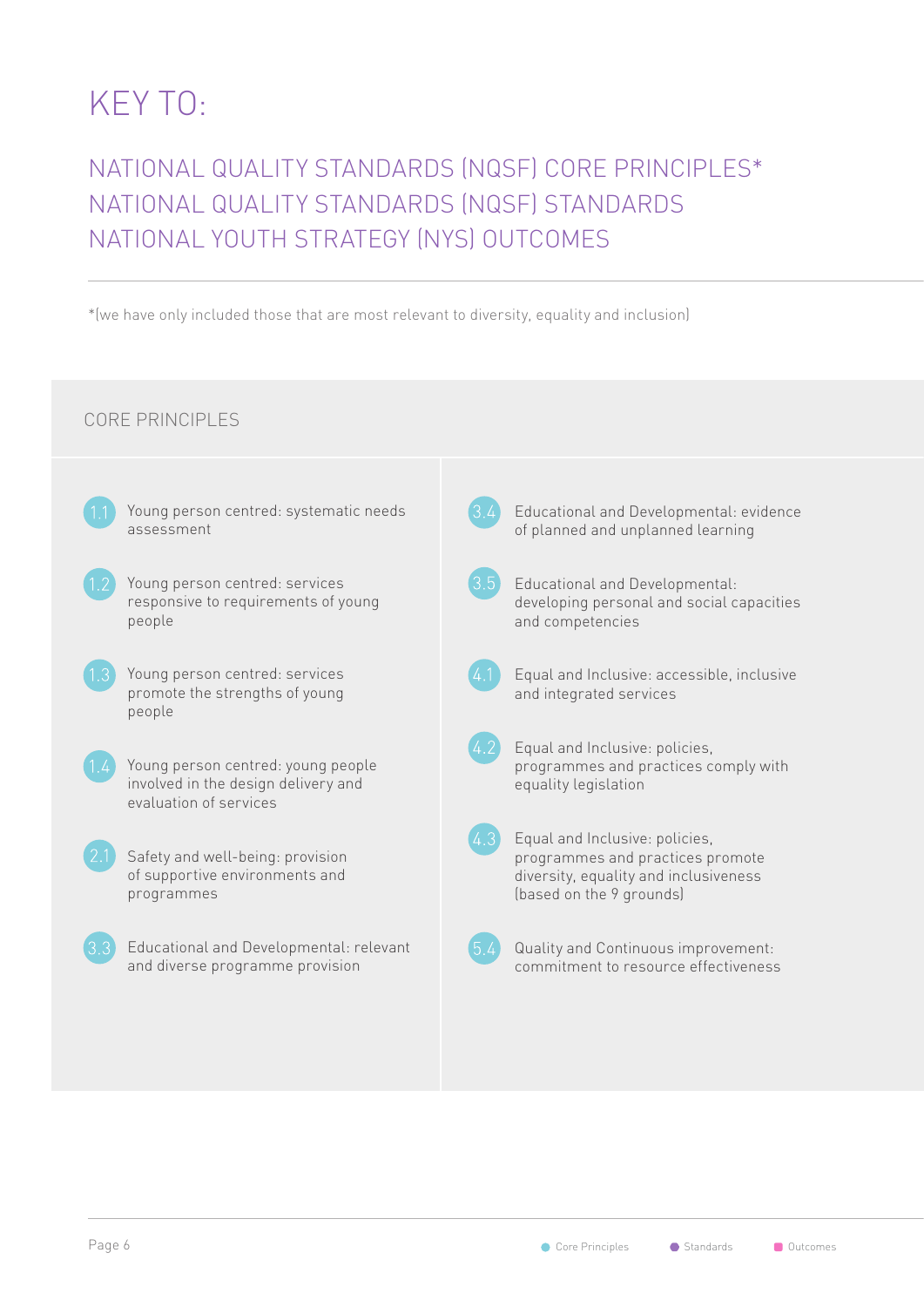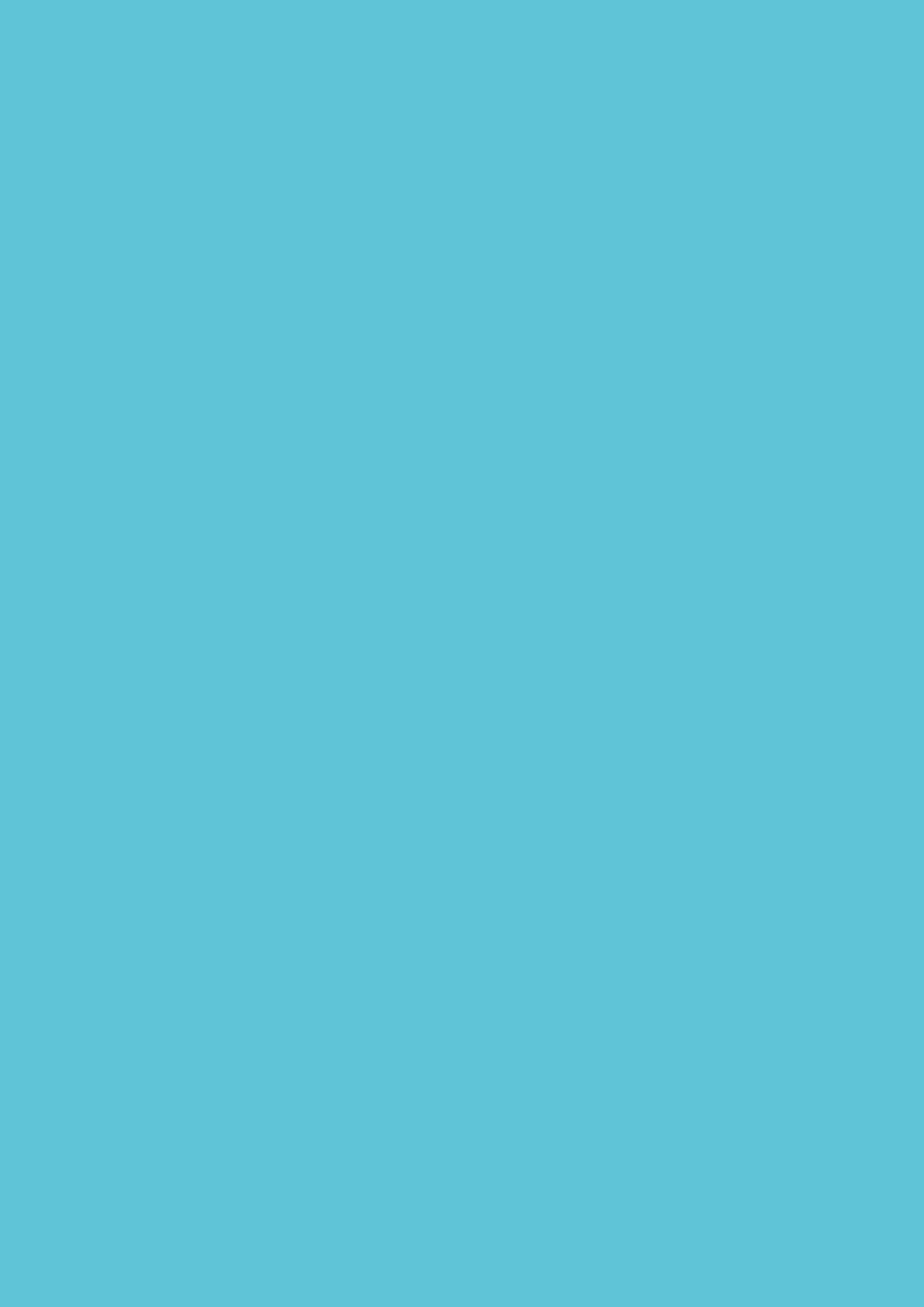# ORGANISATIONAL REVIEW IN PRACTICE

1

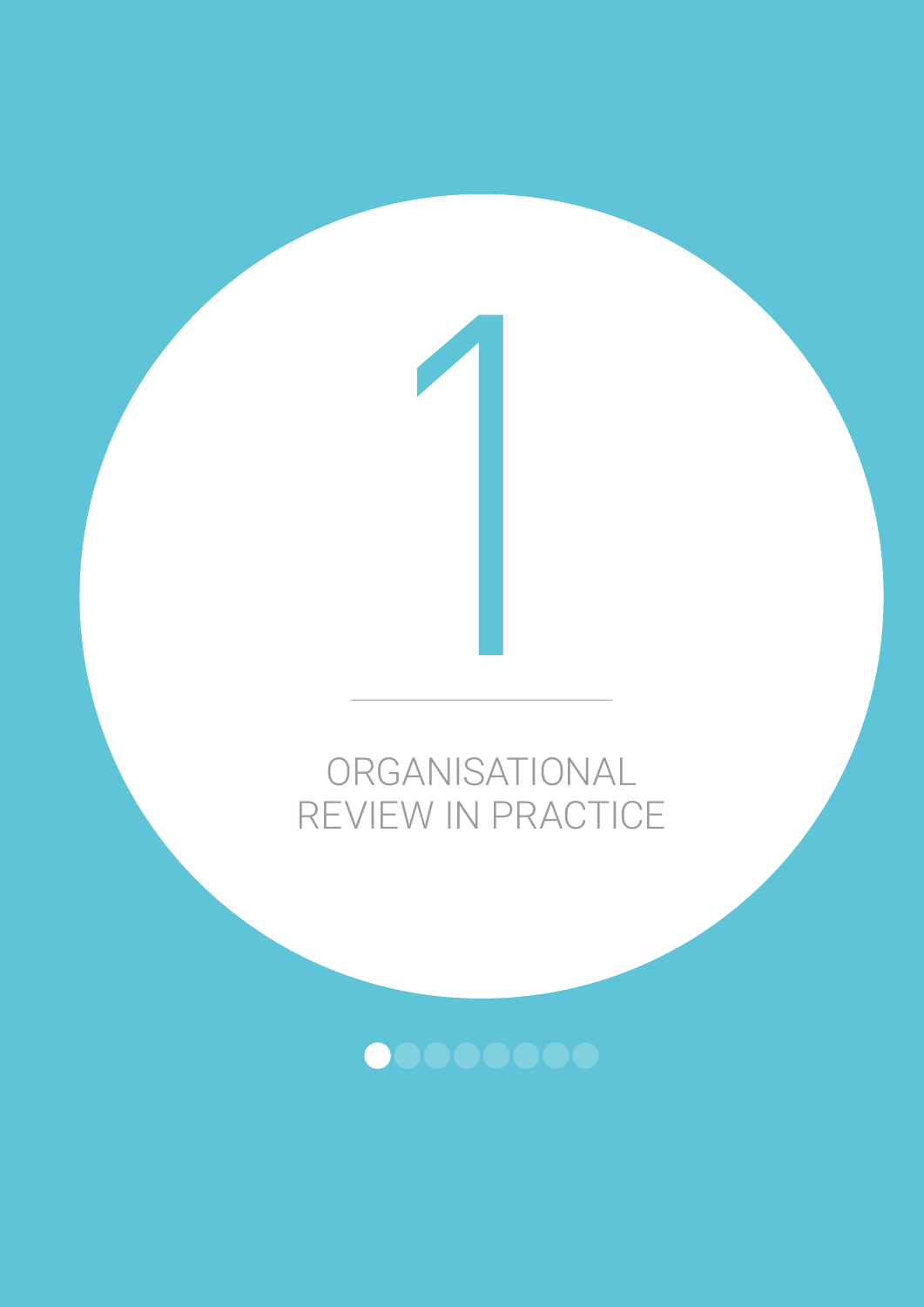# <span id="page-11-0"></span>**STEP 1** ORGANISATIONAL REVIEW

**Examples of evidence:** research, reports, document showing mapping of area, referral emails or letters, completed Access All Areas checklist, registration forms, programme planning using a strengths and rights based model, documentation of consultations, strategic plan that names your inclusion work, minutes of meetings where you decide on adaptations to practice, targeting initiatives etc.

### BEST PRACTICE INDICATORS

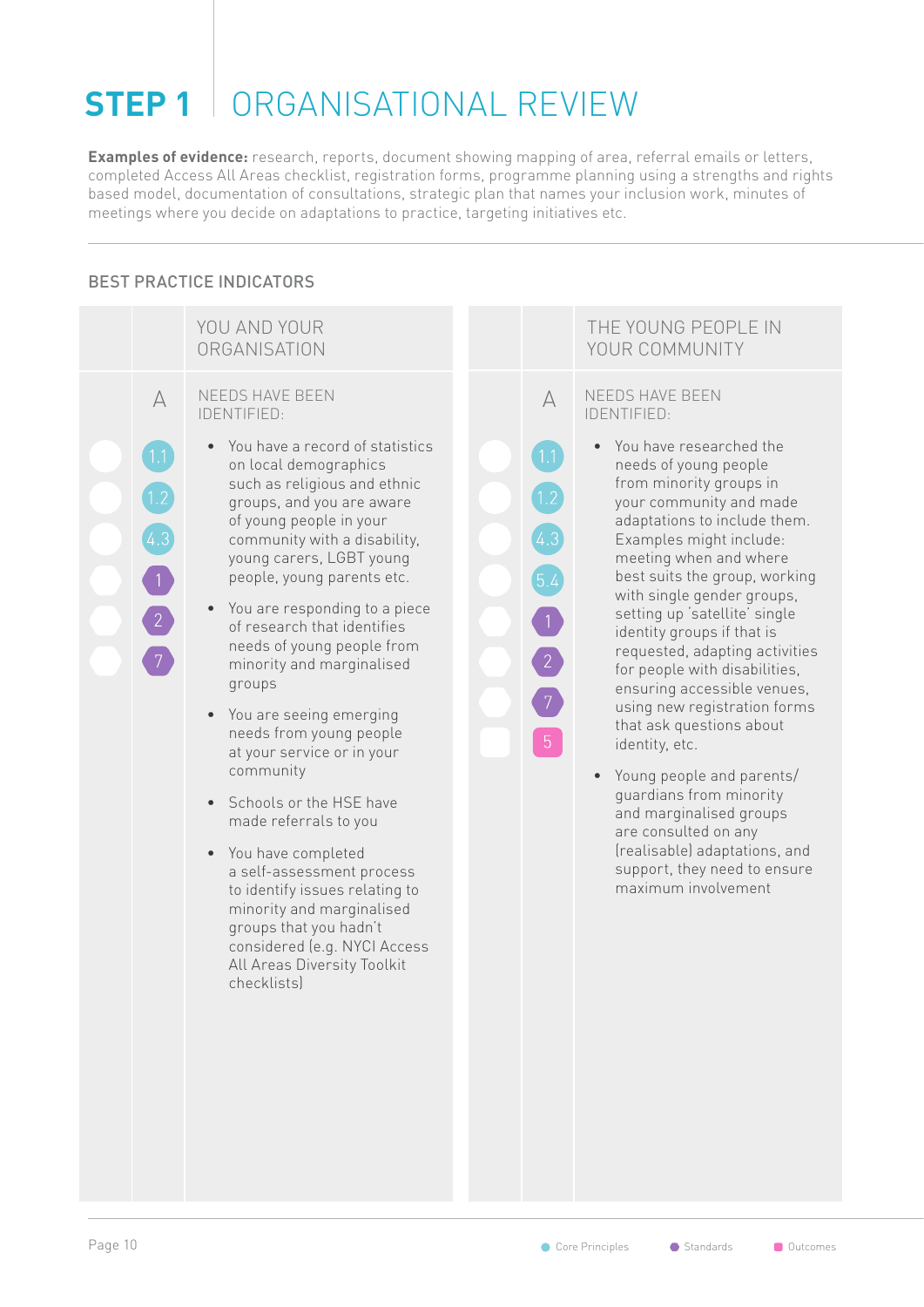### YOU AND YOUR **ORGANISATION**

B

 $\sqrt{2}$ 

 $\boxed{7}$ 

 $10$ 

YOU HAVE ASSESSED YOUR CAPACITY:

- You participate in local inter-agency networks to ensure collaboration, to maximise capacity and prevent duplication
- You have mapped other services and support organisations (including places of worship) in the area
- You have a list of relevant organisations you can refer young people as needed, especially when you can't meet their immediate needs or if you can't currently work with them?
- You have ensured the openness of staff to adopt new approaches and work new groups through mechanisms such as supervision, staff planning and training etc.
- Staff and volunteer training needs have been identified

#### C RESOURCES ARE IN PLACE:

• Staff, volunteers, funding, expertise, materials, premises, and access to the targeted minority and marginalised group/s you are working with or planning to work with are in place

#### THE YOUNG PEOPLE IN YOUR COMMUNITY

#### YOU HAVE ASSESSED YOUR CAPACITY:

B

• You have considered how you will maintain ongoing contact and support to the young people from minority and marginalised backgrounds when their formal/organised engagement with you ends if they still want or need it

#### C RESOURCES ARE IN PLACE:

- You have planned a programme that fosters inclusion, diversity and equality with your current groups of young people
- You have planned a programme that will meet the needs of the young people from minority and marginalised groups you will be working with
- Young people from minority and marginalised groups in your community have been warmly and proactively invited to attend – through outreach to schools, community groups, places of worship, flyers, notices, social media and website etc.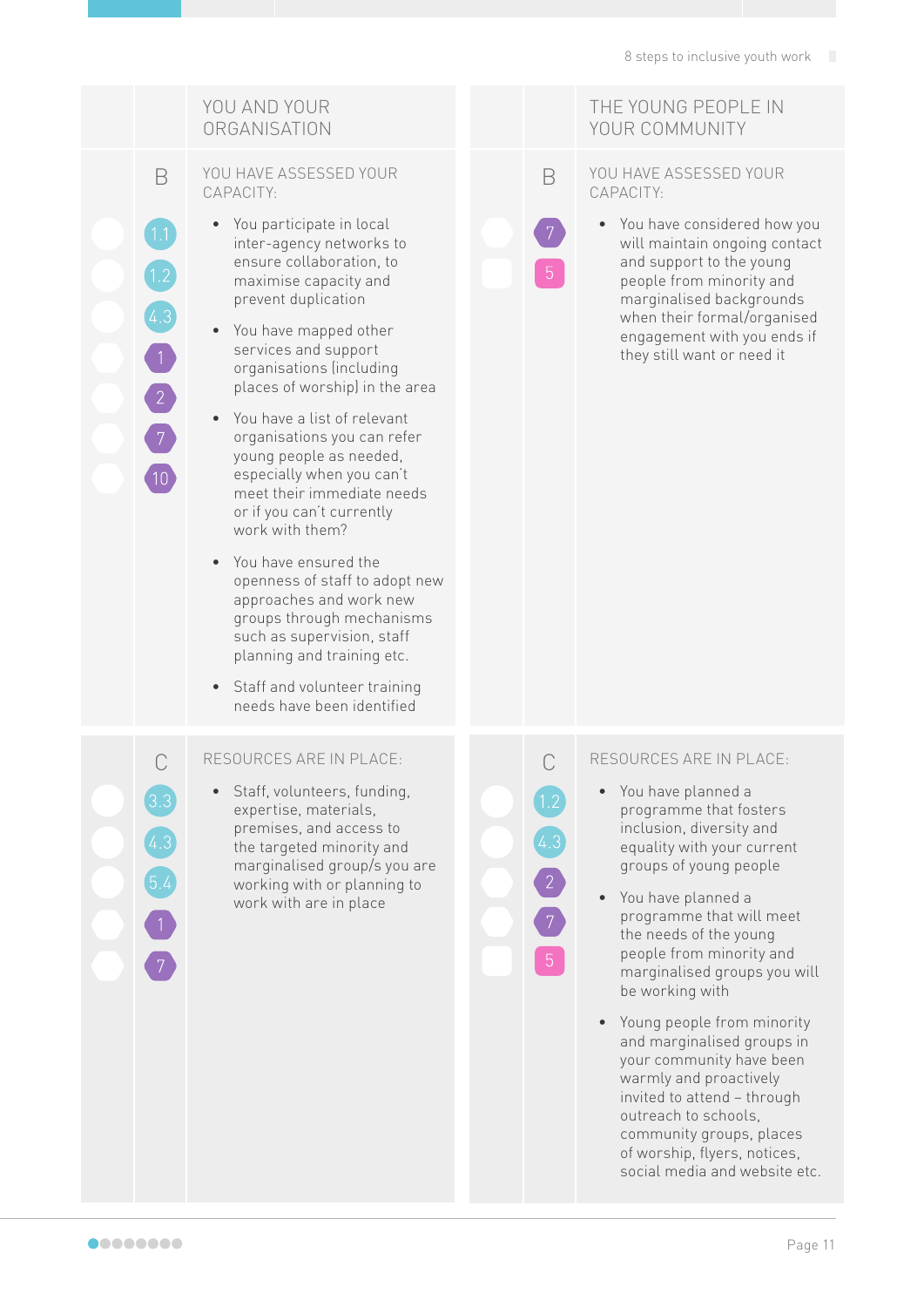### <span id="page-13-0"></span>**STEP 1** ORGANISATIONAL REVIEW IN PRACTICE

An organisational review involves undertaking an assessment of your current practice. When looked at through an equality, inclusion and diversity lens it leads to a planning process on how to develop your inclusive youth work. Inclusive youth work practice involves taking a strategic, planned approach and deciding what would work best both for the young people you want to include and for your organisation. It always involves making some adaptations to the way you have customarily worked.

An inclusive youth service will be working toward having youth members, staff, volunteers and management that reflect the diversity of your community. Inclusive youth work usually involves engaging with individuals from minority and marginalised groups in your mainstream groups. However, where requested by the young people from minority groups themselves, it can involve working with single identity groups but still within the structure of your organisation. Inclusive youth work will have programmes and practice throughout the organisation that promote equality and human rights and that build competencies in all young people to live and thrive in diverse communities.

Inclusive youth work often stems from staff and volunteers personal commitment to equality and inclusion before knowing the specific needs of young people from minority and marginalised groups in the community where you work. An organisational review allows you to stand back and take an approach based on evidence, it helps you to build strategic links across the community and it helps you put the resources in place to target different groups.

"How we started our intercultural work was when we saw foreign national kids going by in school uniforms so we went into the schools. We knew we had to be proactive because they weren't going to come here to us. We said to ourselves 'we have no magic to say we can work with this group or that we have skills around language, but we work with young people at risk, and there has to be young people at risk amongst the new population'".

### Learning from youth organisations on reviewing inclusive practice…

### Organisation:

A review assesses the needs of young people in the community. It is likely to involve:

- Processes such as carrying out regular surveys on the membership of your organisation, including your staff and volunteers. A survey captures demographics of different minority groups you engage with and also helps assess opportunities for change such as identifying where you have capacity for new members, where you have leaders with the necessary skills and interest, where there is a clear absence of diversity etc. A 2-4 year gap between surveys works best. [IGG]
- Looking at your data collection processes such as ensuring the use of ethnic identifiers in your registration forms. [Foróige]
- Keeping abreast of research and information relating to specific groups of young people e.g. young carers, minority ethnic young people, asylum seekers, young LGBT people etc. [BeLonG To]

A review will look at your capacity to respond to identified needs. It will:

- Ensure a commitment from staff and volunteers to inclusive work and a willingness to change to meet new needs. [Friars' Gate]
- Ask if you are adhering to the mission statement of your organisation and remaining consistent in the type of service you run and what you offer – if not what needs to change. [VSI]
- Explore ways to adapt your structures, practice and programmes in order to be fully open and inclusive. [Friars' Gate]
- Identify key organisations such as support groups, inter-agency partnerships and other youth work organisations that you need to network with (see Step 7). [KDYS]

[Youth Worker, NYP2]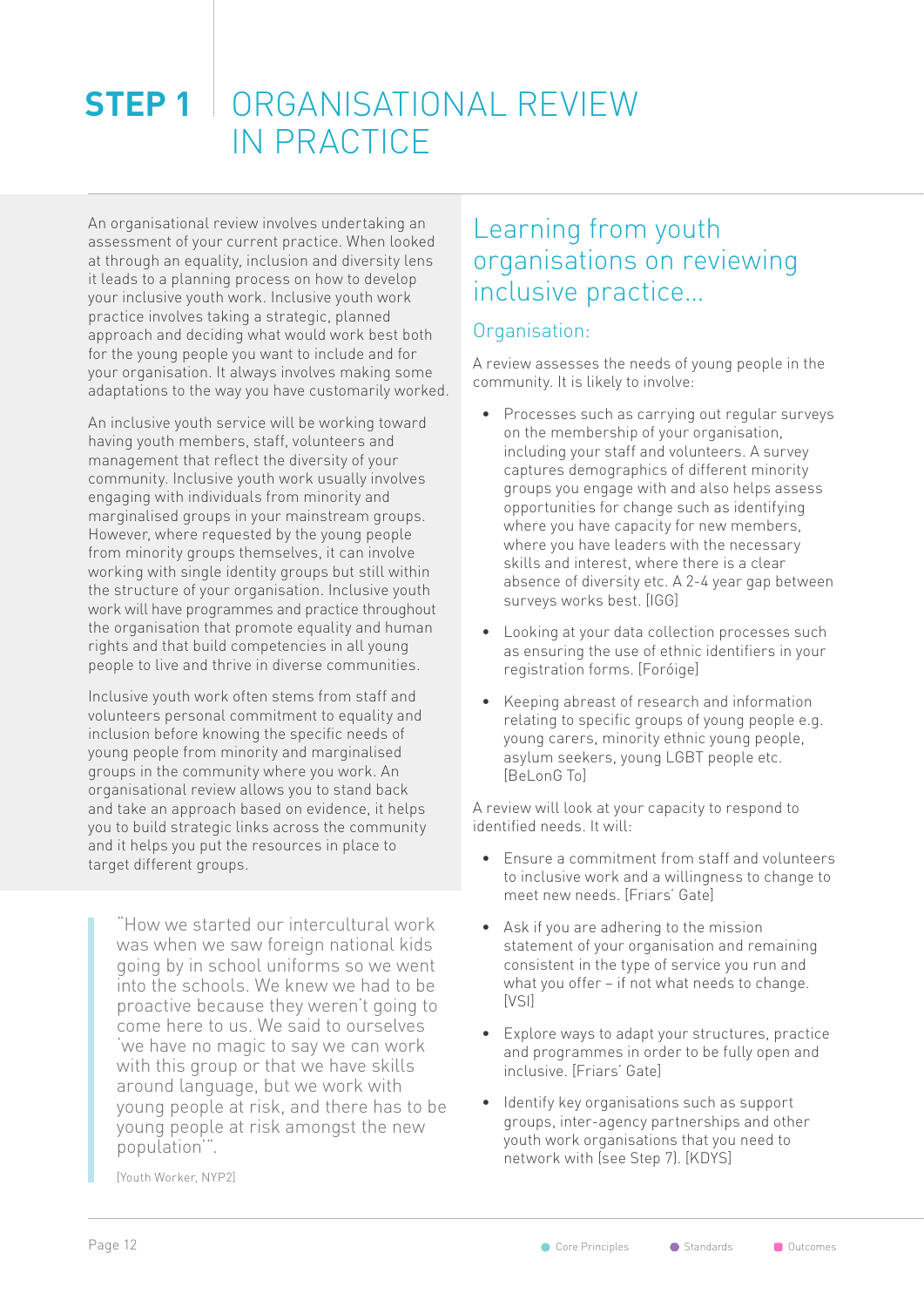- Prioritise. Not all needs can be met you may have to target one group over another and refer those you can't work with to other relevant organisations. [VSI]
- Look at building capacity of staff and volunteers and ideally work with staff and volunteers from minority groups. A good way to introduce ethnic diversity is to bring in volunteers from overseas (see Step 4). [NYP2]
- Work on long term planning you may decide that international exchanges will introduce a new way of thinking about different groups. You may want to build capacity by developing resources and/or carrying out staff training (See Steps 4 & 6). [IGG]



"The young people from minority ethnic backgrounds need to be targeted, ideally first as an international group so they become familiar with our centre. Then we look at our programmes. It's really a very slow process getting the international young people involved in our other programmes that are happening. We get them involved in volunteer programmes and in other programmes - film, DJ-ing, etc."

[Staff Member, Swan Youth Service]

A review will ensure that you can put the necessary resources in place. It will:

- Look at your organisational policies, group contracts or charters and assess if anything is missing (see Step 2). [IGG]
- Look at planning your space to minimise any possible conflict between groups (see Step 3). [NYP2]

### The young people in your community:

#### A review will:

• Ask if your 'open door' policy is meaningful, i.e. whether young people from minority and marginalised groups know about and feel they can access your organisation, that they know what you offer, how safe your organisation is and how to join. Going out to meet the young people directly is crucial. [NYP2]

• Proactively focus on identifying and meeting needs. Learn about the various needs of individuals through consultation and then work to address those needs. Young people from a minority background may experience a range of personal issues such as isolation; confusion over their identity; uncertainty about their future; stress/trauma; vulnerability to exploitation; and so on. It should not be assumed that if a young person doesn't express a need that they don't have personal issues related to their identity. It may be that they find it hard to articulate or they don't think you will understand their life, culture or circumstances. [NYP2]

### Your wider community:

- A review will happen in the context of your ongoing relationship and engagement with the community. Network with other organisations in your community to collectively look at meeting the needs of as many young people from minority and marginalised groups as possible. Identify groups in the community you can refer young people to who have needs that you can't meet. This also helps avoid duplication of services. [KDYS]
- Inclusive youth work is not just about working with minority groups – it is also about preventing social unrest such racism, homophobia, sexism, and disablism in the wider community. Your inclusion work may focus on building acceptance, understanding and cultural and inclusion competencies with the young people you already work with. [Swan YS]

"It happens in that we're out there, we're in the community. As a worker on the ground you establish the youth needs within the community. Then asking what appropriate responses can we put in place. It relies on the analysis the youth workers and volunteers on the ground make. That's where it stems from."

[Youth Worker, KDYS]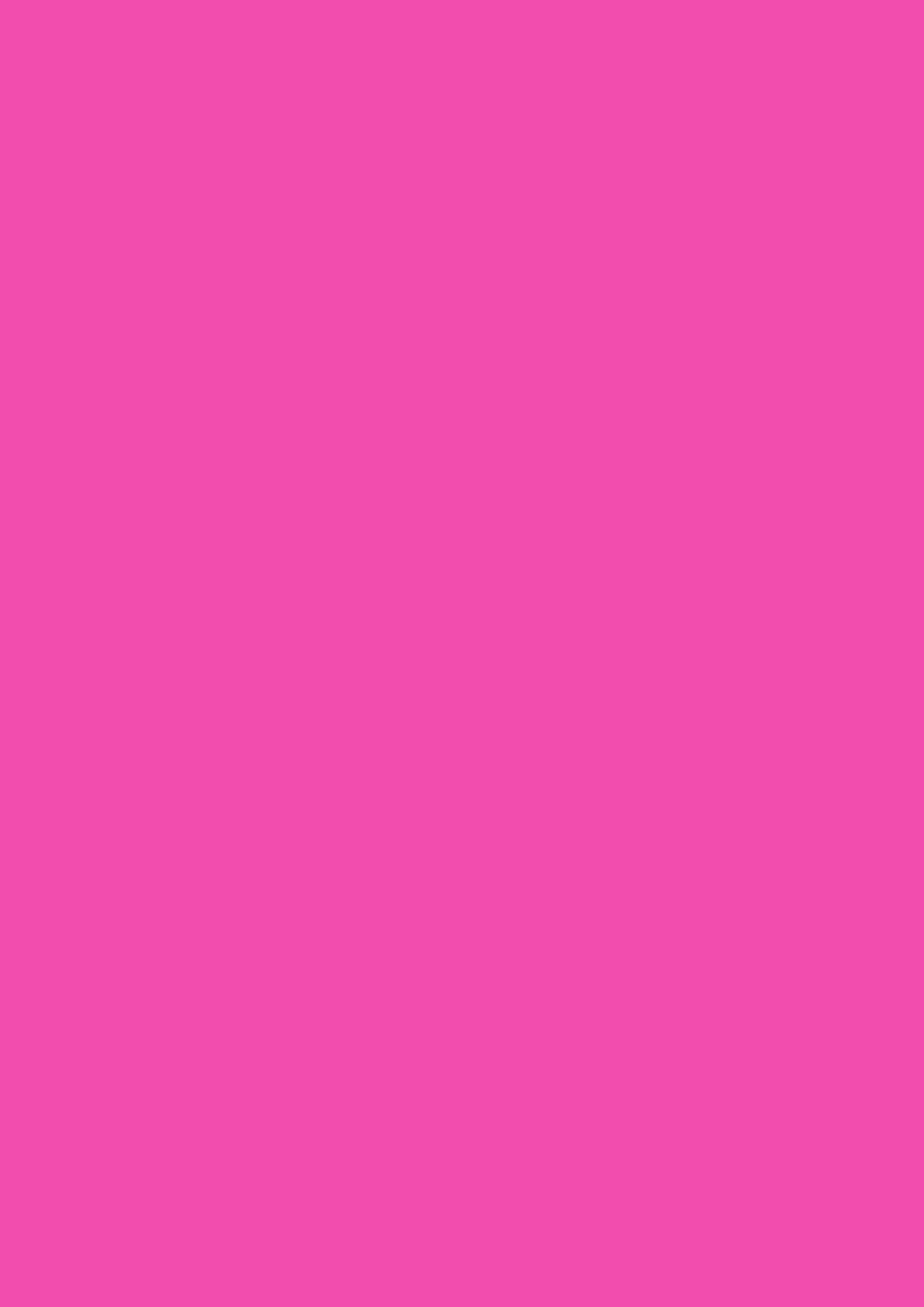

# POLICIES AND GROUP **CONTRACTS**

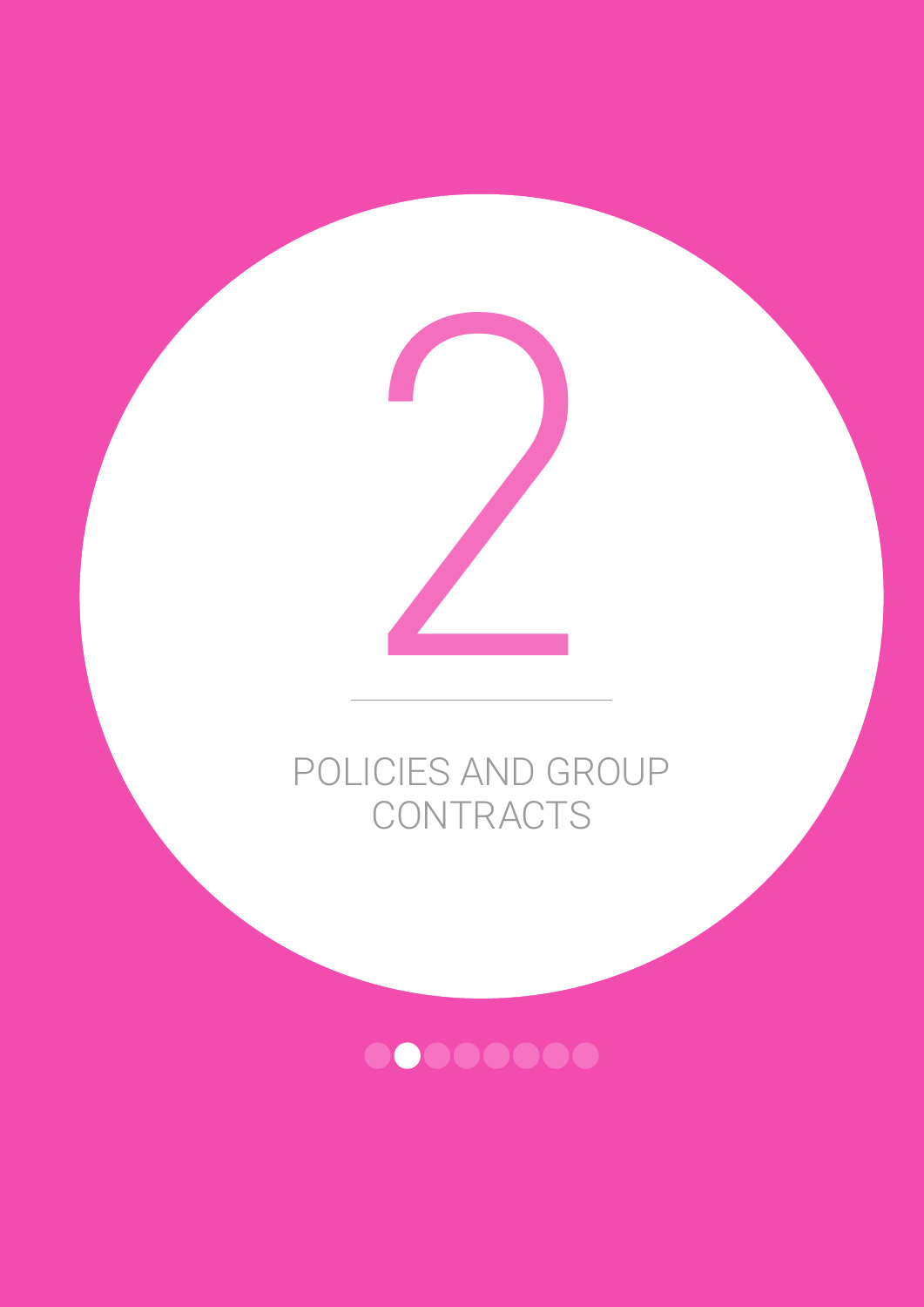# <span id="page-17-0"></span>**STEP 2** POLICIES AND GROUP CONTRACTS

**Examples of evidence:** equality, diversity, inclusion or integration policies, codes of conduct, group contracts etc.

### BEST PRACTICE INDICATORS

|   | YOU AND YOUR<br>ORGANISATION                                                                                                                                                                                                                                                                                                                                                            |  |                                    | THE YOUNG PEOPLE IN<br>YOUR COMMUNITY                                                                                                                                                                                                              |
|---|-----------------------------------------------------------------------------------------------------------------------------------------------------------------------------------------------------------------------------------------------------------------------------------------------------------------------------------------------------------------------------------------|--|------------------------------------|----------------------------------------------------------------------------------------------------------------------------------------------------------------------------------------------------------------------------------------------------|
| A | POLICY<br>You have an inclusion,<br>equality or diversity policy in<br>place that is mirrored by your<br>practice<br>• You publicly share your<br>inclusion policy or statement<br>(e.g. on your website)                                                                                                                                                                               |  | $\forall$<br>1.4<br>$\overline{5}$ | GROUP POLICY/CONTRACT<br>• You have a group contract<br>or code of conduct that is<br>written and agreed upon by<br>the young people and the<br>leader/s<br>• Your group contract is<br>reviewed as young people<br>join the groups                |
| B | EQUITY<br>You have made reasonable<br>accommodation (adaptations)<br>to include young people<br>from a range of minority<br>backgrounds e.g. LGBT,<br>disability, minority ethnic,<br>Travellers, young carers,<br>young parents etc. such as<br>providing disability access,<br>change of meeting times,<br>single gender groups,<br>outreach to schools,<br>childcare facilities etc. |  | B<br>$\sqrt{5}$                    | EQUITY<br>Young people from minority<br>$\bullet$<br>and marginalised groups<br>have access to your services<br>based on equity of service<br>(i.e. adaptations have been<br>made, where necessary, to<br>ensure that equal access is<br>possible) |
|   | STATEMENT OF PRACTICE<br>• Inclusion is explicitly stated<br>as an aim of your work in<br>other policies and strategies<br>in your organisation including<br>your mission and value<br>statements?                                                                                                                                                                                      |  | C                                  | STATEMENT OF PRACTICE<br>• You have a group contract<br>displayed when working with<br>a group of young people that<br>includes respect for all and<br>a copy is given to the young<br>people                                                      |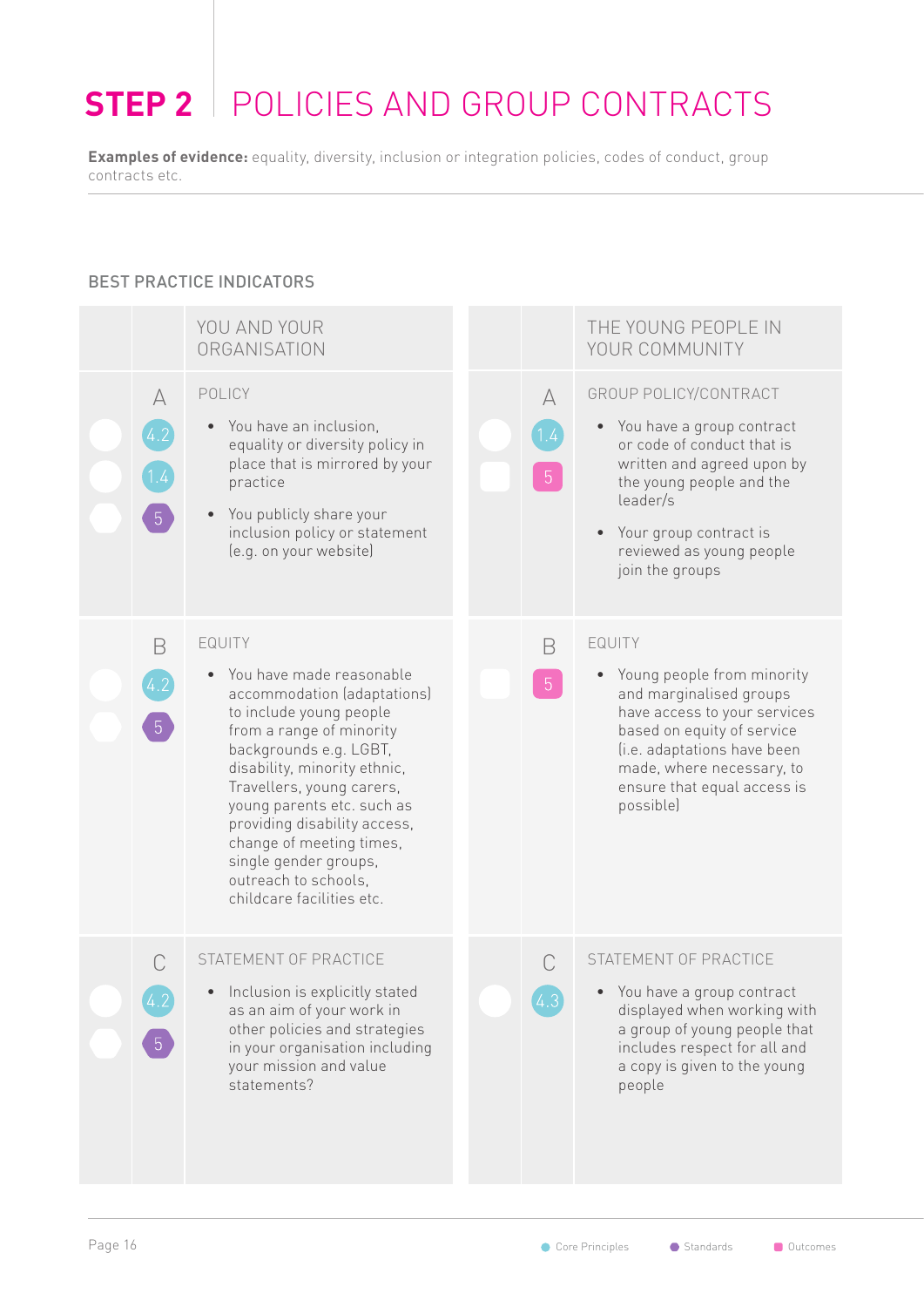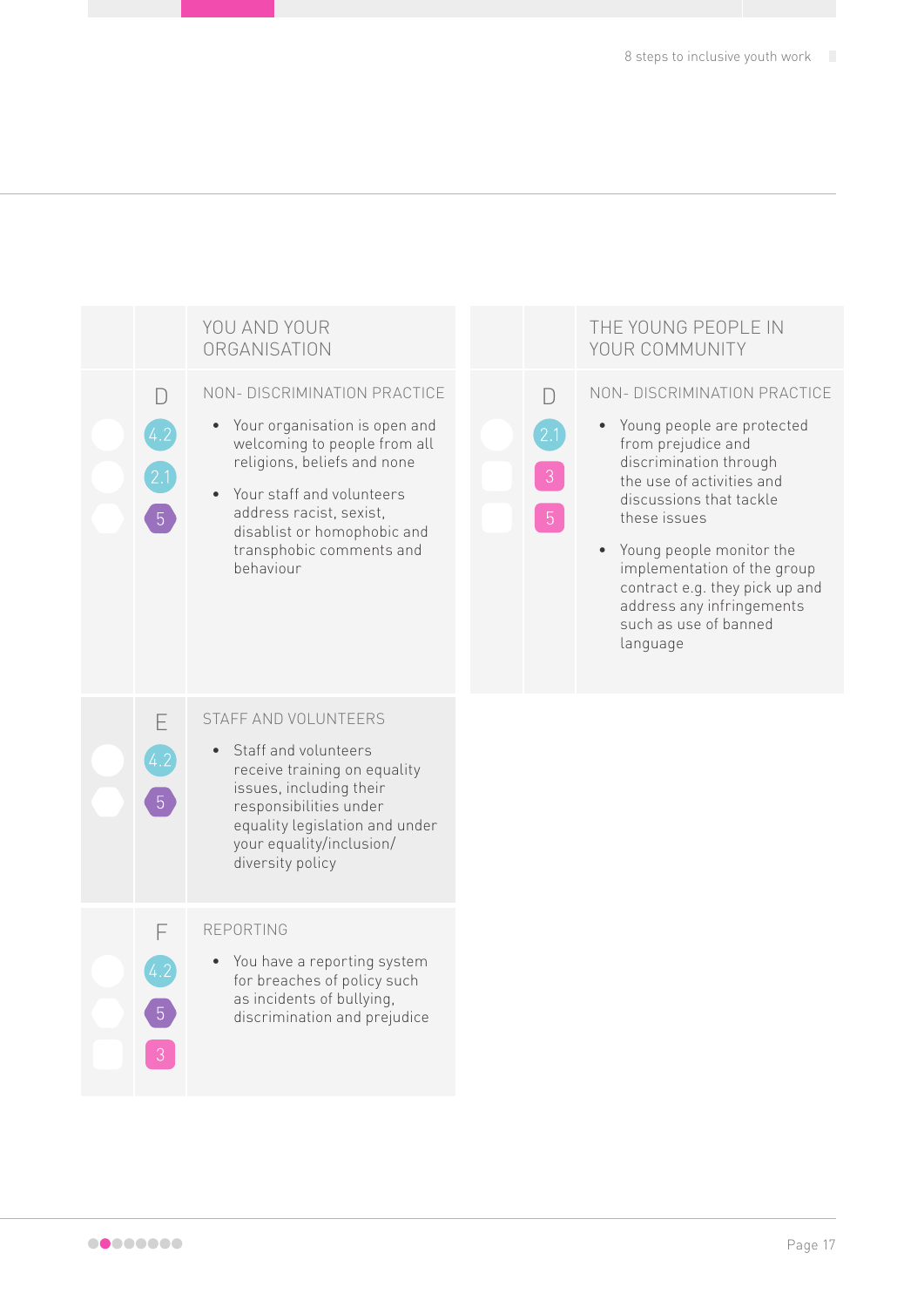## <span id="page-19-0"></span>**STEP 2** POLICIES AND GROUP CONTRACTS IN PRACTICE

An Equality, Inclusion and Diversity Policy<sup>1</sup> – like any other policy – is a roadmap that your organisation lays out for you and others to follow. It lays out your goals and guiding principles with an emphasis on inclusion along with how you are going to achieve this. It places the work you are doing in a legal context by citing equality and human rights legislation and how the legislation relates to your work and your responsibilities toward young people from a range of minority or marginalised communities. Youth work is seen in Ireland's equality legislation as providing a service and under that heading there should be no discrimination (within what's termed 'reasonable accommodation') toward any person belonging to a group named in the nine grounds. In addition, legislation requires you to take proactive steps to actively promote equality, protect human rights and combat discrimination. As such, you are required to consider how you will advance equality for the groups protected under the 9 grounds and how you will protect the human rights of all citizens. In this respect positive action (i.e. positive discrimination) is encouraged. In your policy these groups will all be named:

- 1. LGB, (sexual orientation ground)
- 2. Travellers, (membership of Traveller community ground)
- 3. Young women and Trans\* people, (gender ground)
- 4. Black and Minority Ethnic people, (race ground)
- 5. People with a disability, (disability ground)
- 6. People of faith and none, (religious ground)
- 7. Lone parents and young carers, (family status ground)
- 8. Married, single, divorced, separated and cohabiting people, (civil status ground)
- 9. The age ground. (this only refers to your leadership as it relates to older people being excluded from opportunities because of their age)

In addition to those covered by the nine grounds you might also include:

- Young people involved in juvenile justice,
- People out of education or employment,
- Homeless people,
- People with an addiction,
- People with antibody status (HIV, Hep C),
- People from geographically disadvantaged communities.

Policies are statements of practice. They should reflect your practice and be fully implemented. They should ideally be written in consultation with your team who need to take ownership of it. It is crucial that all of your staff, volunteers, members and their parents/guardians are aware of it and familiar with it.

"Inclusion sits within our Code of Conduct which every young person has to sign. It has a very clear outline of our inclusion policy and what the young people can expect and what is expected of them: so it's a two way contract. The Code of Conduct would cover stuff like racism etc."

[Artistic Director, Friars' Gate]

An Equality, Inclusion and Diversity Policy will be mirrored in the Group Contracts that you develop with young people. Each will consider or use the following headings:

- 1. The Mission Statement of the group what are we about
- 2. Core values that we bring to our work
- 3. Policy Statement a clear statement on your inclusive practice and ethos and what you aim to achieve

You may have several other interlinking policies that cover this area of work, for example an intercultural/integration policy which sets out a detailed way of working in a multi-ethnic youth work environment, or a policy focused on disability which sets out procedures around meeting the specific needs of young people etc. You may also have a dignity at work policy. Link these together by using cross referencing.

<sup>1</sup> Your policy may have a different name, it may use just one of the terms – equality, diversity or inclusion. It may be called a Statement of Practice. The name of the policy isn't critical but the content is. It must be written in respect of an equality framework as it sets out your legal responsibilities.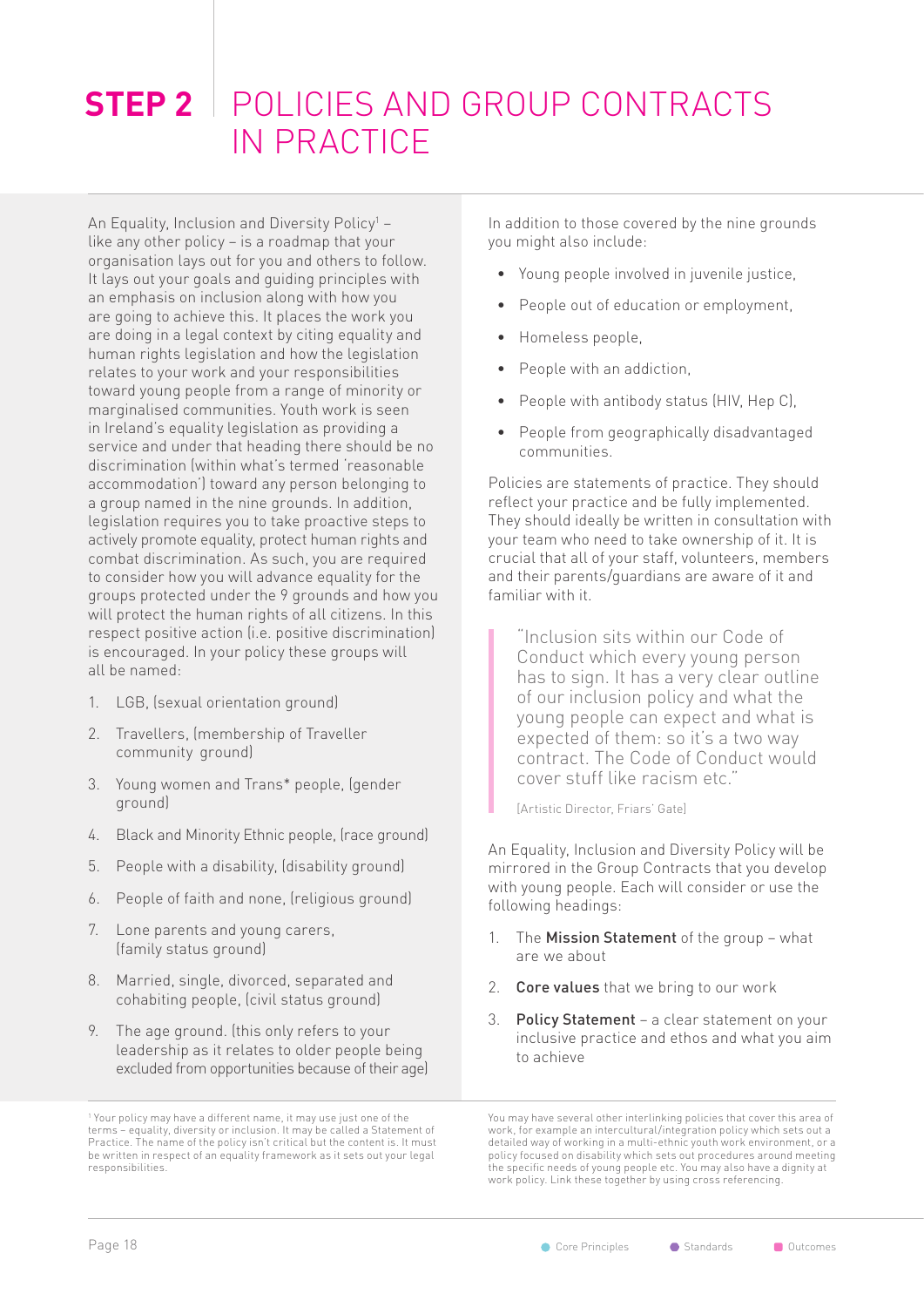- 4. Who we are including we name the groups covered in the legislation and any other groups we are targeting under an inclusion focus
- 5. Implementation plan the concrete day to day guidelines for practice in relation to our inclusion and diversity work
- 6. Responsibility of staff and volunteers what is expected
- 7. Disciplinary and complaints procedures when your stated principles are broken
- 8. Underpinning legislation, national policy and definition - Equality Act 2004 (as well as a definition of human rights and interculturalism)
- 9. Dissemination of the policy how you will disseminate to workers, service users and parents/guardians
- 10. Monitoring and review how and when you will monitor, review and update the policy

The Equality, Inclusion and Diversity Policy may keep these as headings whereas the Group Contract will stress the relevant actions involved; the what, who, when and why. For example, we value respect, we won't name call, we are all responsible etc. For more guidance on writing an Equality, Inclusion and Diversity Policy go to Access All Areas Chapter 1. ([www.youth.ie/diversity](http://www.youth.ie/diversity))

### Learning from youth organisations on developing an inclusion policy…

### Organisation:

Your Mission Statement and Policy Statement (headings 1-4)

There should be integrity between your Policy Statement and the ethos of your organisation. You may need to relook at your Mission Statement to make sure it refers directly to the inclusion and equality of all young people. Sometimes adding the word 'all' is adequate if it refers to your service being 'for all young people ….'

- Many make the mistake of using the term 'Equality of Opportunity' which is not robust enough because it puts the onus back on the young person to 'find and take the opportunity'. Similarly a Policy Statement that says 'all our welcome' is not proactive as it still puts the onus on the young person to find you and apply to join. Stressing the welcome you will give young people is very powerful when it becomes a lived and embedded ethos as the people in your group will speak and share the welcome out. [Friars' Gate]
- The Policy Statement should use the language of 'reaching out to young people from minority groups'. [NYP2]
- If you are reviewing or developing other policies or a strategic plan it is a good opportunity to incorporate an inclusion and equality statement in them. [The Base YC]

### Implementation plan (heading 5)

- Implementation Plans are the detailed part of a policy document. These will take time to get right; there may be a lot of trial and error in establishing processes and procedures that work. Regular reviews are important. [Swan YS]
- Some groups use the Implementation Plan to set out their current action plan, identifying key goals, timelines and means of achieving it. A number have used Access All Areas checklists to determine their key goals. [IGG]
- Your policy should always be connected to practice. Your practice will often guide your policy if you have developed new areas of work before writing a policy. The policy will then sustain and cement your practice by ensuring continuity should staff leave. Groups usually write up their step by step procedures, starting with their needs assessment, targeting and recruitment processes, programmes, evaluations and follow-up practices that work well, and how they have planned for sustainability etc. [IGG]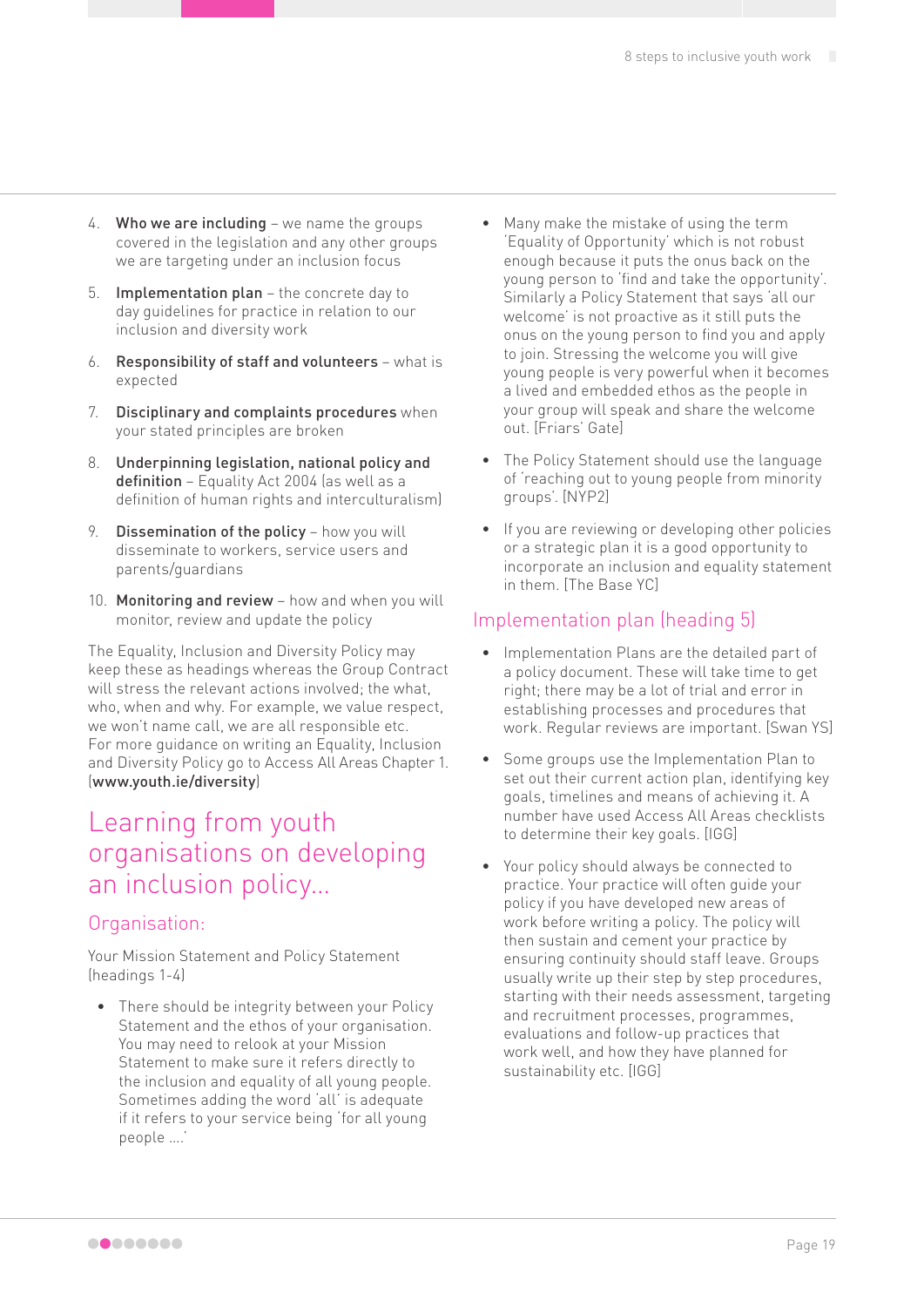# **STEP 2** POLICIES AND GROUP CONTRACTS IN PRACTICE

### Disciplinary procedures (headings 6 & 7)

- You should include measures for tackling racism, homophobia, disablism and sexism in your policies. [KDYS]
- Discipline from youth leaders may need to be enforced more during drop-ins when verbal abuse can be more common. Youth leaders will each have their own style, with some challenging verbal abuse straight away and looking for an apology while others may prefer to enter into a discussion, sometimes at a later stage. The critical approach is to have clear rules and a no tolerance attitude that staff and volunteers are consistently reminded about and supported to enforce. [The Base YC]

### A policy needs to refer to equality legislation and also be workable (heading 8)

- A policy can state that young people from named groups have equal access to your services on the basis of reasonable accommodation (such as capacity, and financial constraints etc). However, this cannot be used to absolve you of responsibility and the requirement to demonstrate that you are being proactive. It could be used if you have significant numbers of young people from minority groups already and you haven't been able to source the necessary number of volunteers needed to support any more despite several attempts. It can be used if adapting your building to be wheelchair accessible is more costly than the resources you have available. You will have to demonstrate that you have explored this and also alternative ways of including someone.
- Positive action is encouraged under the legislation and should be stated as such in the policy.

### Dissemination (heading 9)

• A policy has to be known and familiar to anyone involved or potentially becoming involved in your organisation. Ideally you would have it on your website and/or named on your publicity about your services. [NYP2]

### Monitoring and Review (heading 10)

• A policy is never static. Legislation changes. Staff and volunteers change. Roles change. As your practice improves you will set new targets. As new challenges emerge you will identify new guidelines. You will need to measure your work against your stated aims. A two to three year review is reasonable. [KDYS]



"We have a statement, like a philosophy statement for intercultural and Traveller work. And we have a KDYS equality program around LGBT; that's like a position document. They have been there for some time and they get revisited from time to time and updated.

With the LGBT work, we've been doing a review of what we have in place, in terms of policies across the board and looking at some areas that need attention. That comes out of how the work progresses and from the fact of having areas of work that we hadn't really thought of previously. We've taken a fairly clear stance that generally all our policies have come from the need on the ground."

[Youth Worker, KDYS]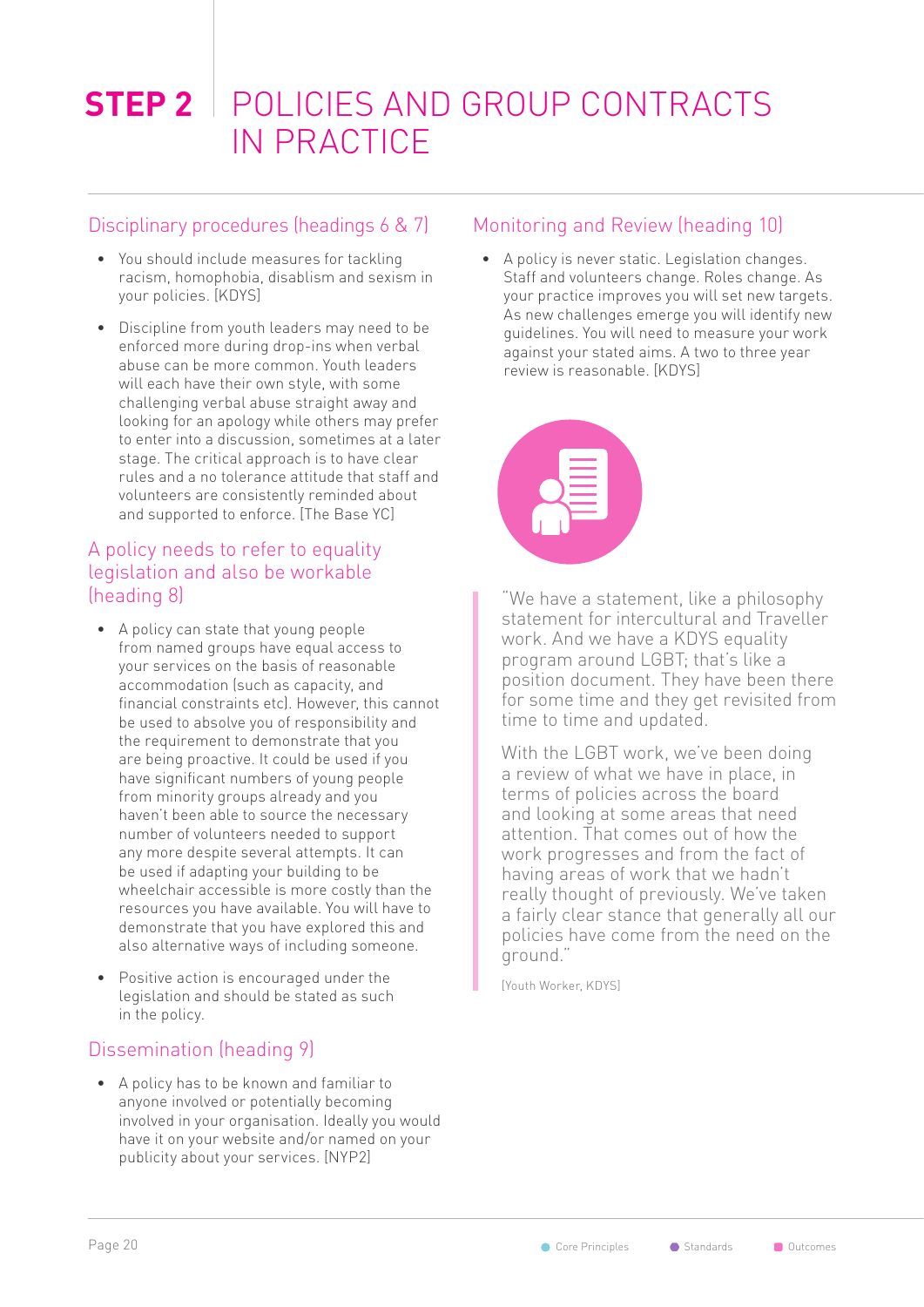### The young people in your community: Developing a Group Contact

- An Equality, Inclusion and Diversity Policy closely mirrors the Group Contract or Code of Conduct that you draw up with young people. They will both have a statement saying that it is an inclusive service and will highlight the need for respect within the group. They both set out the behaviour expected of each participant and they will say what will happen if the rules are broken. The behaviour expected will usually outline the use of language, what is acceptable and what is not, and what should be done if there are incidents of discrimination, racism, homophobia, sexism, disablism etc. Like any complaints procedure within your organisation, this will include various steps including warnings, suspension, membership revoked, redress for victims and so on.
- You should allow quite a bit of discussion to make the Group Contract or Code effective. Young people will have very different views on what is reasonable language or behaviour and this will need to be teased out. [The Base YC]
- It is important to become aware of any discriminatory behaviour and attitudes in your group. You may need to challenge young people through general chats and conversations or through participatory activities around identity, diversity and self-esteem. Don't assume that young people from minority backgrounds don't hold prejudicial attitudes toward others, especially when you are working with different minority ethnic groups. [Swan YS]
- Young people should have ownership over the Group Contract and then they will ideally selfmanage it. Young people may decide themselves what redress is appropriate when an incident occurs. Incidents vary, for example, deciding what to do if someone doesn't show up when they said they would and it affects everyone else. [KDYS]
- Some rules may have particular resonance for some of your groups. For example, your rules on no excessive PDAs (Personal Displays of Affection) may need to be discussed more within different groups – for example with your LGBT groups. Similarly, putting a value on sobriety establishes the onus to give young people social spaces and experiences which are alcohol free. This can challenge the traditional practice of only meeting other young people in pubs and clubs. [BeLonG To]
- Your Group Contract or Code of Conduct may extend to what is expected of young people within the wider community outside of the youth centre – i.e. it may refer to an expectation of a certain level of behaviour in all aspects of a young person's life such as refraining from racist or homophobic behaviour in the wider community etc. [NYP2]
- Young people from minority and marginalised groups should be given opportunities to influence national and international policy (for example, through Young Voices, the Structured Dialogue Process, etc.). [The Base YC]

### How your policies and group contracts influence your wider community:

- Familiarity with group contracts and processes can be beneficial when incidents occur outside of youth centres in schools or the community. Young people can apply their negotiation skills to deal with conflict (such as working through an issue to find resolutions or standing on their principles of respect and solidarity to support someone). [Friars' Gate]
- Affecting policy at a higher statutory level is critical as it directly affects the young people you work with and others in the community. Organisations that have the capacity should feed where possible into submissions and advocacy work. The development of the National Youth Strategy and the Department of Education's new anti-bullying guidelines are examples of where youth organisations have played a key role. [BeLonG To]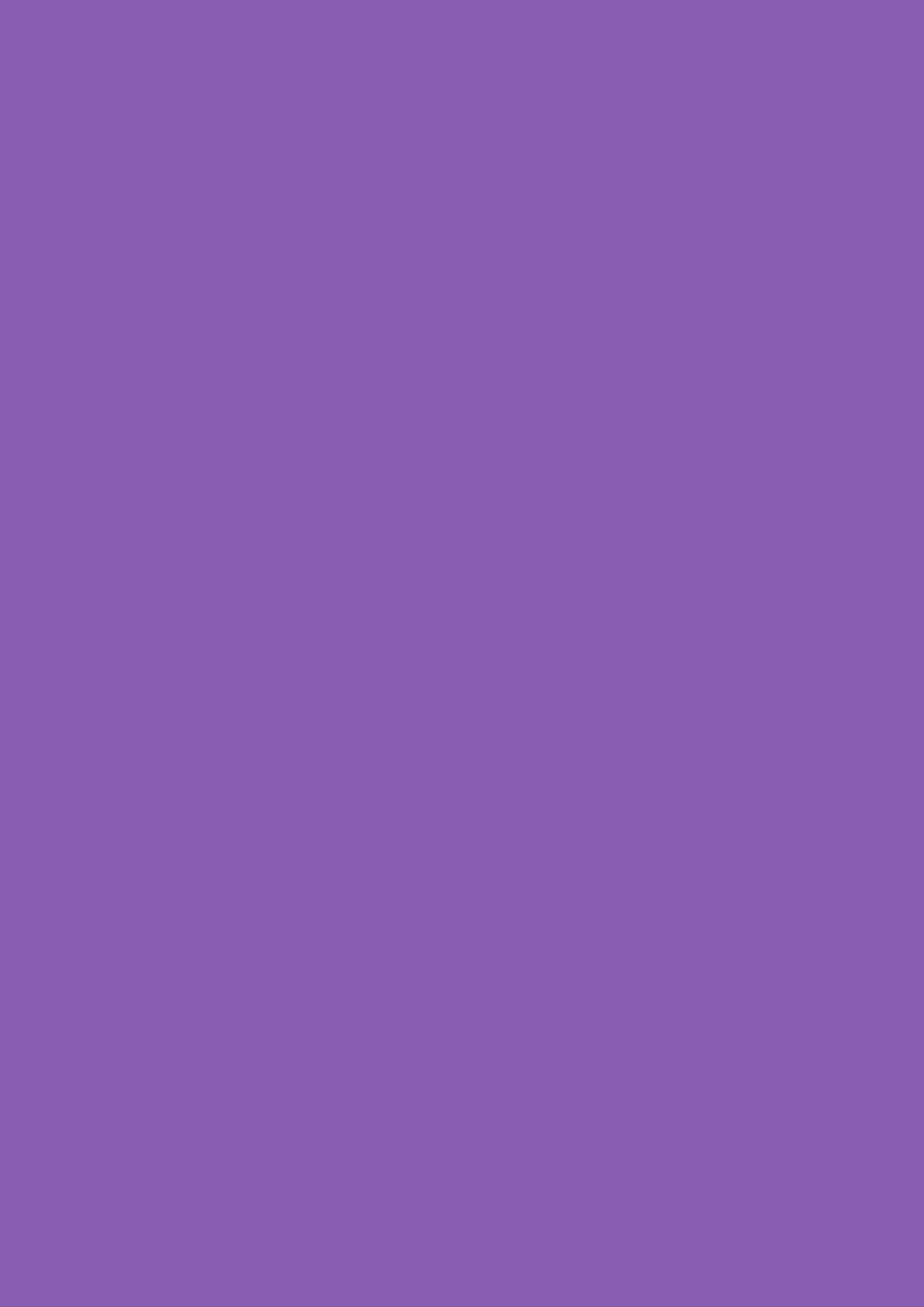# SPACE AND ENVIRONMENT

3

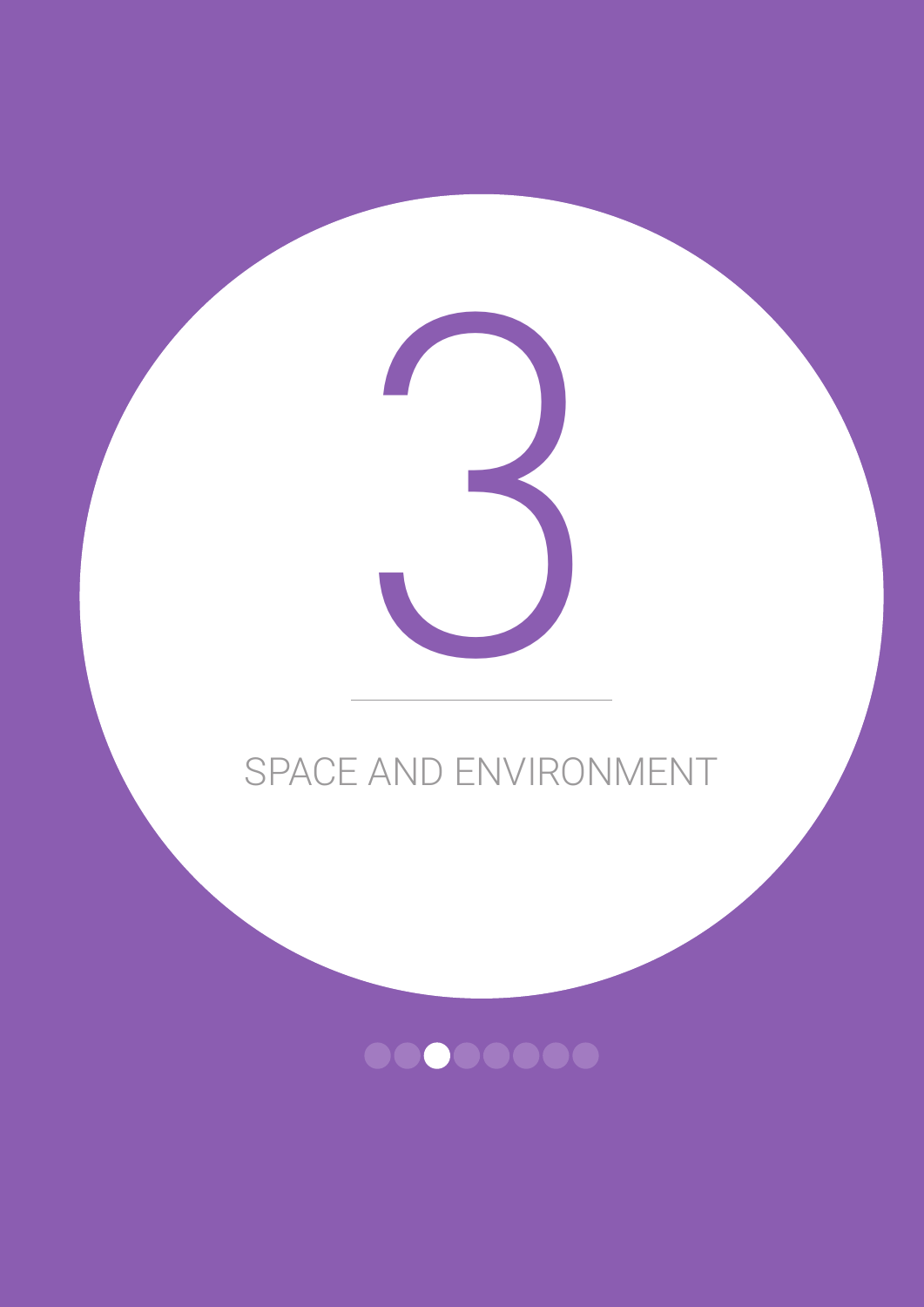# <span id="page-25-0"></span>**STEP 3** SPACE AND ENVIRONMENT

**Examples of evidence:** Photos of your centre, notices and flyers, screenshots of website, minutes of meeting with Gardaí, health and safety audit, health and safety statement etc.

### BEST PRACTICE INDICATORS

|                                                                                | YOU AND YOUR<br>ORGANISATION                                                                                                                                                                                                                                                                                                                                                                                                                                                                                                                                                                   |                                                               | THE YOUNG PEOPLE IN<br>YOUR COMMUNITY                                                                                                                                                                                               |
|--------------------------------------------------------------------------------|------------------------------------------------------------------------------------------------------------------------------------------------------------------------------------------------------------------------------------------------------------------------------------------------------------------------------------------------------------------------------------------------------------------------------------------------------------------------------------------------------------------------------------------------------------------------------------------------|---------------------------------------------------------------|-------------------------------------------------------------------------------------------------------------------------------------------------------------------------------------------------------------------------------------|
| $\forall$<br>1.4<br>$\left[2.1\right]$<br>4.1<br>$\sqrt{7}$<br>10 <sup>7</sup> | YOUR SPACE IS VISIBLY<br>WELCOMING TO YOUNG<br>PEOPLE FROM MINORITY AND<br>MARGINALISED GROUPS<br>You have visual imagery<br>that portrays and promotes<br>diversity (posters,<br>photographs, murals, project<br>work, charters, etc.)<br>You have an accessible<br>$\bullet$<br>building for people with<br>physical or sensory<br>disabilities<br>Your membership reflects the<br>$\bullet$<br>diversity in the community                                                                                                                                                                   | $\forall$<br>1.4<br>$\left 10\right\rangle$<br>5 <sup>5</sup> | YOUR SPACE IS VISIBLY<br>WELCOMING TO YOUNG<br>PEOPLE FROM MINORITY AND<br>MARGINALISED GROUPS<br>Young people from minority<br>and marginalised groups<br>have been asked to<br>contribute to how your space<br>looks and operates |
| B                                                                              | <b>ANTI-BULLYING INITIATIVES</b><br>• You have anti-bullying<br>procedures which are also<br>made visible (for example on<br>charters or group contracts<br>that are displayed)<br>You have liaised with police<br>$\bullet$<br>to reduce the risk of racist,<br>homophobic, transphobic or<br>disablist incidences in the<br>wider community - especially<br>when young people are<br>travelling to or from your<br>centre<br>You provide a safe space at<br>your centre for young people<br>who are at risk of racist,<br>homophobic, sexist and<br>disablist incidences in the<br>community | B<br>2.1                                                      | ANTI-BULLYING INITIATIVES<br>Young people are free from<br>bullying                                                                                                                                                                 |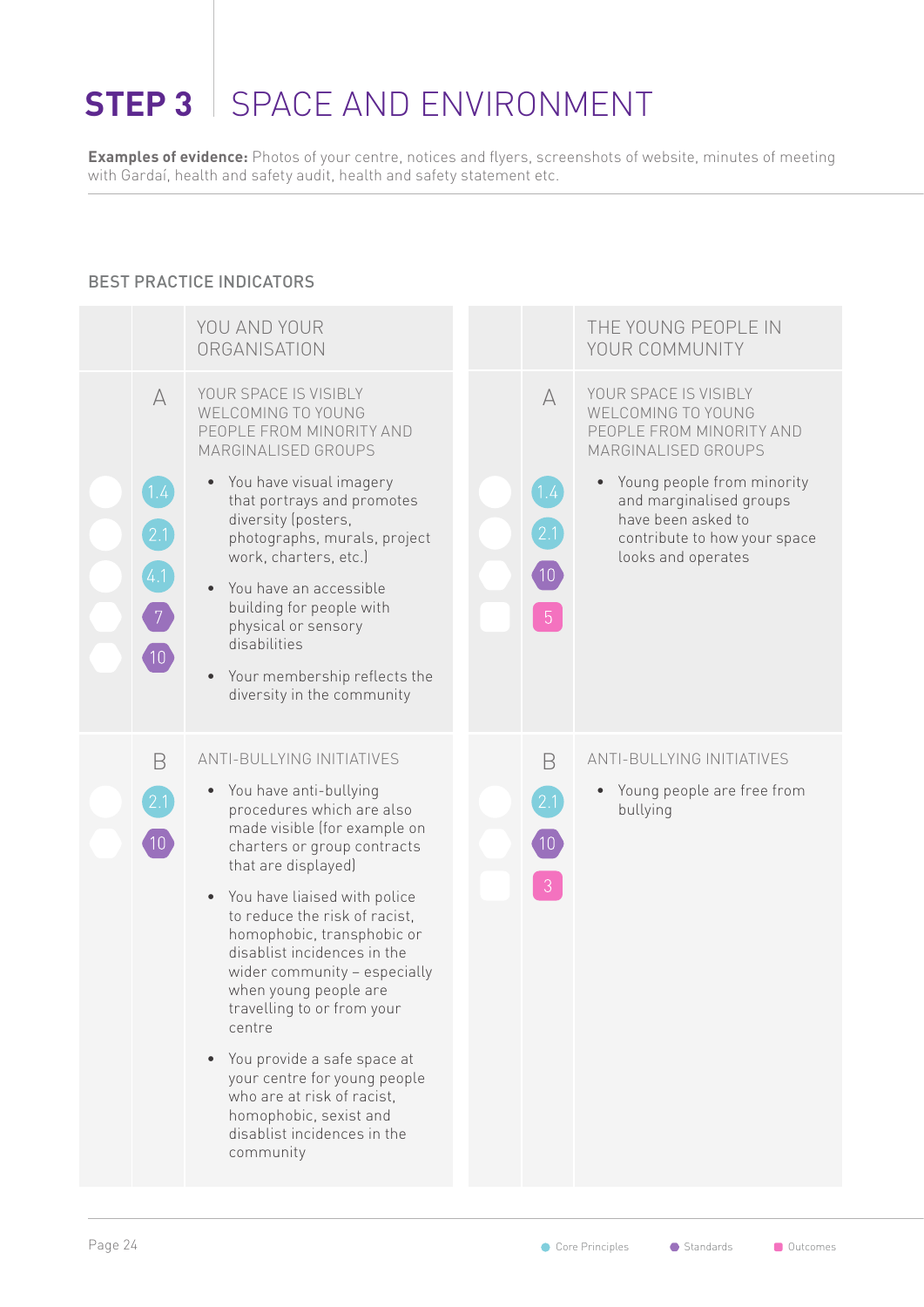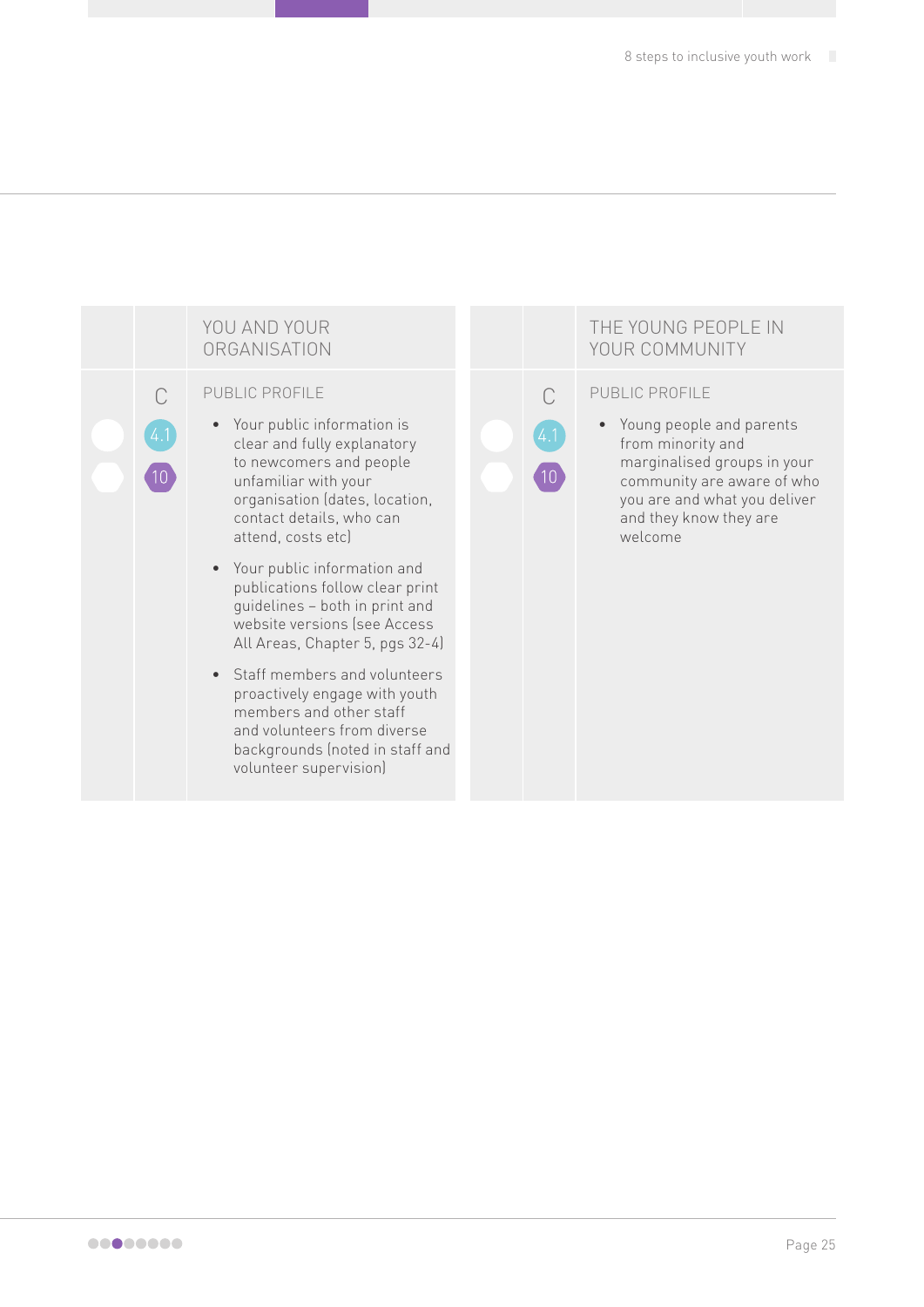## <span id="page-27-0"></span>**STEP 3** SPACE AND ENVIRONMENT IN PRACTICE

Making your youth centre safe, approachable and welcoming is critical in attracting young people from minority and marginalised backgrounds. Try to imagine how your space and environment looks to someone who is unfamiliar with it and feels that maybe it is for other (majority) young people. Most youth organisations are not in control of their environment as much as they would like to be, but youth workers can find ways to positively affect the spaces they use. Some groups may have accessible buildings for people with a disability but even these may need adaptations to be fully inclusive. However, whatever you put in place for one group always benefits more people such as making it safer for everyone2 .

Think of your space and environment as stretching beyond your building into the community sometimes your space and environment will change to an outreach or street setting, sometimes to events you organise or your presence in the media or your own social media.

### Learning from youth organisations on inclusive spaces and environments…

### Organisation:

- It is about the atmosphere you create and ethos of openness you instil. [Friars' Gate]
- Incorporate visual imagery that is inclusive, and represents the diversity of young people in the wider community especially in your printed material. [IGG]
- Use your walls well display your Code of Conduct (which should include inclusive statements) and other inclusion and equality themed messages and posters prominently. [Foróige]
- State in all your literature if your service is wheelchair accessible. [KDYS]
- Consider using different languages in your entrance areas and in your promotional material. Consider including maps to your meeting place in your written material. [IGG]
- Provide unisex toilets to meet the needs of transgender people - sometimes just relabelling your current toilets to include both genders will work. [BeLonG To]
- Consider gender issues when groups are meeting in your organisation – has it become a male dominated space with large pool tables etc?; ensure that female only groups can come and go without feeling uncomfortable, such as facing unwanted attention or harassment. [Swan YS]
- Review your disability accessibility regularly and especially when you are working with someone new who has a disability – for example do you have flashing lights as a warning alarm in consideration of a Deaf person who wouldn't hear an alarm. [KDYS]
- Your space may have capacity issues but inclusive work often means being flexible and taking in more than is optimum (while still subject to safety considerations and child adult ratios). Organisations say that the numbers attending balance in time. [BeLonG To]



"There's a lot of softer work that goes on in the corridors and other places. The kitchen is the heart of the centre and we don't distinguish between staff and young people – so softer stuff happens here too. It's about ownership of this service being for everyone– always subtly sending out the message that this is everybody's space".

[Staff Member, Swan Youth Service]

2 This is known as the Universal Design Model. For example access for wheelchairs benefits parents using prams or buggies.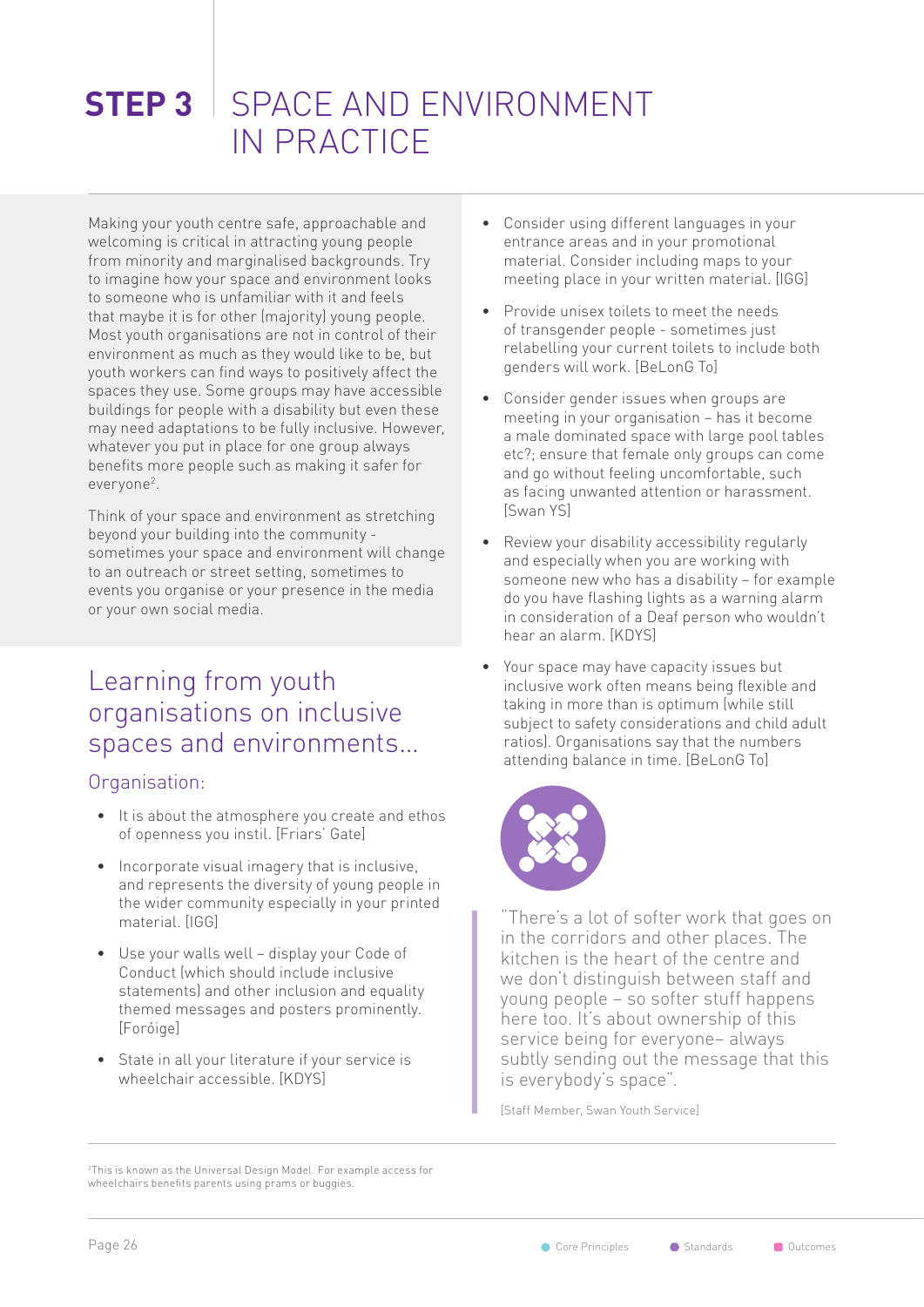• Your space and environment has to be managed for separate groups who may not be welcoming toward each other. There needs to be strategies to draw these groups together through casual or more deliberate encounters – such as having to pass each other on stairs etc. [KDYS]

### The young people in your community:

- Engagement with young people from minority and marginalised groups needs to offer flexibility. Drop-in environments can provide this. Some young people may want the support system that a drop-in offers but not want a programme. Others may take time to develop a trusting relationship with a service. Others may not feel able to commit long term to a programme. [Swan YS]
- Where possible provide a an option for parents and young people to meet you face-to-face as they may be more confident communicating in person than speaking over the phone. [Ógra Chorchaí]
- Your 'space' might be a phone call, an email or your website presence. Sometimes it will be offering an emergency response by phone. Factor this into your planning and managing your time as remote contact demands flexibility. [BeLonG To]
- Have regular times and dates set when young people can drop-in or attend activities. [KDYS]
- Space is about trust go out to meet young people and bring them to your centre the first time. Introduce them to staff and volunteers. [NYP2]
- Much of your best youth work will happen in the 'soft spaces' – in the kitchen, in corridors etc. Make these times count. [Swan YS]
- Space is about safety ensure that young people feel safe, including from other groups they might clash with both within your space and travelling to and from your centre. [NYP2]
- Make it a youth centred space with some design elements – such as furniture etc. - decided on by the young people themselves. [BeLonG To]
- Whenever possible provide food or drink. [NYP2]
- If parents arrive with, or collect young people, take the time and opportunity to talk with them. [KDYS]
- Avoid jargon and use plain English. [IGG]
- Provide written notes and texts when someone in your group needs more time to process or to understand something. [Friars' Gate]



"The thing I love about drama group is when you walk in. Usually if you walk into a place you see your friends and you just immediately go to them, but here because you know everyone you can literally just walk up to anybody and have a conversation with them. It's actually amazing".

"Yeah it's very welcoming ever since the first day I joined. I remember I was shy because I knew no one. But what we do for any new members is we do name games and we make sure that everyone is comfortable. Now it's weird that the older group are gone and we have to be the 'older ones' and you realise 'oh we've to make these people feel welcome'. It's a nice place, every week you almost can't wait to get there".

[Youth Members, Friars' Gate]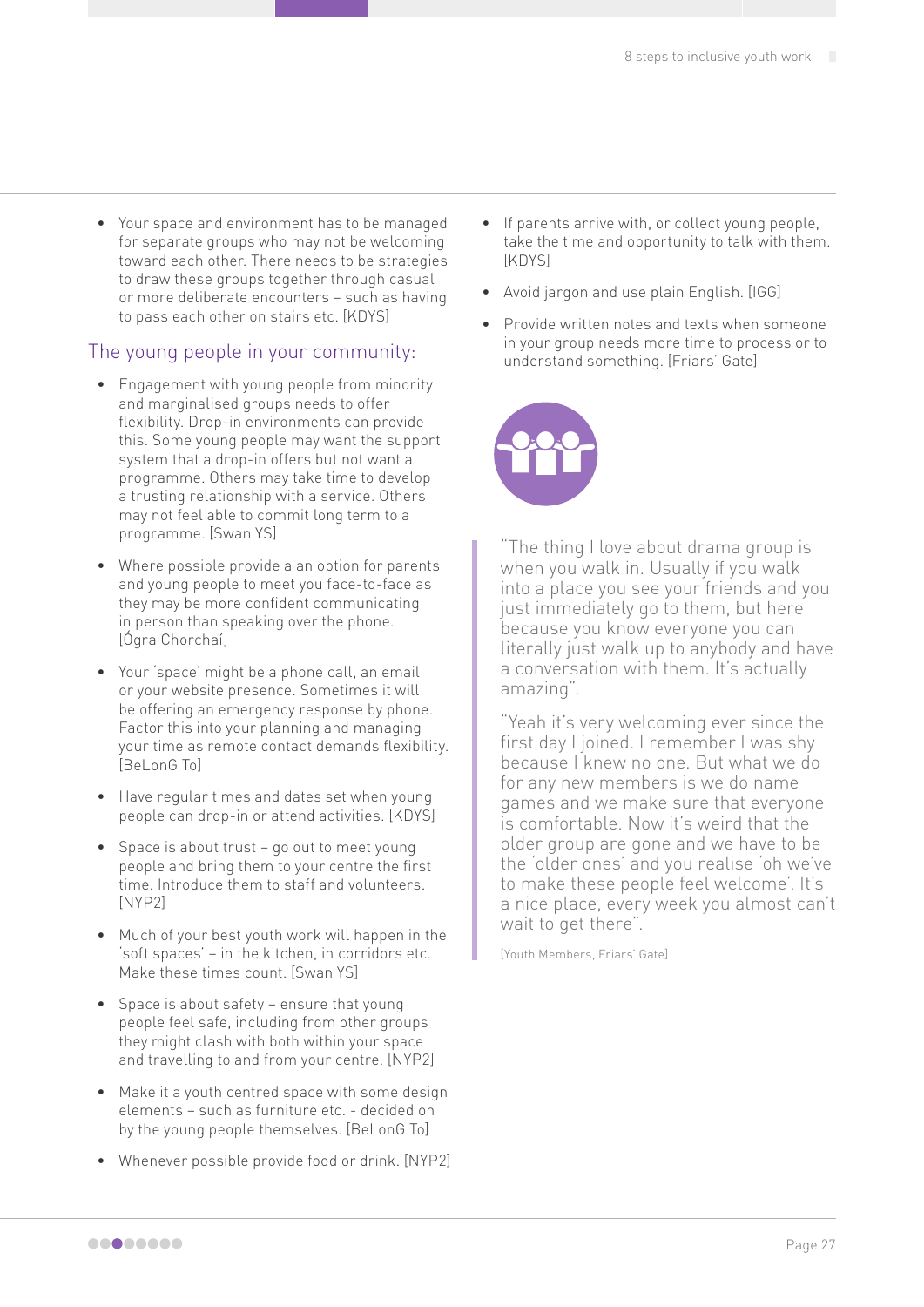## **STEP 3** SPACE AND ENVIRONMENT IN PRACTICE

### Your wider community:

- Outreach and street work are important ways of extending your inclusive youth work practice within the wider community. [The Base]
- Visit schools to tell them about your work and use the opportunity to demonstrate your inclusive ethos. [NYP2]
- Use public events such as youth days to promote inclusive practice and get groups mixing and working together. [KDYS]
- Use local media, your brochures, newsletters and your website to tell the public and your own leaders and members about your practice and highlight your inclusive ethos. Use visuals that are inclusive but not tokenistic. [Foróige]



"A lot of people have preconceived ideas but they don't actually have the right information all the time so I suppose we try to generate that as best we can.

There will usually be two youth groups at the Centre running at any one time and everybody knows their project is in a particular room. But the groups come down with each other on the staircase and they chat, like my group, the intercultural group meets at the same time as the LGBT group. We have one young person from my group who is friendly with one young person from the LGBT group, so the groups meet each other that way".

[Youth Worker, KDYS]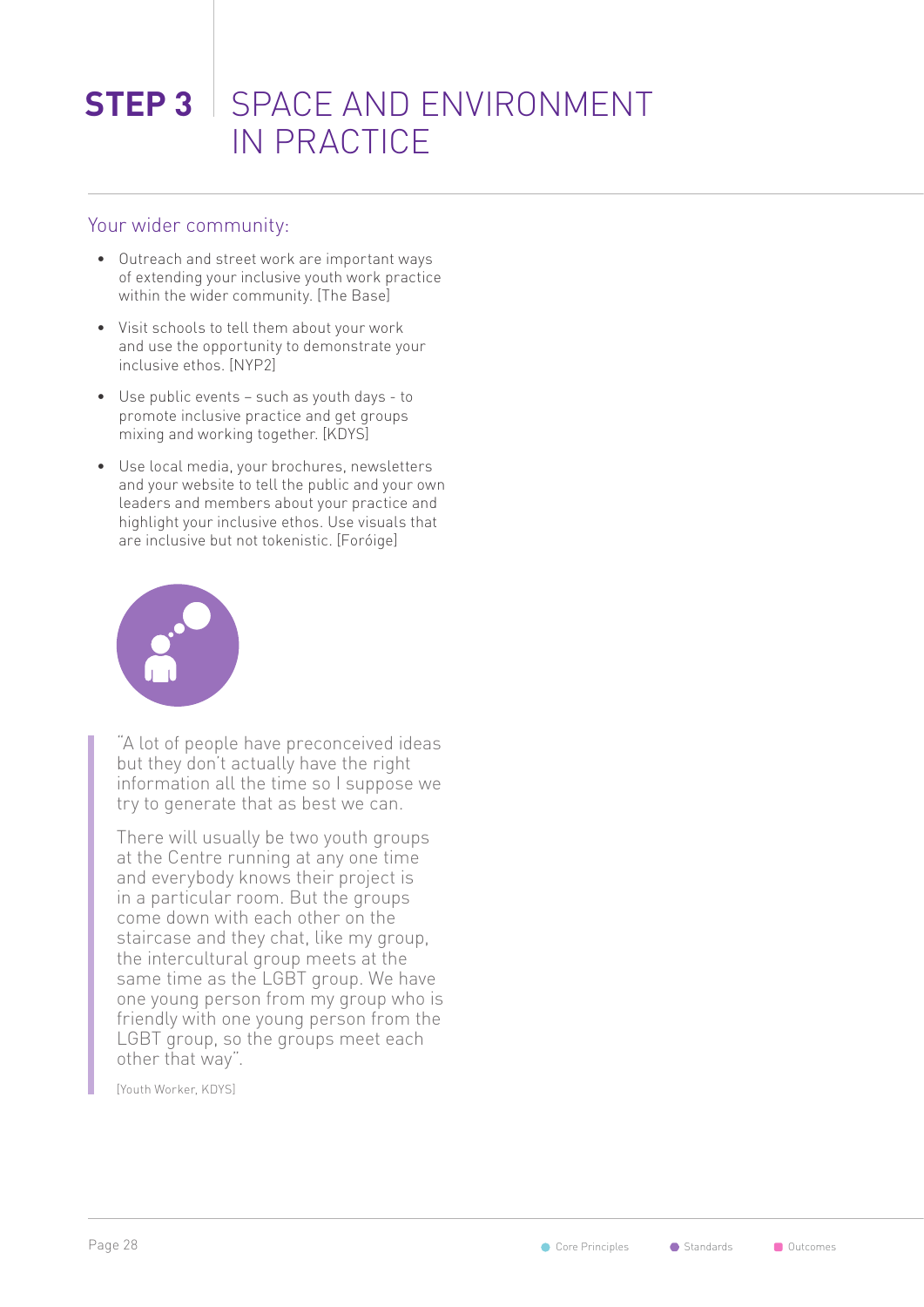

4

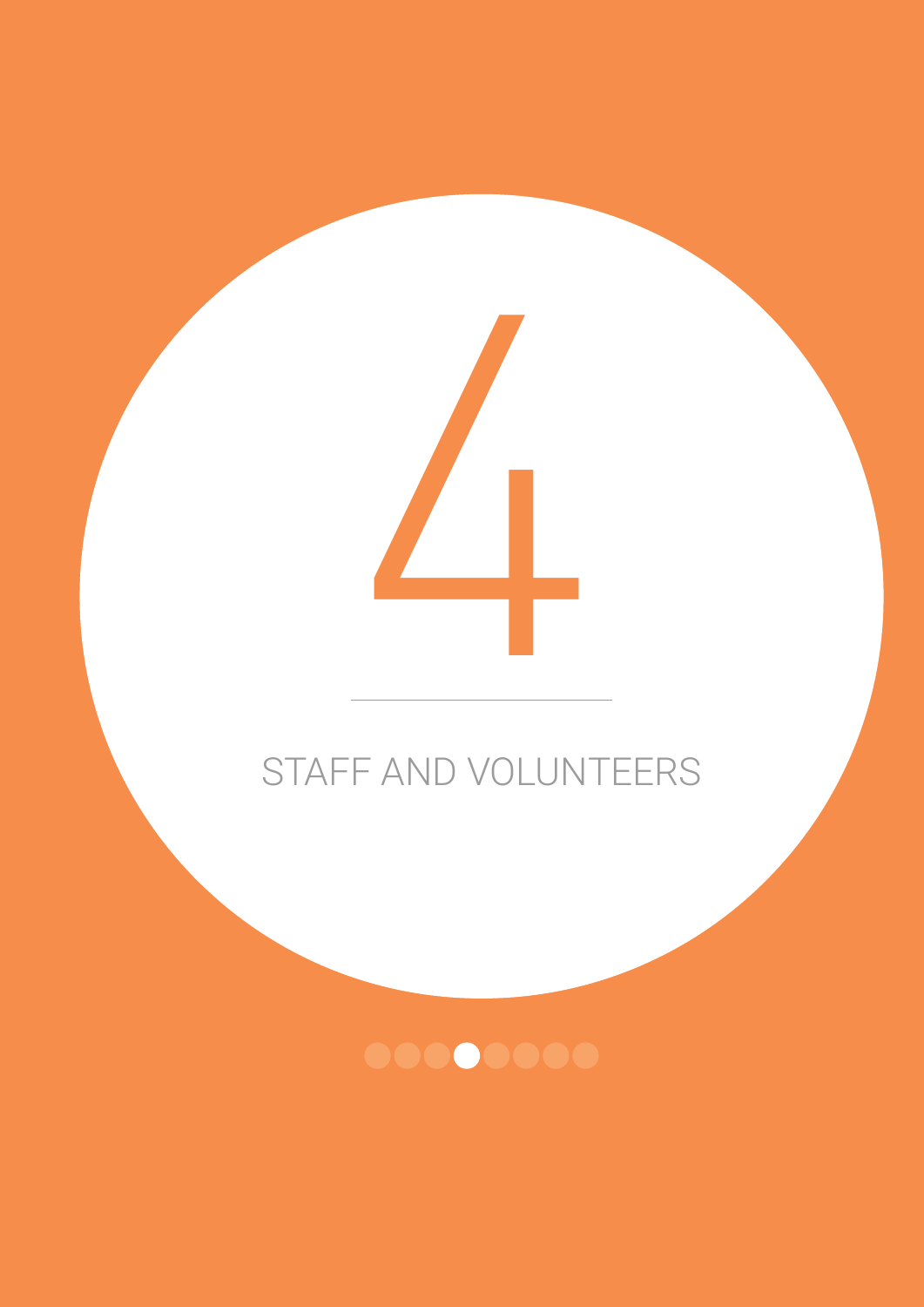# <span id="page-31-0"></span>**STEP 4** STAFF AND VOLUNTEERS

**Examples of evidence:** Job and volunteer role descriptions, records and evaluations of staff training in equality and diversity; supervision records, shared practice seminar notes, evaluation review/feedback documents, minutes of Inclusion and Diversity Committee meetings, newsletters and communications to volunteers with equality and inclusion related content, etc.

### BEST PRACTICE INDICATORS

|                                                         | YOU AND YOUR<br>ORGANISATION                                                                                                          |  |                                           | THE YOUNG PEOPLE IN<br>YOUR COMMUNITY                                                                                                                                        |
|---------------------------------------------------------|---------------------------------------------------------------------------------------------------------------------------------------|--|-------------------------------------------|------------------------------------------------------------------------------------------------------------------------------------------------------------------------------|
| $\forall$<br>(4.1)<br>(4.3)<br>8                        | SKILLS AND KNOWLEDGE OF<br>STAFF AND VOLUNTEERS<br>Your staff members and<br>volunteers have received<br>training on inclusion issues |  | A<br>1.4                                  | SKILLS AND KNOWLEDGE OF<br>STAFF AND VOLUNTEERS<br>Young people from minority<br>backgrounds are involved in<br>deciding what terminology is<br>used by staff and volunteers |
| B<br>4.3                                                | <b>DIVERSE TEAM</b><br>You have staff or<br>volunteers from minority<br>and marginalised groups<br>(including Board members)          |  |                                           |                                                                                                                                                                              |
| $\bigcap$<br>[3.5]<br>$\begin{bmatrix} 8 \end{bmatrix}$ | <b>LEADERSHIP TRAINING</b><br>• You provide training for<br>volunteers from minority<br>backgrounds on youth work                     |  | $\bigcap$<br>1.3<br>3.5<br>$8\phantom{.}$ | <b>LEADERSHIP TRAINING</b><br>• Young people from minority<br>and marginalised groups<br>take part in leadership<br>training and are encouraged<br>to volunteer              |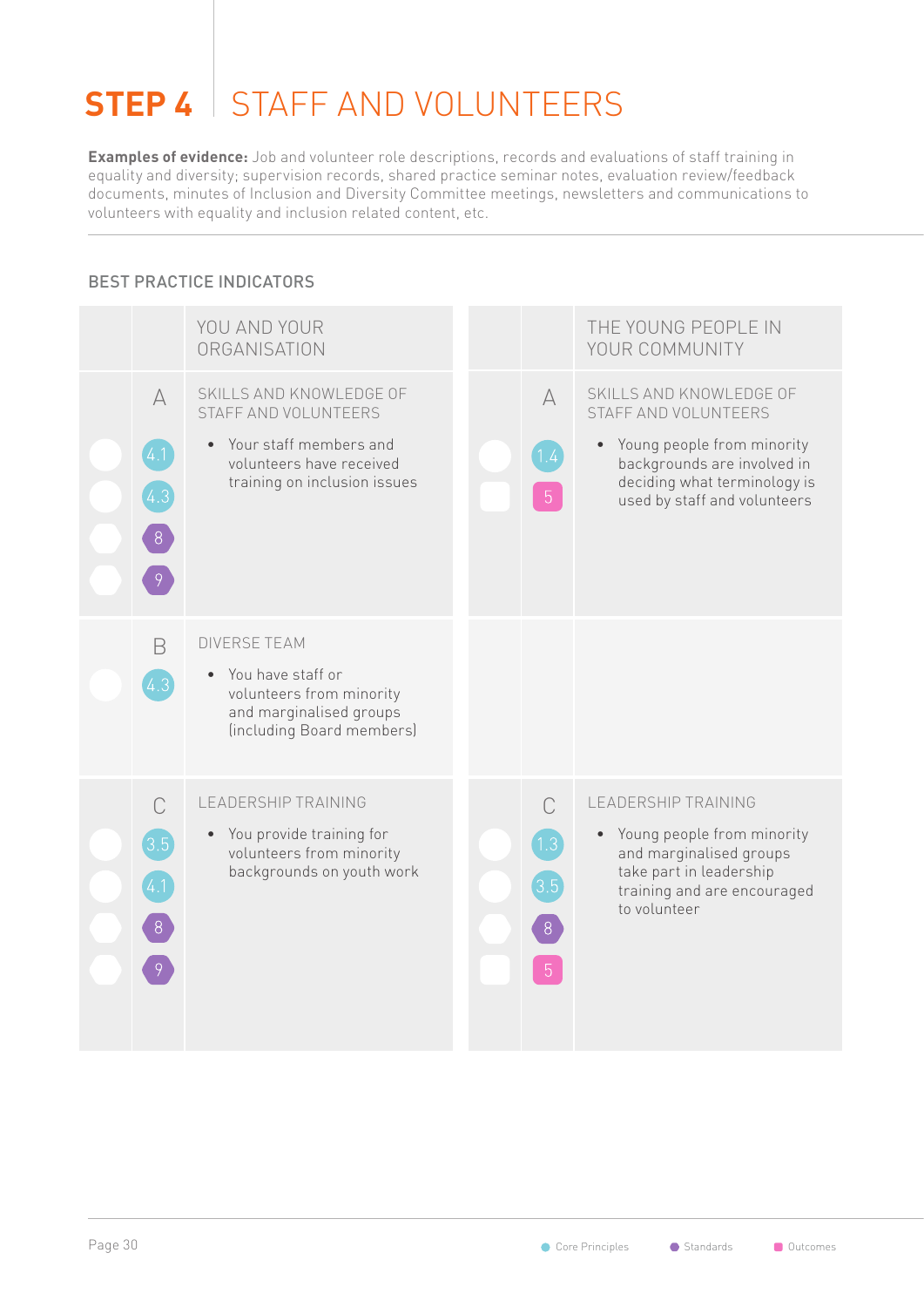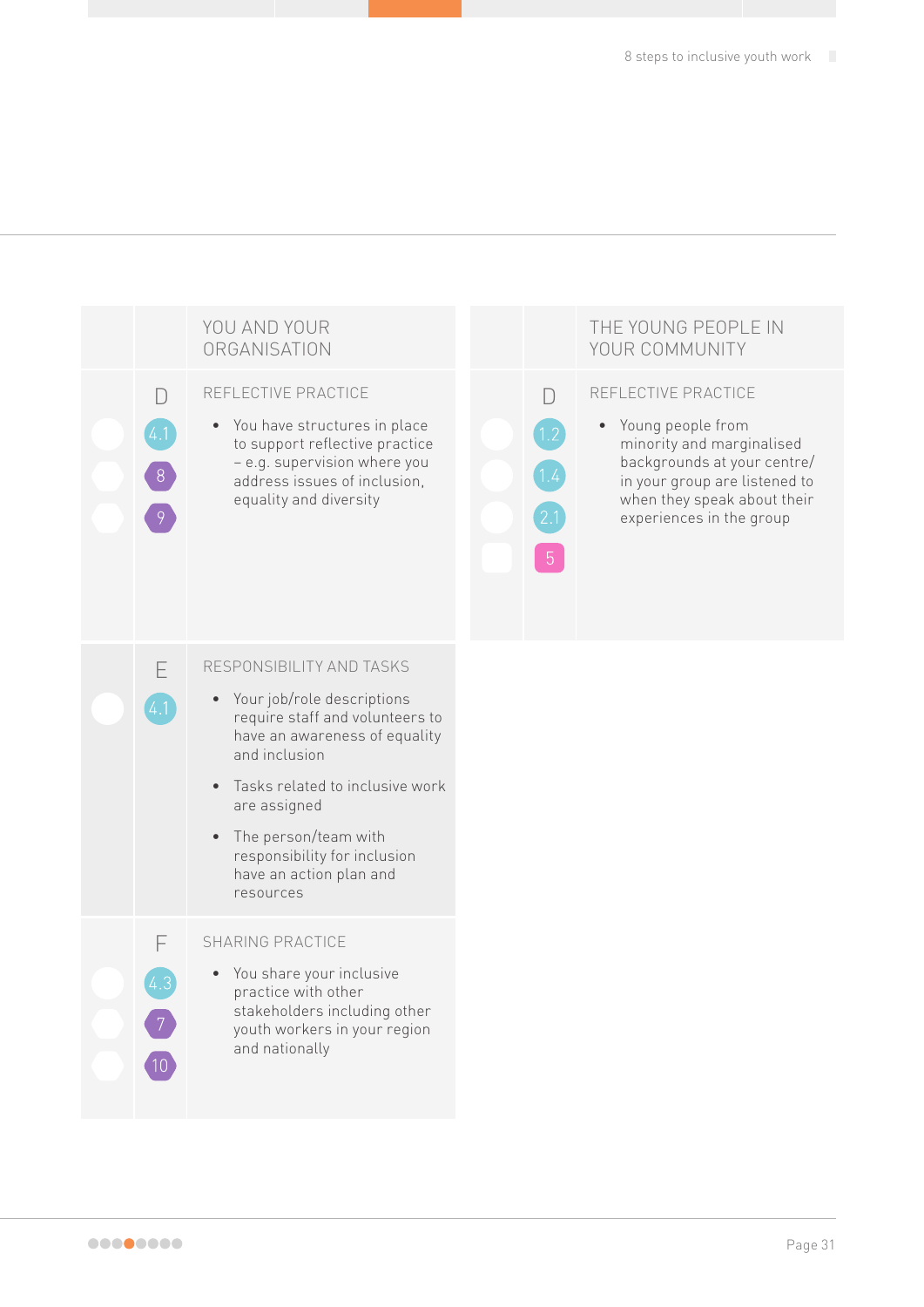## <span id="page-33-0"></span>**STEP 4** STAFF AND VOLUNTEERS - ATTITUDE, COMMITMENT AND RESPONSIBILITY IN PRACTICE

The attitude and set of values staff and volunteers hold is critical to equal and inclusive youth work. In an inclusive setting staff and volunteers will always be open and friendly to everyone. They will have access to training and support services. 'Buy-in' and willingness from all staff and volunteers is fundamental, especially from management, in promoting inclusive youth work.

When working with young people from diverse backgrounds, it can be invaluable to have a trusted, known adult from their community present, at least initially, so it is ideal if some of your staff and volunteers come from diverse backgrounds and can relate directly to the young people's own life experiences.

Equality and inclusive practice often starts out as a grass roots initiative in organisations in that it comes about as a direct result of working with young people from minority and marginalised groups and expertise amongst staff and volunteers is built up through experience. Often it is led by someone with a particular interest in equality and inclusion and as a result the work can be largely personality-driven rather than policy-driven. Therefore, leadership from management is very important to integrate the work on equality and inclusion across the whole organisation.

Youth work staff and volunteers also need to establish clear boundaries in terms of their relationships with the young people, explaining clearly what youth work is and what your organisation provides because young people from diverse backgrounds can sometimes perceive their relationship with youth work staff to be personal rather than professional.

### Learning from youth organisations on staff and volunteers…

### Organisation:

• Many youth workers and volunteers already Mission Statement and values as ways to bring<br>have the skills required to work with young the angle issue of concern if attitudes of staff and

through their own life experiences. Draw on this skill set. [BeLonG To]

- Allay staff and volunteer's fears or gaps in knowledge with training, support and reminding them that good inclusive practice involves applying good youth work practice. Promote a can-do, needs-must approach. Incorporate aspects of inclusion into your training on child protection, health and safety, leadership skills etc. to embed it into all your work. [KDYS]
- Training and skills days need to reach all staff and volunteers, including office and reception staff, as everyone plays a significant role in creating an inclusive setting. [Friars' Gate]
- Staff involved in catering should receive basic training on faith-based food restrictions. [The Base YC]
- Supportive management and leadership is critical in ensuring inclusive practice. [Friars' Gate]



"Actually, on reflection, it hadn't entered my head to offer the caretakers, front of house staff, theatre manager and technician the training that we'd offer other staff on inclusive practice. I think actually it would be extremely beneficial from a whole organisation point of view".

[Artistic Director, Friars' Gate]

• As part of your reflective practice listen to and acknowledge staff and volunteers fears and concerns. Identify what the issues are e.g. resistance to change, prejudice or lack of knowledge etc. and act accordingly. Use your have the skills required to work with young up an issue of concern if attitudes of staff and<br>people from minority and marginalised groups volunteers aren't consistent with them ISwan YS volunteers aren't consistent with them. [Swan YS]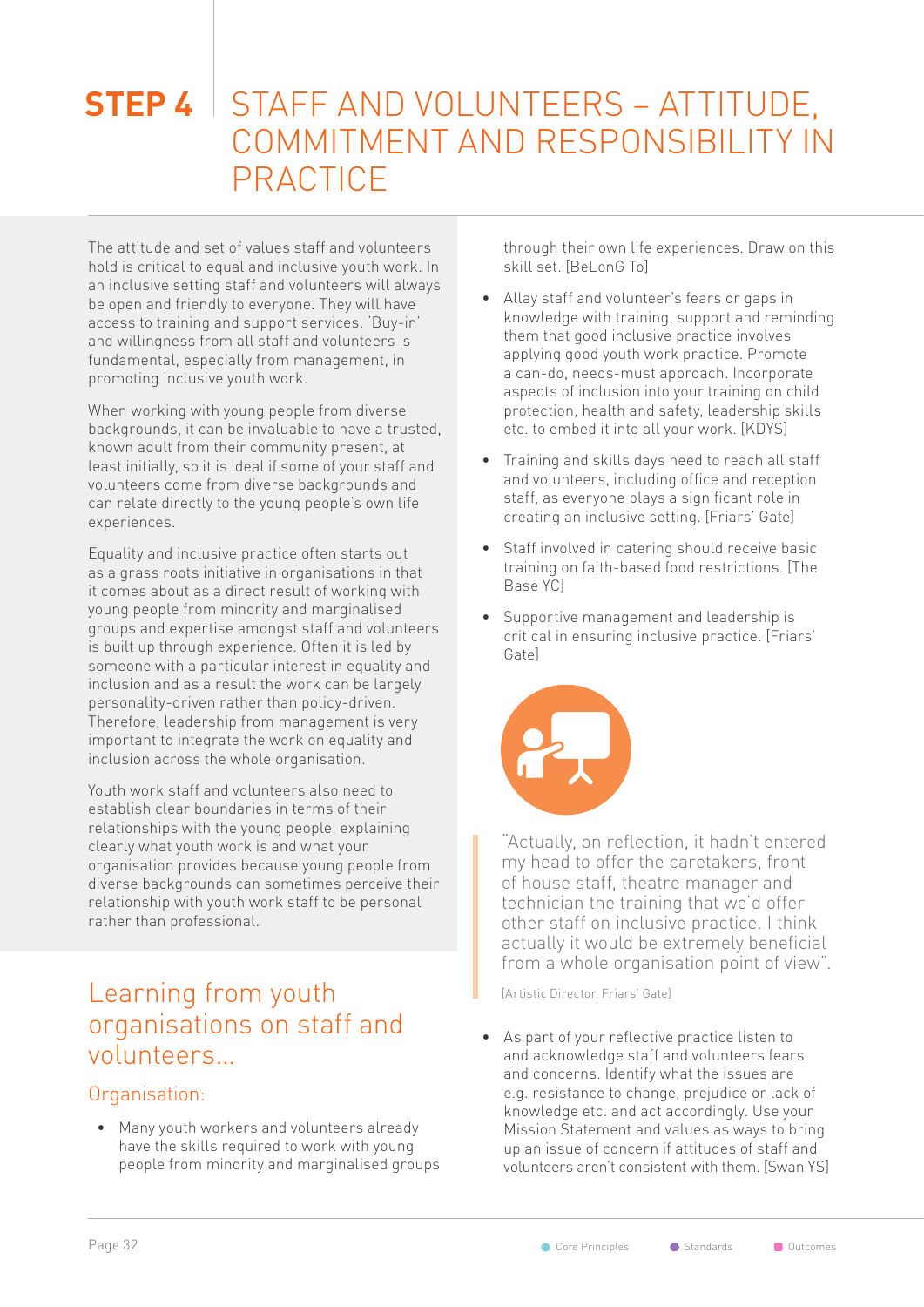- Have volunteers and staff from diverse backgrounds to help ease parents' concerns. A parent will often listen more if they hear something from a youth leader from their own background. It will also encourage greater participation of young people from minority and marginalised backgrounds and in turn be a positive role model to them. Hosting volunteers from abroad can introduce cultural diversity where it is absent (e.g. European Voluntary Service (EVS)). [NYP2]
- Introducing volunteers from minority groups into existing volunteer leader teams needs to be managed well so they gel as a team. [Foróige]
- Involving volunteers from some minority and marginalised groups may require flexibility in your customary guidelines as references etc. may not be available and procedures such as Garda vetting may cause concern. Similarly youth work practice may not be familiar to them. Be clear, reassuring and pair volunteers with others who are experienced and supportive. [The Base YC]
- Build mutual trust between staff and management to support inclusive practice and the development of new initiatives. [Swan YS]
- Ensure that staff and volunteers are aware of their responsibilities in relation to inclusion. Assign tasks to individuals but ensure inclusion is not seen as the responsibility of just one or two people. Tasks include responsibility for writing and amending policies, research, identifying resources etc. Where possible rotate responsibility amongst staff and volunteers. [Swan YS]
- Set up an Equality, Diversity & Inclusion Committee and give it decision making powers and funding. [IGG]
- Have policies in place to help you tackle issues when they arise such as discriminatory behaviour, inappropriate language, failure of responsibilities, set procedures not being followed etc. (see Step 2). [Friars' Gate]

• If your youth leaders are spread nationally communicate with them on inclusion issues through your newsletters and website. Give them ideas for activities that promote equality, diversity and inclusion and tackle discrimination. Write informative articles covering particular areas of inclusion such as working with young carers etc. [IGG]



"My sense is that intercultural work, for example, is still identified with certain staff. We have tried to spread it out; rotating staff on the international club has worked well. But where health and development education is part of the brief of all staff members, the intercultural work isn't on the brief for everyone. There are still youth leaders who don't get it. It's the social analysis issue that they don't get. So it's about the way you lead and drive things. It has to become topical. To embed something across the organisation we would keep something very alive for all the teams at a particular time. You have to push it and name it. Attitudes toward inclusion – on LGBT issues, gender, as well as cultural awareness can vary and sometimes we would struggle with different attitudes that we observe. I think it's important to say that dealing with attitudes amongst the staff is alive and on the agenda. We are not avoiding the awkward or difficult bits".

[Staff Member, Swan Youth Service]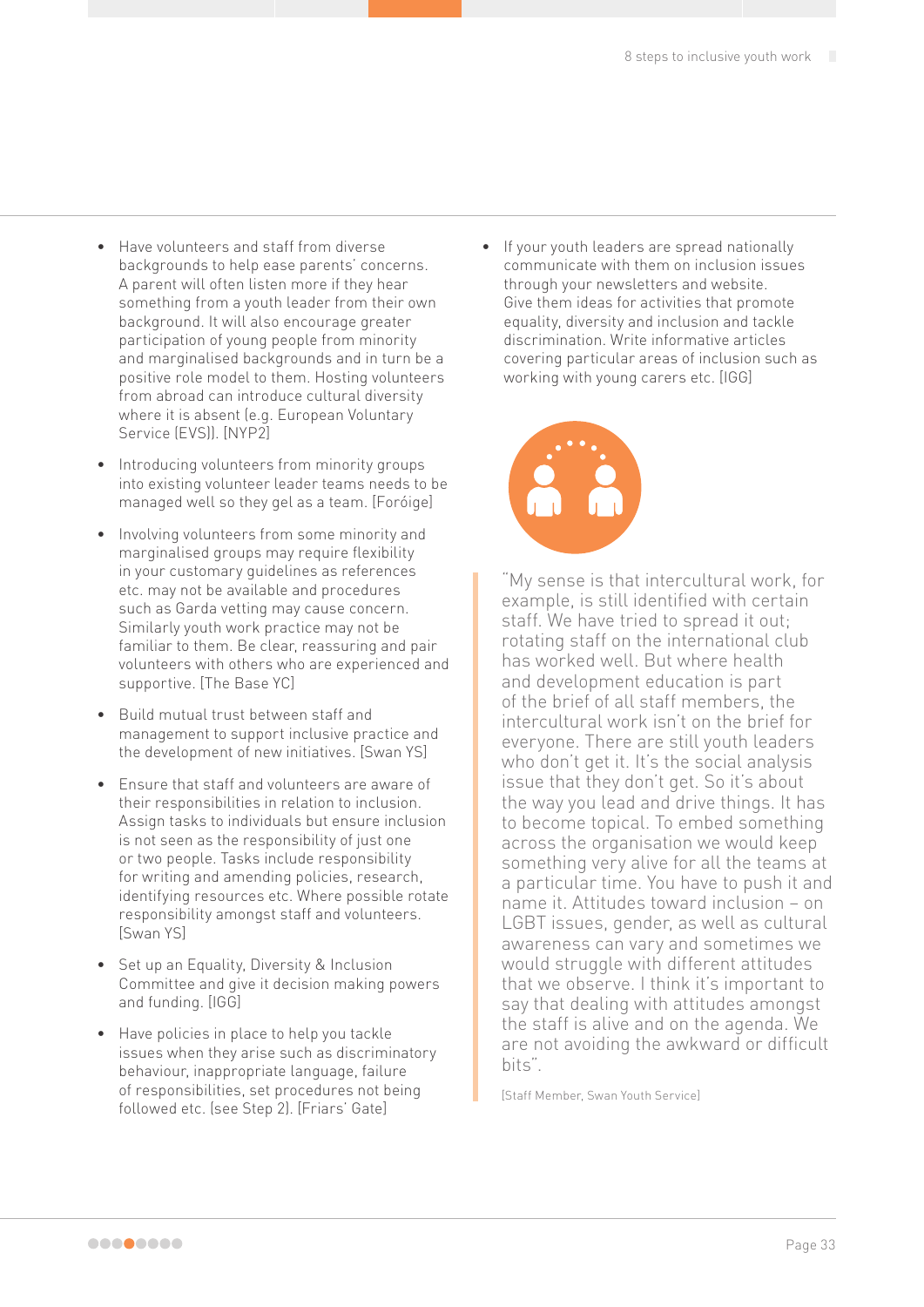## **STEP 4** STAFF AND VOLUNTEERS – ATTITUDE, COMMITMENT AND RESPONSIBILITY IN PRACTICE

### The young people in your community:

- Staff and volunteers can't fake it don't put vulnerable young people from minority and marginalised groups with staff and volunteers who aren't ready as the young people will sense it and may disengage. [Swan YS]
- Staff and volunteers can be afraid of terminology and 'saying the wrong thing'. Address this together with the young people in your groups and decide together what terminology is okay and what is not. You might want to include some of this in your group contract (see Step 2). [NYP2]
- Develop leadership skills with young people from minority and marginalised groups and encourage them to become volunteers. [BeLonG To]
- Where issues arise, make any decisions with the welfare of young people as your paramount concern. [NYP2]

### Your wider community:

- Staff and volunteers need to understand why they are working with young people from minority and marginalised groups so that they are all fully committed – be clear about the needs you are addressing and the long term and societal changes you want to see (see Step 1). [NYP2]
- Involve staff and volunteers with community wide and public initiatives that promote equality and inclusion. [Swan YS]



"Things are changing quickly, terminology is changing; what's appropriate today might not necessarily be appropriate tomorrow. You have to try to keep up with that. We did LGBT training which showed how we could accidentally, just through ignorance, say the wrong thing. So it's being prepared to challenge ourselves and each other. We might say it in a kind of fun way but we're correcting and challenging each other, we're all learning together and we all want to be inclusive and we don't always get it right".

[Youth Worker, KDYS]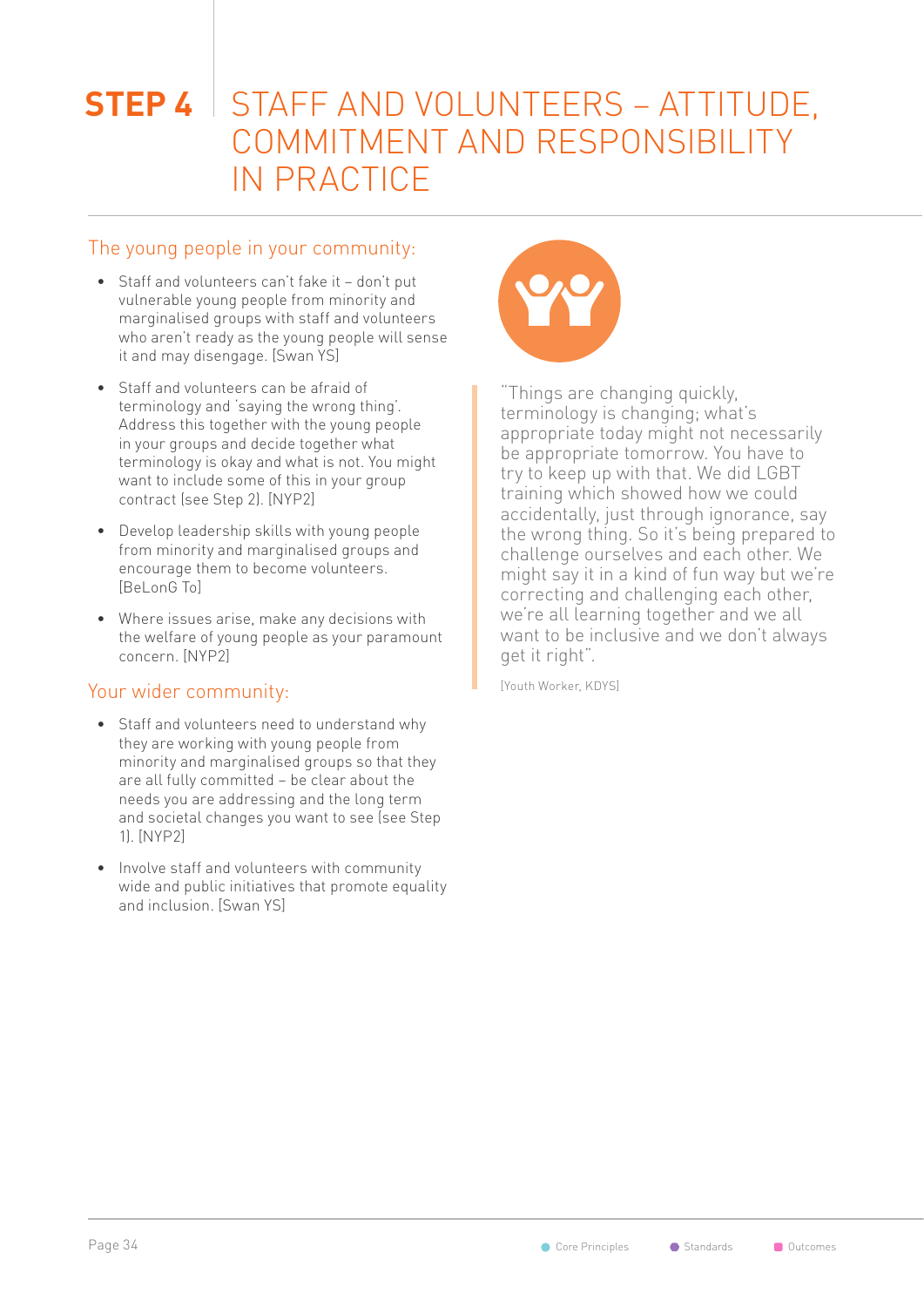

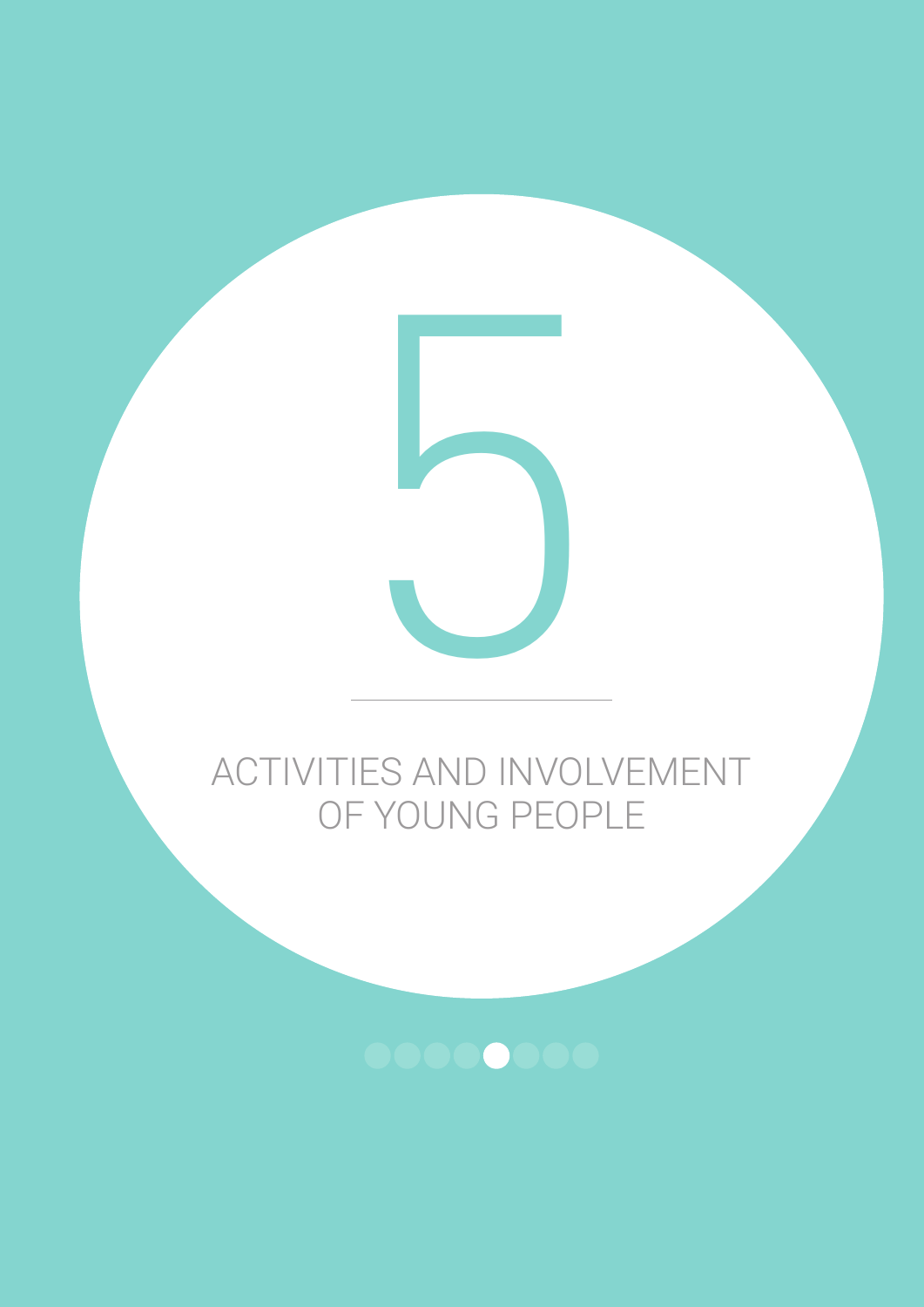# **STEP 5** ACTIVITIES AND INVOLVEMENT OF YOUNG PEOPLE

**Examples of evidence:** programme plans, planning meeting minutes, policy implementation plans and procedures, programme evaluations, progress reports, learning journals, skills training programme plans, project diaries, project displays such as drama, music, art, events, photos, videos etc.

#### BEST PRACTICE INDICATORS

|                                                                    | YOU AND YOUR<br>ORGANISATION                                                                                                                                                                                                                                                                                                                                                                                                                                                                                                                                                                                                                                                                                                                                                                                                                                       |                                                                                                                    | THE YOUNG I<br>YOUR COMM                                                                                                                                                                                                                       |
|--------------------------------------------------------------------|--------------------------------------------------------------------------------------------------------------------------------------------------------------------------------------------------------------------------------------------------------------------------------------------------------------------------------------------------------------------------------------------------------------------------------------------------------------------------------------------------------------------------------------------------------------------------------------------------------------------------------------------------------------------------------------------------------------------------------------------------------------------------------------------------------------------------------------------------------------------|--------------------------------------------------------------------------------------------------------------------|------------------------------------------------------------------------------------------------------------------------------------------------------------------------------------------------------------------------------------------------|
| A<br>$\left[1.3\right]$<br>1.4<br>[3.3]<br>4.1<br>$\boxed{2}$<br>3 | PROGRAMME PLANNING<br>You have assessed whether<br>separate/satellite or<br>integrated groups are more<br>appropriate based on what<br>young people want<br>You have assessed whether<br>single gender activities are<br>required<br>You have assessed if your<br>activities are fully open to all<br>You plan a range of activities,<br>including:<br>> activities free of/low<br>charge<br>activities not requiring<br>$\,>$<br>proficiency in English or<br>high levels of literacy<br>> activities which build the<br>skills of the young people<br>> activities that promote<br>inclusion<br>You link young people from<br>minority and marginalised<br>groups with opportunities<br>to take part in activities at<br>national and international<br>level including global justice<br>work e.g. Council of Europe,<br>European Youth Forum,<br>Erasmus+, etc. | A<br>$\left(1.3\right)$<br>1.4<br>2.1<br>$\left(3.3\right)$<br>(4.1)<br>$\overline{2}$<br>3<br>3<br>5 <sub>1</sub> | PROGRAMME F<br>Minority co<br>parents and<br>are consult<br>in planning<br>The young<br>minority gr<br>your centre<br>can take pa<br>activities yo<br>overnight ti<br>activities et<br>you have co<br>particular r<br>adaptations<br>necessary |

#### PEOPLE IN UNITY

#### PLANNING

- mmunities, d young people ted and involved activities
- people from oups attending e/group feel they  $\frac{1}{2}$  art in all the au offer such as rips, physical tc. because onsidered their needs and made s where and possible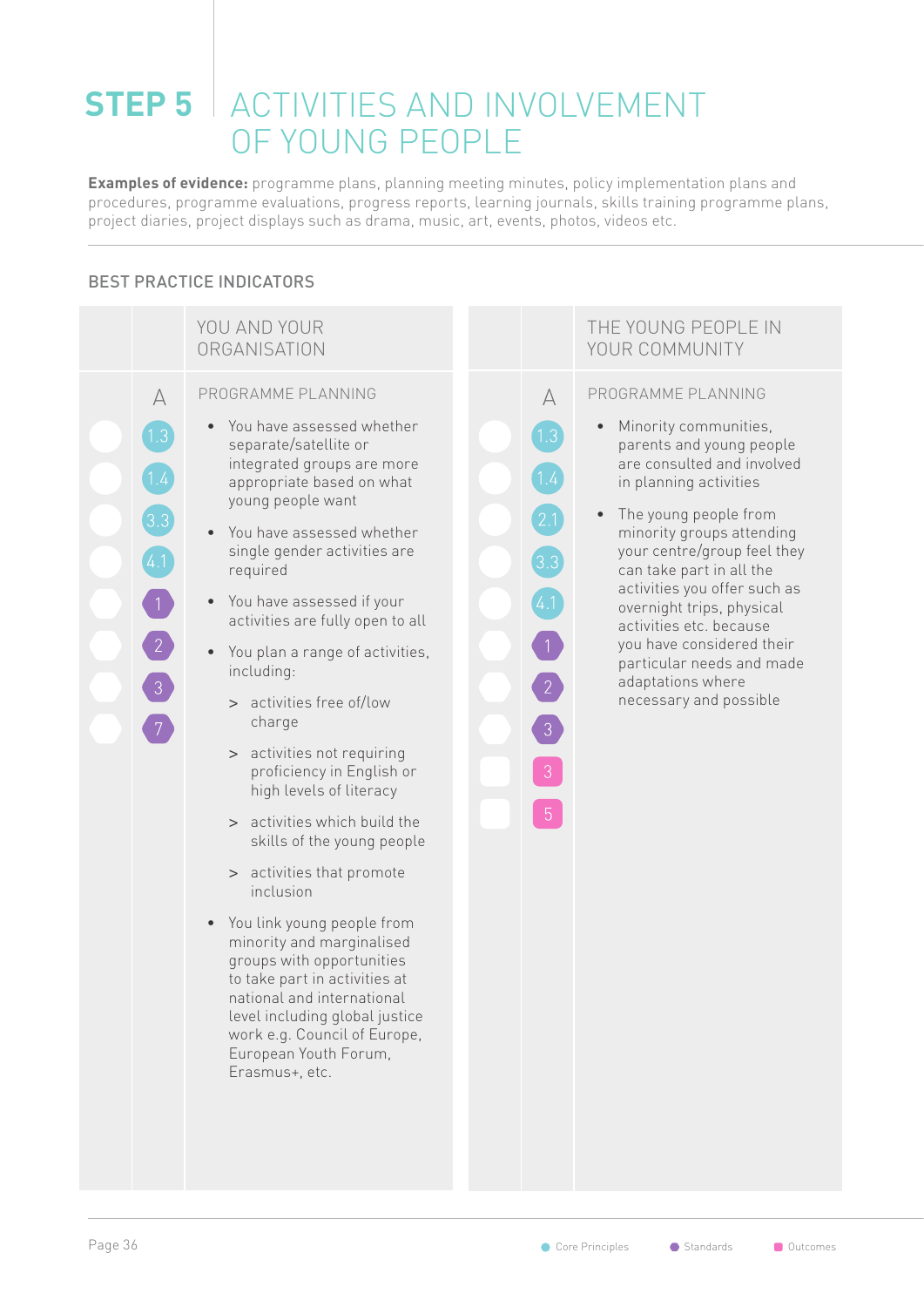

#### THE YOUNG PEOPLE IN YOUR COMMUNITY

#### PROGRAMME CONTENT

B

4.1

 $\boxed{2}$ 

- You provide activities that support the identity of young people such as minority ethnic, Traveller, minority religious, people with a disability, and LGBT people etc.
- The young people from minority groups attending your centre/group feel safe and confident to be themselves

#### C SUPPORT PROCEDURES

You check-in regularly with minority and marginalised young people from your groups and especially if they haven't attended for a few weeks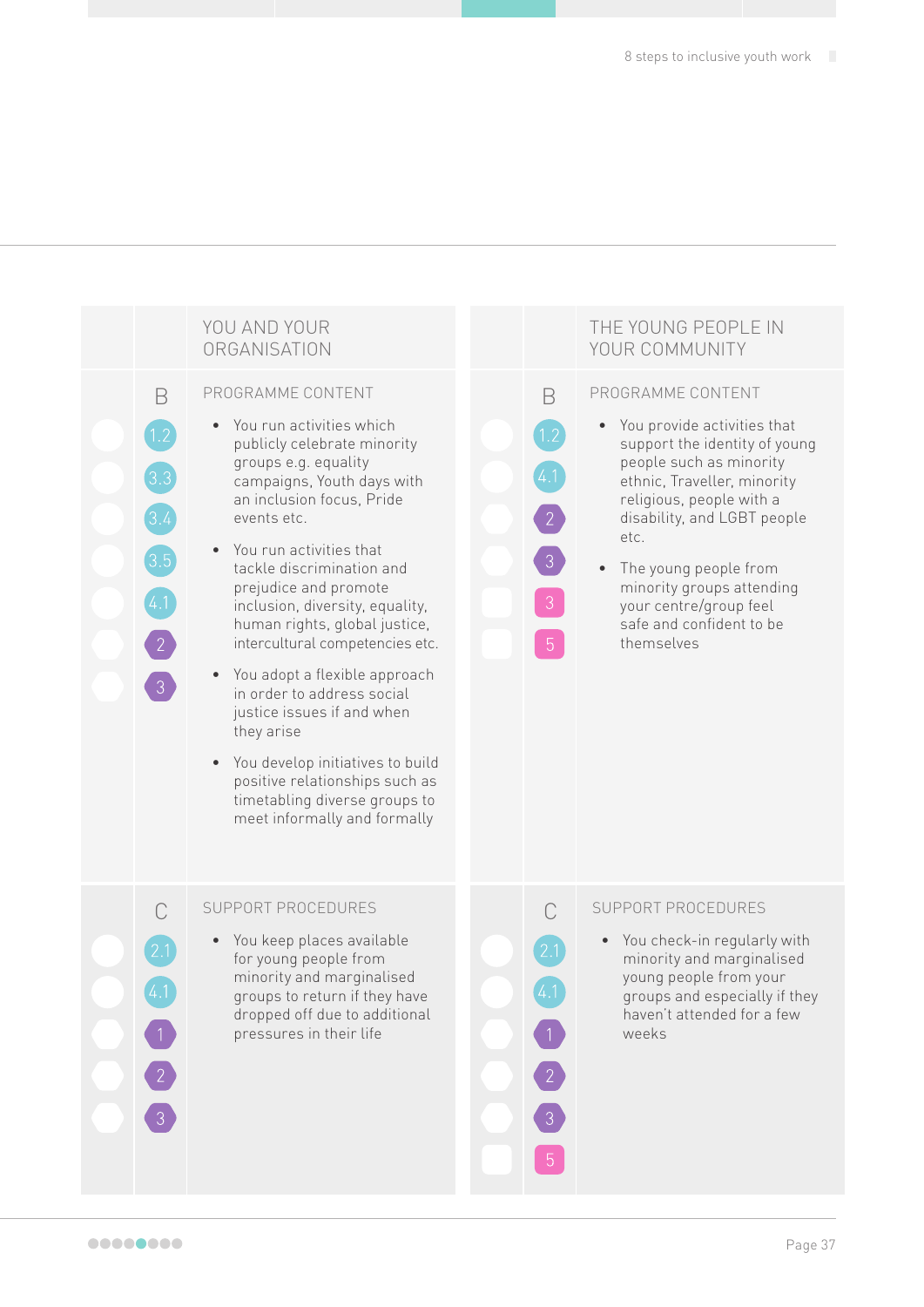# **STEP 5** ACTIVITIES AND INVOLVEMENT OF YOUNG PEOPLE IN PRACTICE

Activities that address issues of equality, inclusion and diversity are the most critical indicator of an inclusive youth service or organisation. Promoting self-esteem, looking at identity, and tackling prejudice and discrimination amongst all young people you work with are crucial. In addition, developing life skills through active participation such as leadership, decision making, and communication are critical competencies for all young people to develop especially for those from minority and marginalised groups. Where a group is relatively homogenous it is even more important to look at activities that promote diversity and inclusion to equip these young people to be able to engage well with others from diverse backgrounds in other areas of their lives. Feeling secure in our own identity is key for integration to happen within society in general.

In building competencies about inclusion and diversity, the terminology that is used is important but fears of saying the wrong thing or not being familiar with the terminology should not be allowed to get in the way of the work. The best solution is to always ask the young people directly. For general terminology consult with Access All Areas Diversity Toolkit.

Meeting young people 'where they are at' takes on a whole new meaning when we are talking about inclusion of people from diverse backgrounds as activities must be planned around the varying needs of the group members. Factors such as gender, religion, sexual orientation, caring responsibilities, culture and language, abilities, special needs, literacy skills and age, need to be considered when planning activities. Parents from a minority background are also more likely to have a stronger input on their children's involvement.

### Learning from youth organisations on activities and involvement of young people…

#### Organisation:

• Decide from the beginning when and how you will mix diverse groups of young people together. Don't be afraid of conflict emerging between members of different minority groups, it may be a necessary part of the process and a huge learning opportunity. [Swan YS]

- Single gender activities are often necessary to ensure engagement. Some minority ethnic, Traveller and LGBT groups may prefer to work in segregated groups based on gender. [BeLonG To]
- When you plan a programme of activities with a specific focus on identity or diversity find ways to describe them that sound interesting and engaging. [Friars' Gate]
- Intercultural events or festivals are often popular. They usually encourage participants to express their own culture and to experience others. However, such events only address the 'tip of the iceberg' when it comes to intercultural understanding; they need to be followed-up with other activities to have any impact. A well planned event will make sure to include the majority culture and the best way to do this is to theme them as food fairs, open days, community or fun events etc. [Foróige]



"Often the type of activity offered determines the make-up of the group. We have activities that the foreign nationals have asked for – like the Eastern Europeans love break dancing, but the Irish kids don't. And we have to be careful there. We don't try to over social engineer, but we do engineer. We try to have it happen naturally and have the groups as mixed as possible, but if they're not, they're not. But people still have a chance - it's always open, we make sure it's open to everyone; they may choose not to come in with that group but we say look it is open – there's nothing stopping you".

[Youth Worker, NYP2]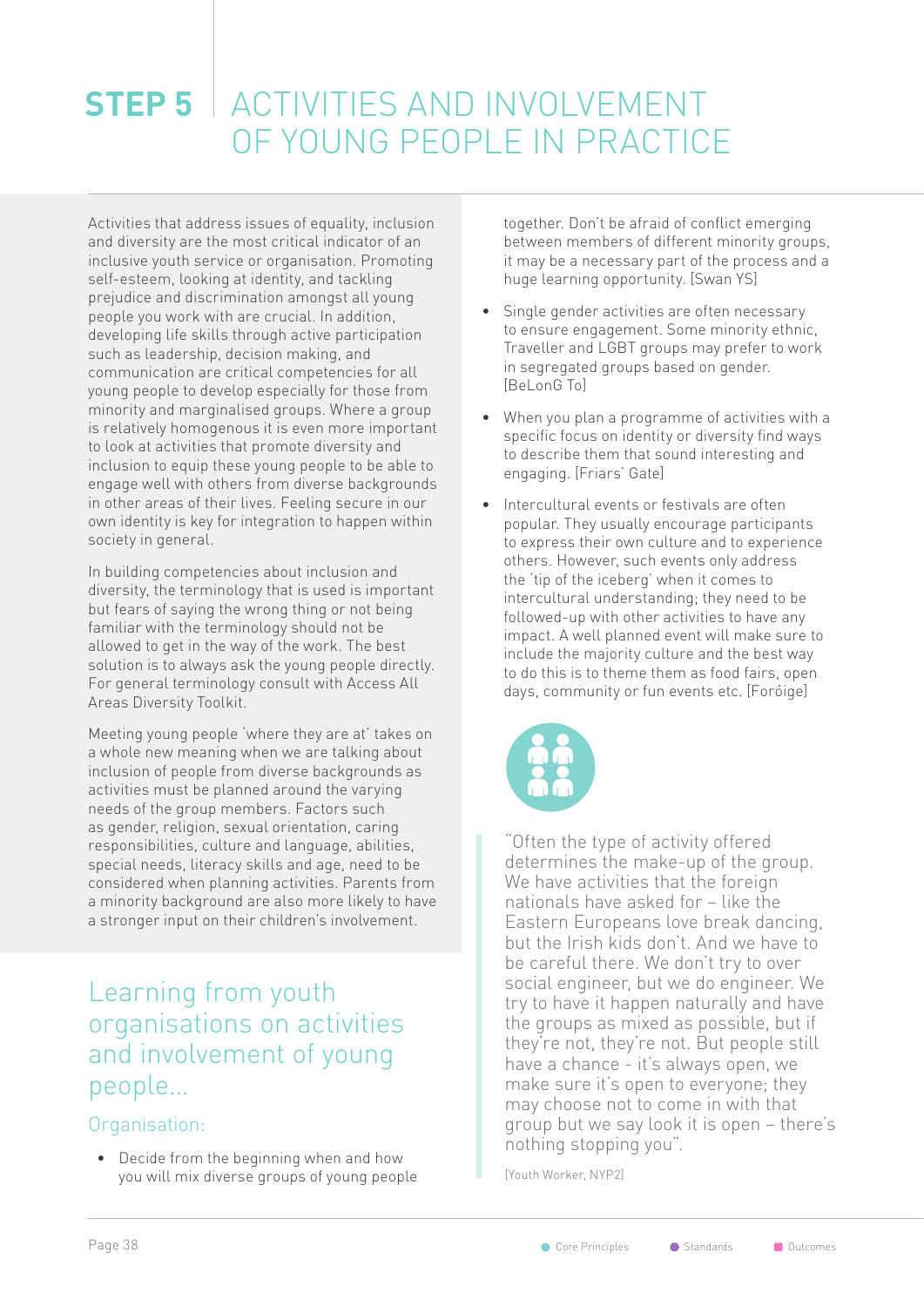- One of the biggest challenges is developing and delivering activities that meet the interests and needs of young people from diverse backgrounds as they are often less vocal about what they want or need. Skills based activities or sports, music and dance tend to be the most popular. Many young people from minority and marginalised groups are especially motivated to get involved as youth activists. [VSI]
- Costs can be a barrier for many young people from minority and marginalised groups – decide on a strategy to support their involvement such as keeping a few sponsored places or waiving fees where possible. [The Base YC]
- Waiting list systems can inadvertently exclude young people from minority and marginalised groups as they are less likely to 'have their name down' – consider keeping some places available or operate a 'name out of the hat' or 'eldest first' system when places come available to give everyone an equal chance.

#### The young people in your community:

- A challenge is often bringing young people from diverse backgrounds into your group. Ensure that you have done a thorough needs assessment and you have built trusting relationships with minority groups in the community (see Step 1), [Swan YS]
- Decide whether an integrated or segregated approach<sup>3</sup> will work best with the young people from minority and marginalised groups you are targeting. Base your decision on the needs and wants of the young people themselves. Young people from minority and marginalised groups may initially prefer to stick with people from the same background or with others that have similar life experiences. Others may want to 'fit in' to the majority culture and join integrated groups (see Step 1). [The Base YC]
- Flexibility on attendance may be critical. Do follow ups when people don't attend and reaffirm that they are welcome to return. [Tyrellstown Youth Initiative]
- 3 Integrated work is where young people from minority backgrounds are mixed with groups (often pre-existing) of majority Irish settled young people. Segregated youth work is where the focus is on a specific group of young people because of an identified need.
- Games and activities can be effective ways to address diversity and inclusion but ensure that they don't single anyone out as different. Resources for inclusion work are abundant. Useful resources are available from [www.intercultural.ie/resources](http://www.intercultural.ie/resources). [IGG]
- Use the opportunity to do identity work by incorporating it into your ongoing activities, both in group discussions or one-to-one work. You can use icebreakers and games as opportunities for people to share. One group shared games from their childhood. This took some planning and preparation but was an invaluable exercise for sharing, remembering and valuing their heritage. [VSI]

"It is just out there and spoken about here. Sometimes people think that because they have someone in the room that they know is a Traveller they think "okay I've ticked that box for my report" but it's not spoken about and they are not allowing the young person to be happy and confident and open about their background or their ethnicity or sexual orientation or whatever. I think the youth theatre is different in that it's very open and inclusive. And the range of issues that County Limerick Youth Theatre and Footsteps have worked on over the past number of years is huge. There's just a big long list, there's nothing that seems to be taboo or that we haven't tried to approach or to cover or to work on. But when you do these activities you need a group that you can trust, that it's not going to get personal and become destructive to anybody on a personal level".

[Artistic Director, Friars' Gate]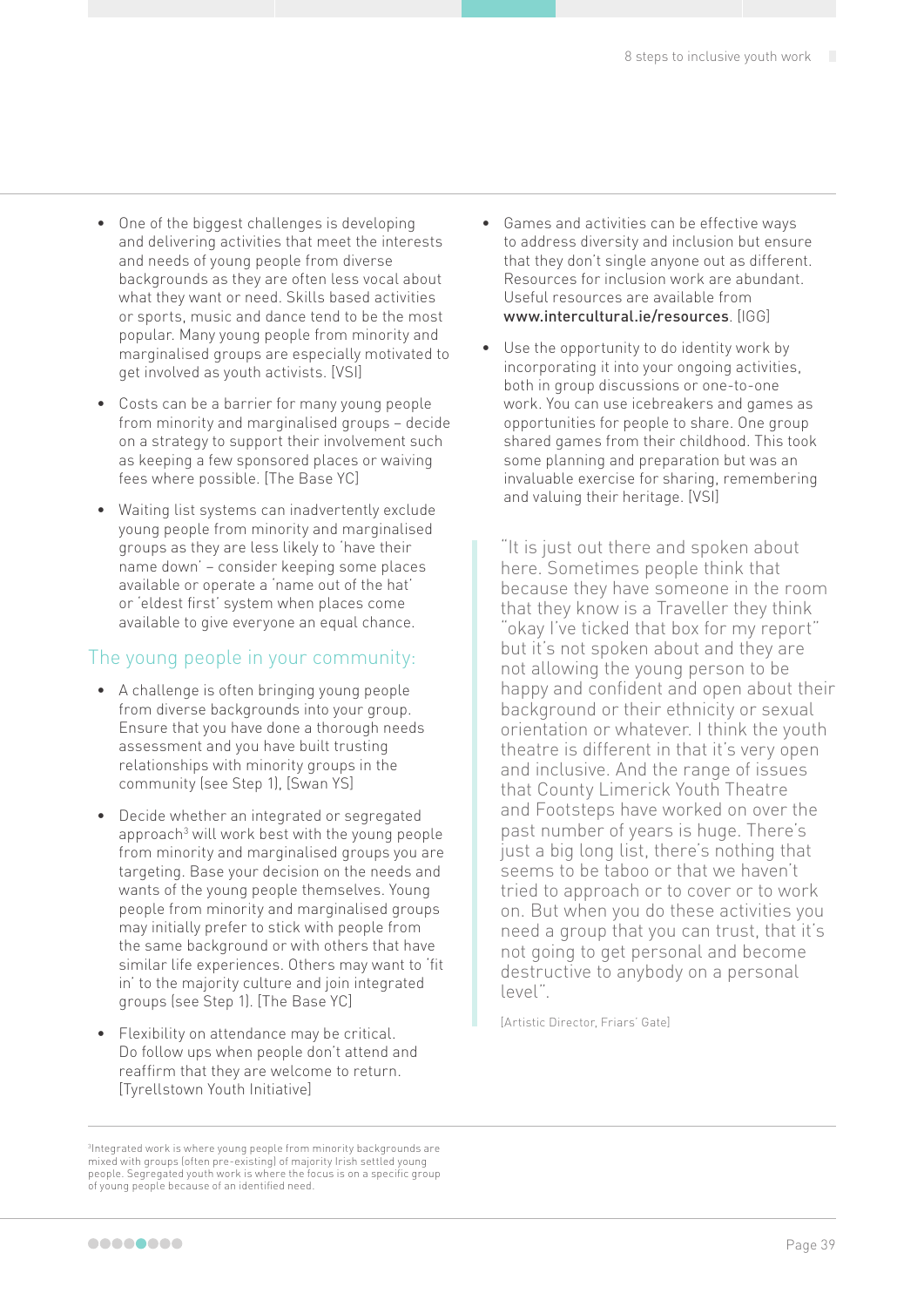### **STEP 5** ACTIVITIES AND INVOLVEMENT OF YOUNG PEOPLE IN PRACTICE

- Having a sense of personal integrity is critical for all young people. It gives them the inner confidence to be able to engage with 'others'. This means having a strong sense of who they are and how to manage dual/multiple identities and intergenerational conflict. Many young people will have to step out of a home identity and into a social identity that are very different from each other, sometimes several times a day. They need to have support in managing this as often they can feel torn in two and very lost in themselves. In an inclusive group every individual is encouraged to be proud of their own identities, background and life experiences even where they choose not to speak about them. This is why identity based activities are critical. [BeLonG To]
- Useful resources are available from www.intercultural.ie/resources
- Balancing the young person's need to belong (to just fit in as another young person) and the need to have one's identity genuinely acknowledged and supported is a particular skill in inclusive youth work. Just because someone seems integrated it does not mean that they aren't experiencing difficult situations or questioning things related to their identity that you can support them through. One of the best ways to normalise diversity is to speak about diverse ways of being just as you do about the majority in our society – e.g. different family types, ability levels, sexual orientation, diverse gender identities etc. [Friars' Gate]
- If your current group is quite 'mono-cultural', prepare them before introducing new members, and involve them in planning for this change. Consider setting up a buddy system for new members – 4's are better than pairs. [IGG]
- Learn about different group's needs so that activities can be adapted to make sure people can all take part (e.g. know when Ramadan is, be aware if there are literacy issues etc.). [KDYS]
- Issue driven activities can be very powerful vehicles for change so debriefing after is critical. Don't be afraid to tackle issues and don't feel you have to have all the answers before you start. You can always park a question and come back to it the following time you meet. [Friars' Gate]
- Don't shirk the issues of racism, homophobia, islamophobia, sexism and disablism etc. You will need to tackle them each time they occur and also in a planned discussion or activity from time to time. Tackle myths when they arise so have your myth buster facts to hand – see Access All Areas Diversity Toolkit for myth busting sheets. [The Base YC]

Some stuff is very important to learn. When we started the intercultural group, we thought "oh let's bring the young people swimming" and they're all delighted, and then the parents go "well sorry if there's boys they can't go swimming together". Things like making sure that we have halal food and we've checked Google at the beginning of the year to know when Ramadan is falling. We wouldn't do a cooking activity during Ramadan because we can't be allowing others to eat while some young people are fasting. Or we wouldn't want to take them to do physical activity when they have no energy, so you just work around that. You just get to know this stuff. Say with Africans, we had to introduce red rice in summer camp because the Irish food is not so welcoming. Everybody then is like "can we have it too".

[Youth Worker, KDYS]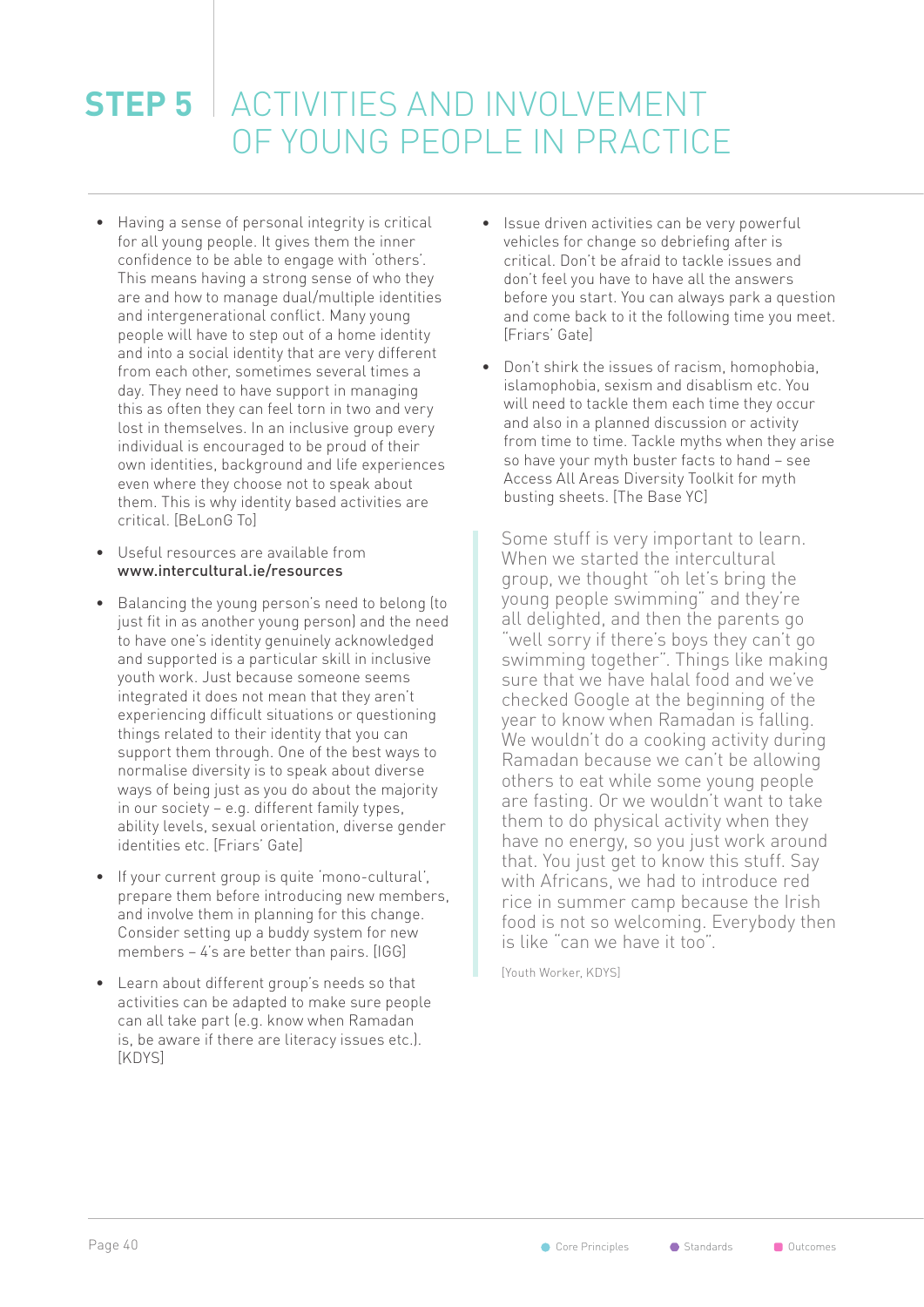- Drop-in options often allow for natural mingling to happen where familiarity can be built up over time but the interactions must be managed as cliques can occur resulting in greater divisions. [KDYS] See Youth Cafe Best Practice – DCYA www.dcya.gov.ie/documents/publications/ Youth Cafe Best Practice Guide.pdf also Youth Café Toolkit – DCYA www.dcya.gov.ie/ documents/publications/Youth\_Cafe\_Toolkit. pdf
- Minority groups and close friends often use terms with each other that aren't appropriate for others to use. Decide with the young people what terms are okay to use at your youth centre. [YMCA]
- Use minority ethnic young people's names and learn correct pronunciations. [KDYS]
- International exchanges and nationwide projects can be very effective in bringing an inclusive perspective into youth work. [NYP2]
- Some young people from minority and marginalised groups may look for support after they have left your service especially when services cease due to funding cuts or age limits. Geographical dispersal of asylum seekers can also disrupt a young person's continued engagement. Look at ways to offer continued support as necessary and link the young people to other opportunities. [VSI]

#### Your wider community:

- Intergenerational conflict can arise and you may be able to support families through this. [KDYS]
- Think about the safety of young people in your community. You may need to offer an open door service to keep young people from minority and marginalised groups safe from harassment in the community during certain times of the day such as at the end of the school day or during lunch hours. Work in partnership with local schools and with Community Gardaí. [NYP2]
- Develop networks and referral pathways for young people with specific needs such as legal advice around immigration status, specialised medical services etc. [VSI]
- If your programme of activities stresses the value of diversity and inclusion – even where your membership is not diverse – there will be positive attitudinal shifts within each members life; at home, in the community and at school. [IGG]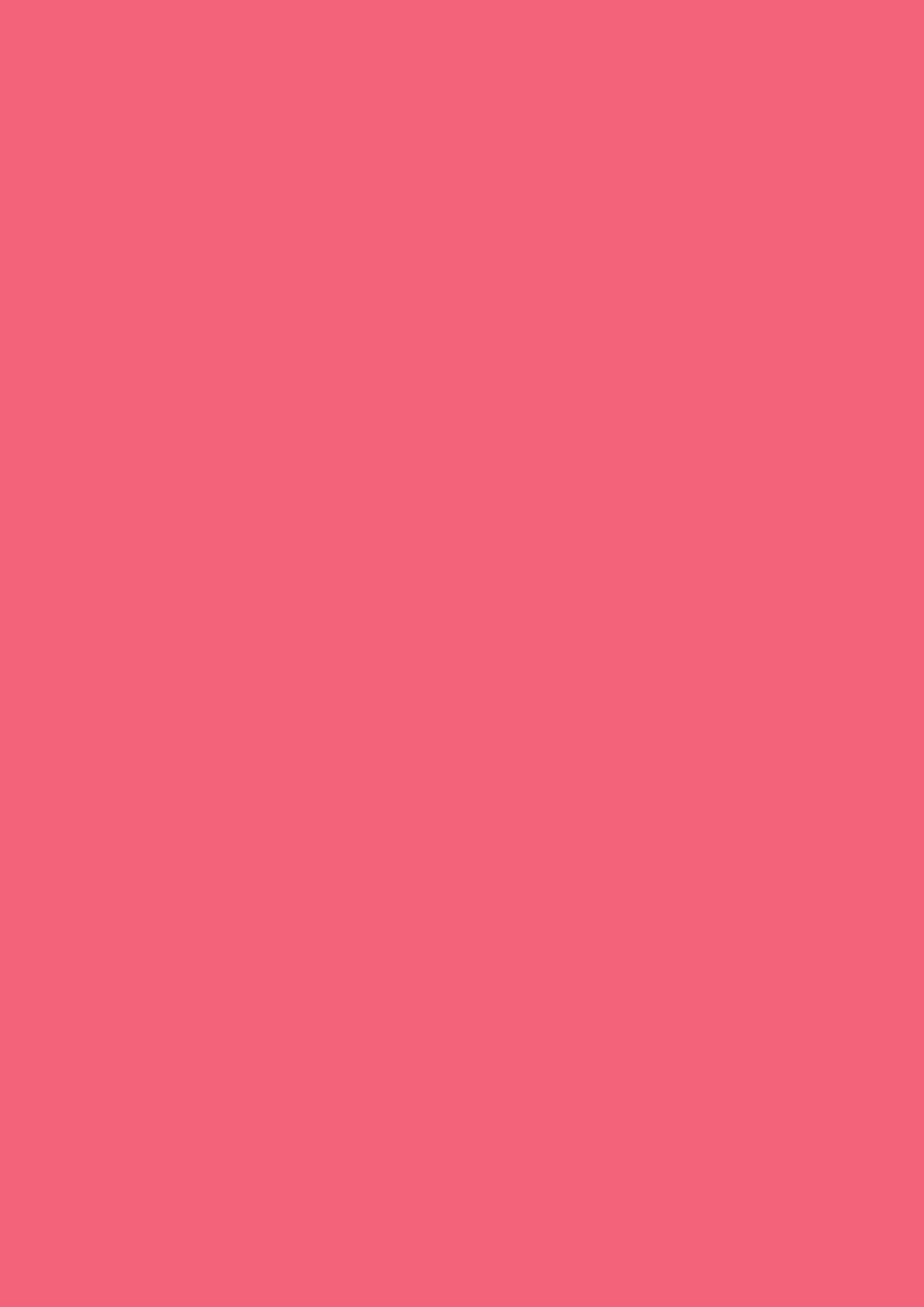# RESOURCING INCLUSION

6

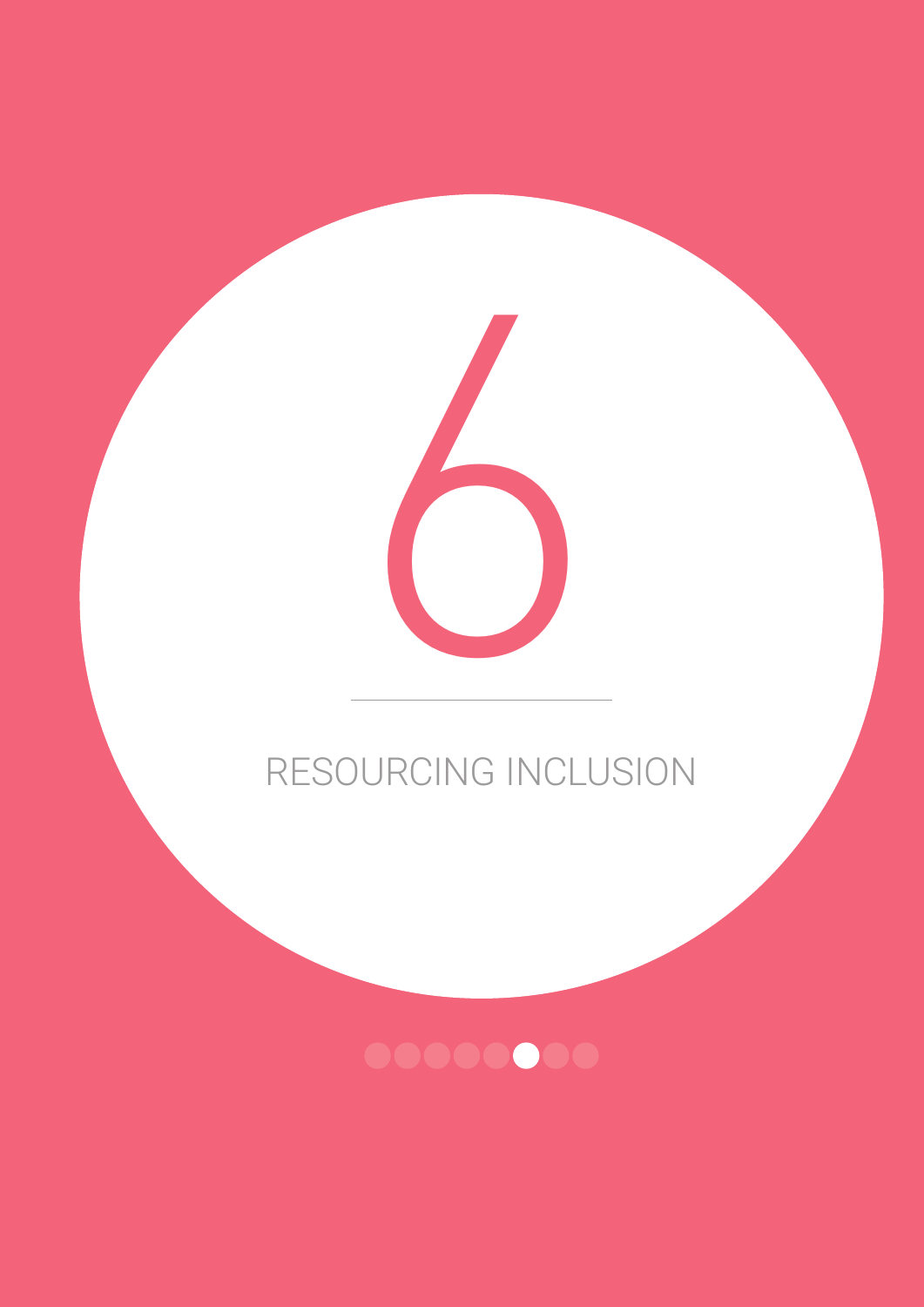# **STEP 6** RESOURCING INCLUSION

**Examples of evidence:** budget allocations, staff time allocations, resource lists, resource library catalogue, resource files on shared server, etc.

#### BEST PRACTICE INDICATORS

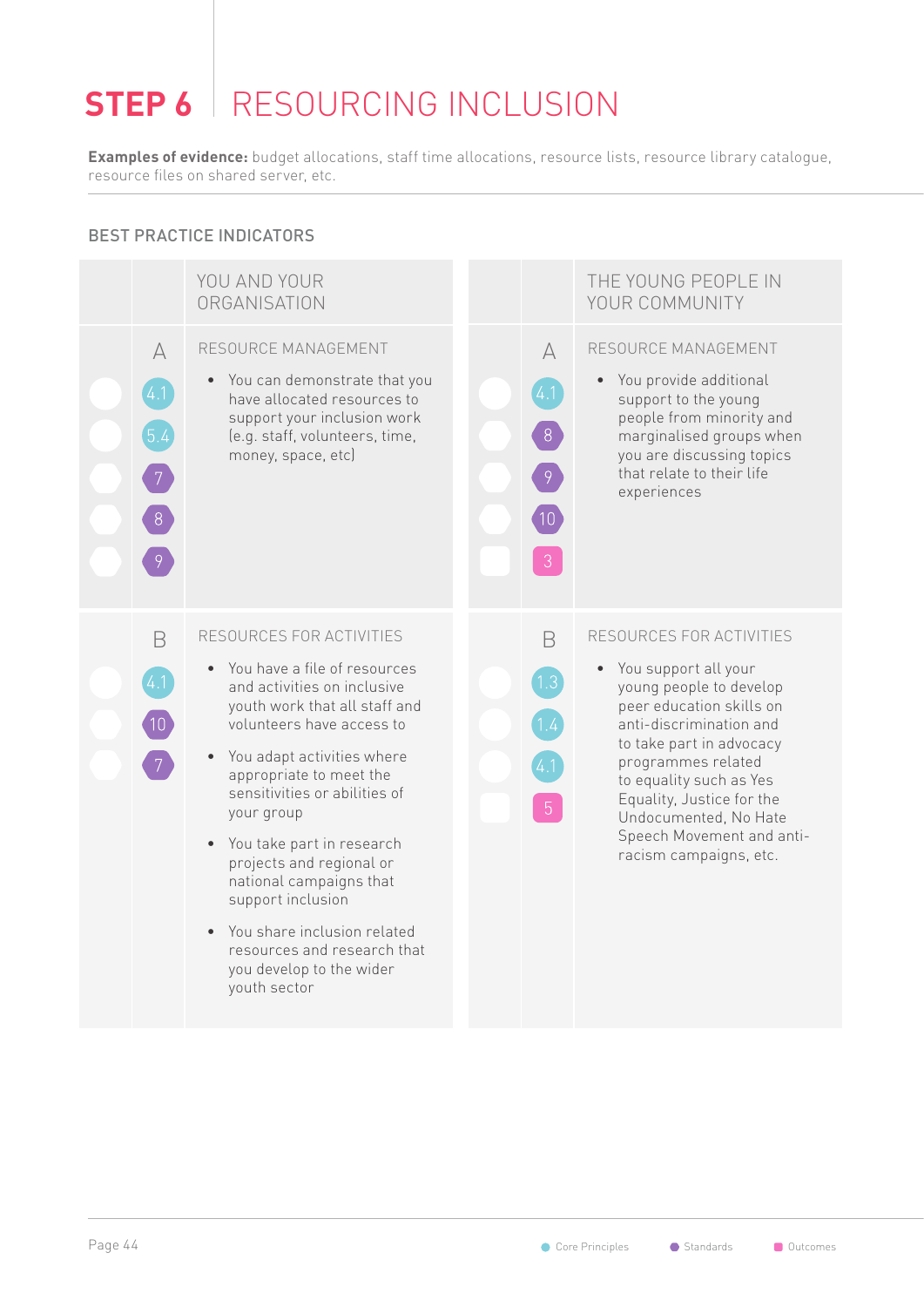# **STEP 6** RESOURCING INCLUSION IN PRACTICE

Youth organisations can avail of a wide range of resources to support their equality and inclusion youth work. Many organisations also develop new resources such as activity packs and videos.

### Learning from youth organisations on resourcing inclusion work…

#### Organisation:

- Your most valuable resource is your staff and volunteers, the welcome they give, the skills they bring and their creativity in working with groups on issues related to inclusion. [BeLonG To]
- Finding funds or materials to run a specific inclusion project can be an issue. You have to think creatively, beg and barter, and share resources such as equipment, space and venues with other organisations. [Swan YS]
- Small grants can boost your inclusion work and many have an inclusion focus, such as Trade Union grants, One World Week grants, etc. (Small grants will usually be flagged by Clár, NYCI's monthly e-news - sign up on info@nyci.ie). [Swan YS]
- Bring in volunteers with the skills you need for specific inclusion projects but where at all possible do pay people for their specialised skills. Groups have brought in beauticians, artists, human rights activists etc. [Foróige]
- Other organisations may be able to fund specialised staff to work with you on one off projects. For example, your County Arts Office may be able to support an artist to work with you on a project. [The Base YC]
- When you divide out your existing resources amongst your various groups 'inclusion proof' your decisions so that your inclusion work is not left short or treated as an add-on rather than integral to your work. [Swan YS]
- Taking part in training or attending events is an invaluable source of new information. It gives you a chance to meet other youth workers and discuss problems and solutions and to use one another as resources. [KDYS]
- Link in to national and international networks who disseminate resources and information – e.g. NYCI, SALTO Youth, BeLonG To, WAAGS. [IGG]
- Use your own communications such as newsletters, magazine and e-news to always include something about inclusion and diversity. [IGG]
- Set up a shared resource library on your computer network so that staff and volunteers can collect and share any inclusion related resources they find. [The Base YC]
- Youth Information Centres are useful sources of information. [YMCA]



"We got reports about racism from some of the schools before we did our integration workshops with them. We developed a purpose built workshop with follow on activities, including handouts and fact sheets. I know that one of the things that struck people on the fact sheet was how much revenue came into Ireland directly through the work of migrants. It's an extraordinary, high figure".

[Artistic Director, Friars' Gate]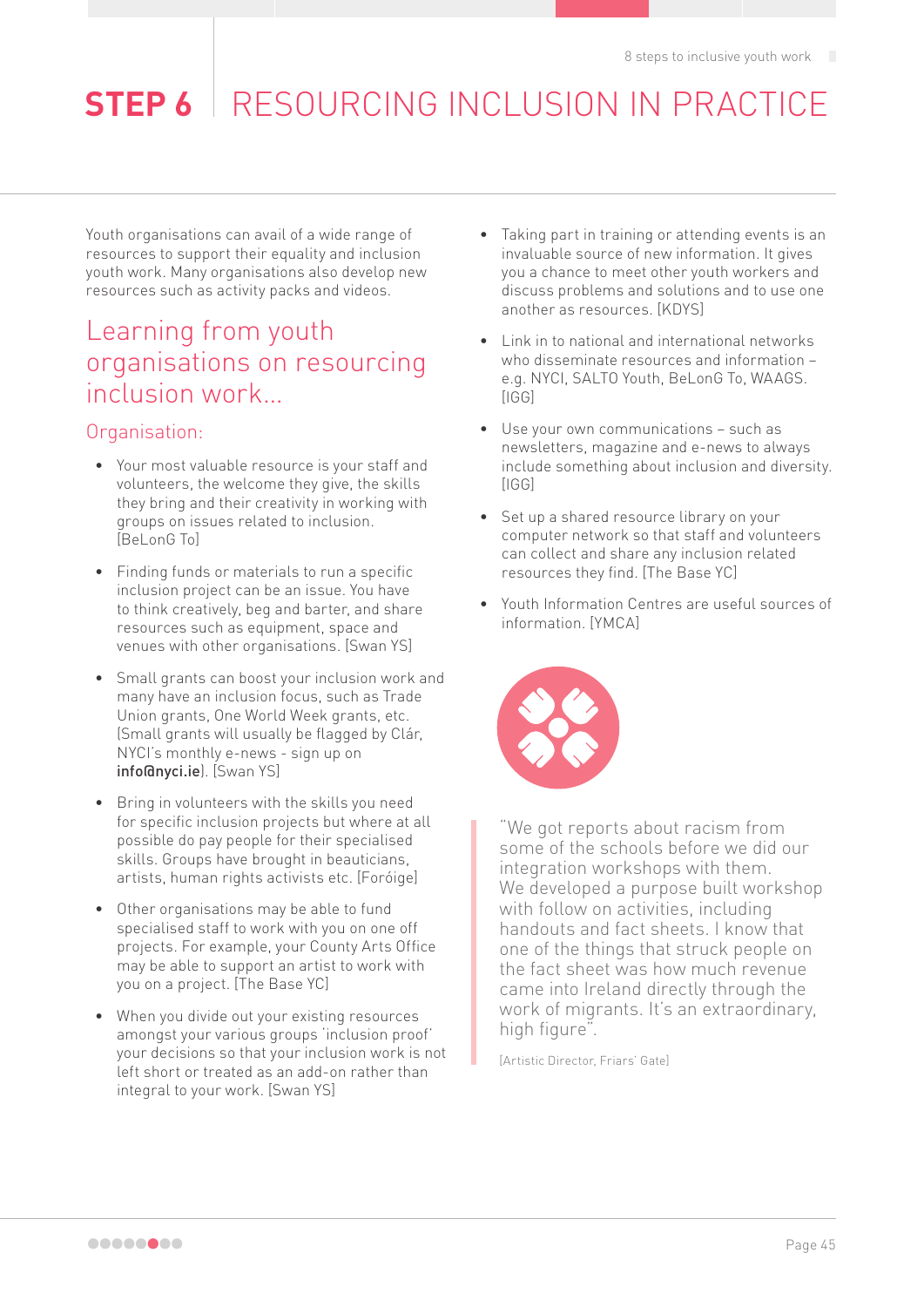# **STEP 6** RESOURCING INCLUSION IN PRACTICE

#### The young people in your community:

- Young people who come from diverse backgrounds may take on a consultative/ advisory role becoming a valuable resource to your organisation. They may support your antidiscrimination work or act as spokespersons in advocacy work or represent your organisation at national and international events. They can also youth 'proof' and equality proof your resources. [The Base YC]
- Make sure the resources you use are suitable for your group. Some are more suited to a classroom-style of learning rather than nonformal education and may need to be adapted. [VSI]
- Available resources can often require strong literacy skills so find ways to support those with lower levels of literacy such as having the young people work in pairs and using as much visual material as possible. [VSI]
- Some anti-discrimination activity packs were written for a majority audience and designed to build empathy for 'others' who it was assumed were not in the room. These activities often use case studies of minority young people's experiences. However, in more integrated youth spaces these case studies may be very close to the true life story of a young person in the group so it is not appropriate to use them as part of the activities unless you have discussed it with the minority young person/people first and they are happy for you to use it. It is also possible that you won't know everyone's background so, as with all youth work, make sure you create safe spaces to discuss topics that may be sensitive for some. [VSI]
- Be aware when issues are raised with young people on topics around identity, migration, the asylum process, sexual orientation, disability, religion and other inclusion related topics. Check in with young people in your group who may be affected by the discussion after. [BeLonG To]
- Your City or County Arts Office may be able to offer support to allow young people from minority and marginalised groups engage in arts work. [The Base YC]

#### Your wider community:

- When you conduct research for a project, turn your efforts into a mini-resource that has a longer life and broader reach. An example is creating a simple fact sheet that tackles common myths or that presents little known facts that you can display at your centre or share with other youth workers. [Friars' Gate]
- More sustained and specialised research can affect significant change in the wider community especially when followed by campaigns. Campaigns will usually involve the development of materials such as posters, sets of guidelines, research reports, websites and social media platforms. [BeLonG To]
- Focus on developing inter-agency work at community level so that available resources can be maximised for the young people who need it (see Step 7). [NYP2]



"Using the Outreach [resource] Pack has meant the girls have learnt about each other and developed a better awareness and understanding of different people and cultures, in a gentle way. It also made the leaders more aware of reaching out as they hadn't always realised the difficulty involved in fitting into another culture."

[Outreach Development Worker, Irish Girl Guides]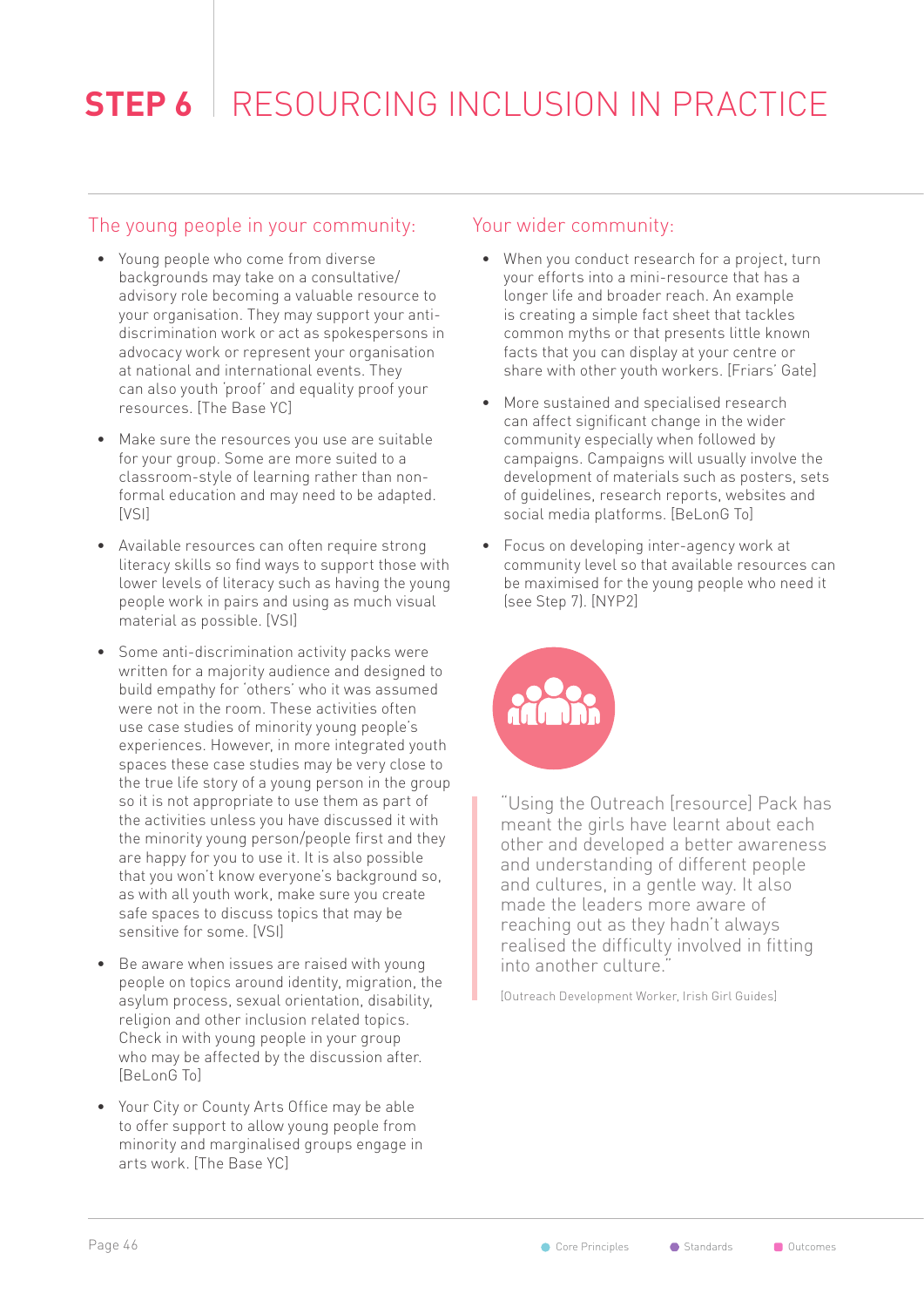# NETWORKING AND PARTNERSHIPS

7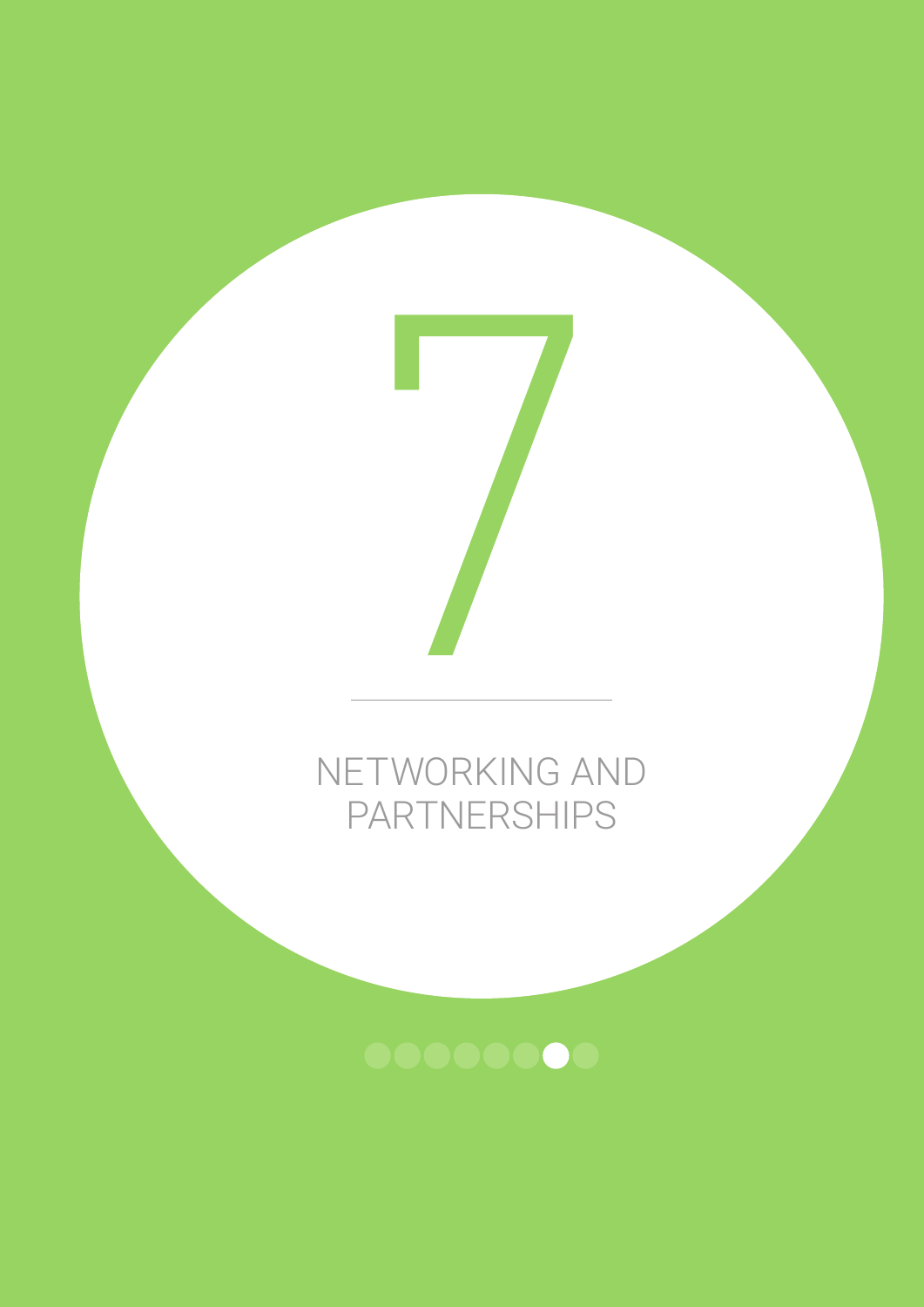# **STEP 7** NETWORKING AND PARTNERSHIPS

**Examples of evidence:** minutes of networking or partnership meetings, memoranda of understanding, calendar of meetings with external organisations, contact lists, referral practice, flyers from services etc.

#### BEST PRACTICE INDICATORS

|          | YOU AND YOUR<br>ORGANISATION                                                                                                                                                                                                                                                                                                                                                                                                                                                                     |                                            | THE YOUNG PEOPLE IN<br>YOUR COMMUNITY                                                                                                                                                                                                                                                                 |
|----------|--------------------------------------------------------------------------------------------------------------------------------------------------------------------------------------------------------------------------------------------------------------------------------------------------------------------------------------------------------------------------------------------------------------------------------------------------------------------------------------------------|--------------------------------------------|-------------------------------------------------------------------------------------------------------------------------------------------------------------------------------------------------------------------------------------------------------------------------------------------------------|
| A<br>4.3 | <b>BUILDING SUPPORT</b><br>• You have met with a range of<br>organisations that support<br>young people from minority<br>and marginalised groups<br>• You have developed<br>partnerships with other<br>organisations to run inclusive<br>youth work projects together<br>You have liaised with<br>$\bullet$<br>others in the community<br>to reduce levels of racism,<br>homophobic, transphobic<br>and other identity bullying<br>in the community such as<br>Community Gardaí,<br>schools etc. | A<br>1.2<br>$10\,$<br>$\overline{2}$<br>3  | <b>BUILDING SUPPORT</b><br>You address the specific<br>$\bullet$<br>needs of young people from<br>minority and marginalised<br>groups (health, educational,<br>legal, social services<br>etc.) through a range of<br>interventions that rely on<br>the positive networks and<br>partnerships you have |
| B        | ADVOCACY<br>You liaise with others that<br>$\bullet$<br>have a role in the young<br>people's lives (parents,<br>guardians, social workers,<br>key workers, other youth<br>organisations, schools,<br>places of worship etc.)<br>You have developed a list of<br>$\bullet$<br>the range of services and<br>resources you might need for<br>referrals or advocacy work                                                                                                                             | B<br>1.3<br>[3.5<br>4.3<br>10 <sup>7</sup> | ADVOCACY<br>• You advocate for young<br>people from minority<br>and marginalised groups<br>and involve them where<br>possible in advocacy<br>work (e.g. advocating for<br>rights such Justice for the<br>Undocumented, Traveller<br>accommodation rights etc.)                                        |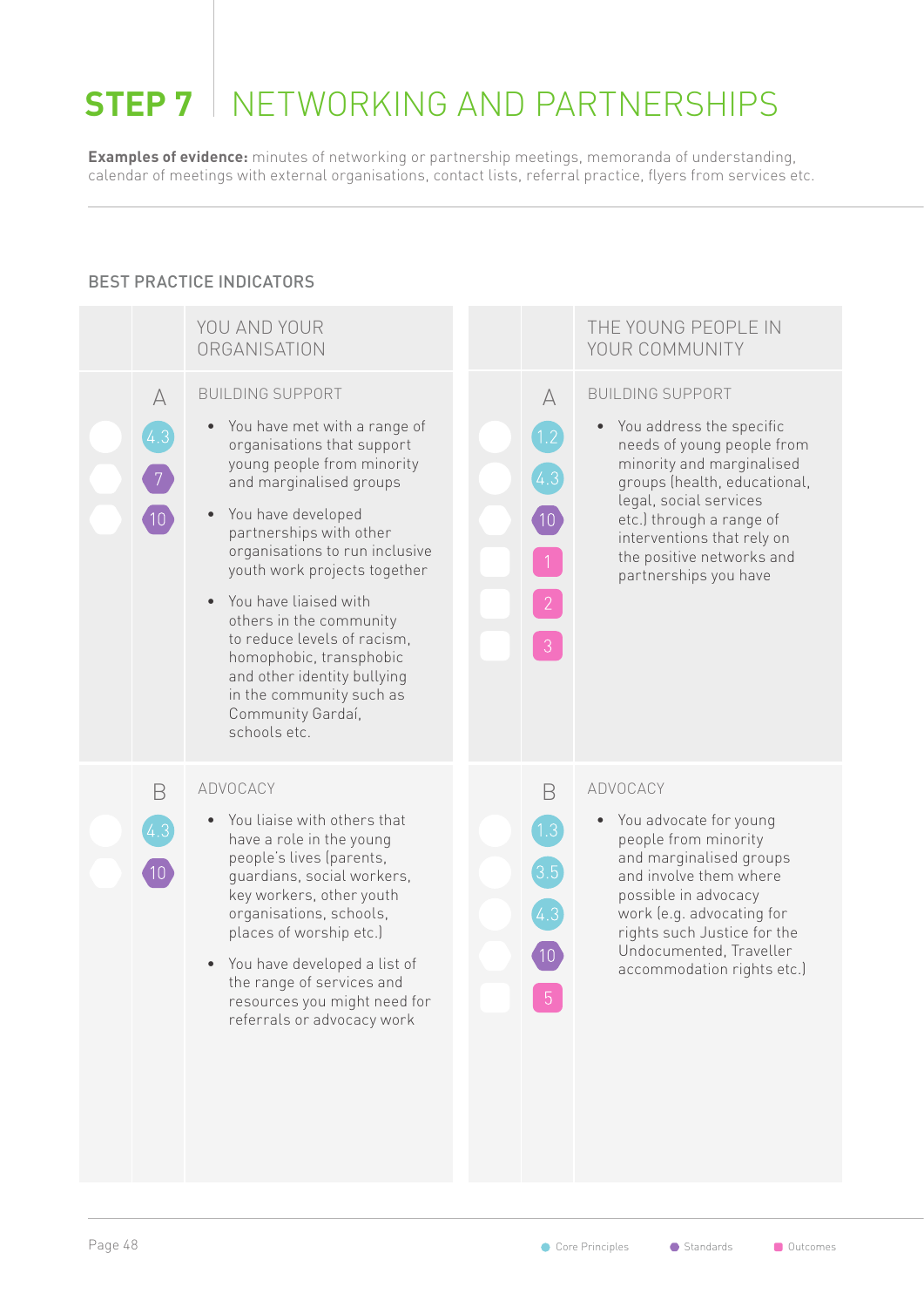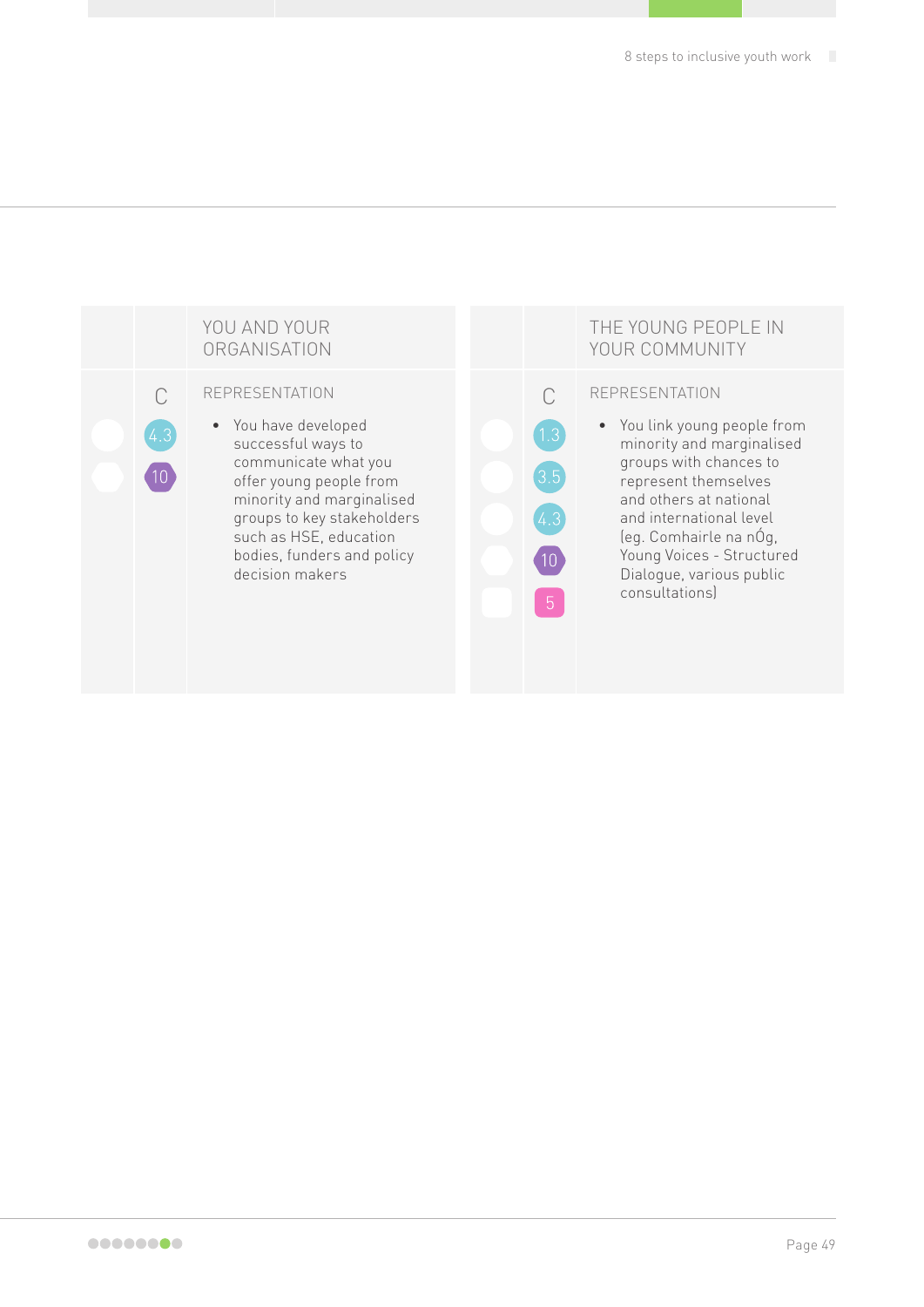## **STEP 7** NETWORKING AND PARTNERSHIPS IN PRACTICE

The measure of your equality and inclusion practice often rests with how well you collaborate with others to ensure that the needs of young people from minority and marginalised groups in your community are met. To target and support young people from minority and marginalised groups it is important to build relationships with local stakeholders including local partnerships, networks of groups that work with your target groups, and community leaders, including leaders in religious communities. It is also important to link in with schools, health services, An Garda Síochána and to network with other youth projects, clubs and services so that you can share your skills and resources and together meet more needs in the community. There will most likely be strategic networks already in existence or you could consider setting one up that addresses a range of your needs.

Your other key network is the parents and families of young people from minority and marginalised groups, many of whom may be more protective of their children or they may not know about your organisation and what you have to offer.

A critical reason for building good working relationships is to fill gaps in services and not duplicate the work of others. Networking also needs to be strategic and in line with your organisational review.

Partnerships involve working in a more sustained way over time, usually to carry out a specific piece of work together. Partnerships are best when they are based on mutual need with each partner bringing something different but complimentary.

### Learning from youth organisations on building networks and partnerships…

#### Organisation:

• Ensure that your Steering or Management Committees represent some of the diversity in the community although full representation is not possible due to the small numbers of a committee and the wide skill set you need to have on it. [The Base YC]

- Local networking or partnership meetings may take place during business hours when volunteer youth leaders may not be available. If you are a volunteer-led group build strategic relations with just one or two key groups that work with or support young people from minority and marginalised groups and hold these meetings outside business hours. [IGG]
- Work closely with other youth organisations – you may need to link a young person to a youth group that offers the activities they want to do that you don't provide. You may also find that a young person is accessing a range of youth activities. Ensure that they receive the same key messages from you all and also that they aren't availing of resources to the detriment of others who are less proactive but who also need your support. [VSI]
- If you are building partnerships it is helpful to run a small project first to see how you work together and build on the relationship over time. [The Base YC]
- Stakeholders might include the following:
	- **>** Minority ethnic-led networks/associations and local intercultural groups
	- **>** Disability Organisations and Centres in your community
	- **>** LGBT and Transgender support groups
	- **>** Traveller Community and Support Groups (see Irish Traveller Movement)
	- **>** Religious organisations (churches, chaplaincies, mosques and other religious groups) and key female contacts in religious communities
	- **>** Schools especially Home-School Community Liaison Coordinators and Schools Completion Officers
	- **>** Education Training Boards (ETBs) especially ETB Youth Officers
	- **>** English Language Schools and Fáilte Isteach groups
	- **>** City or County Arts Office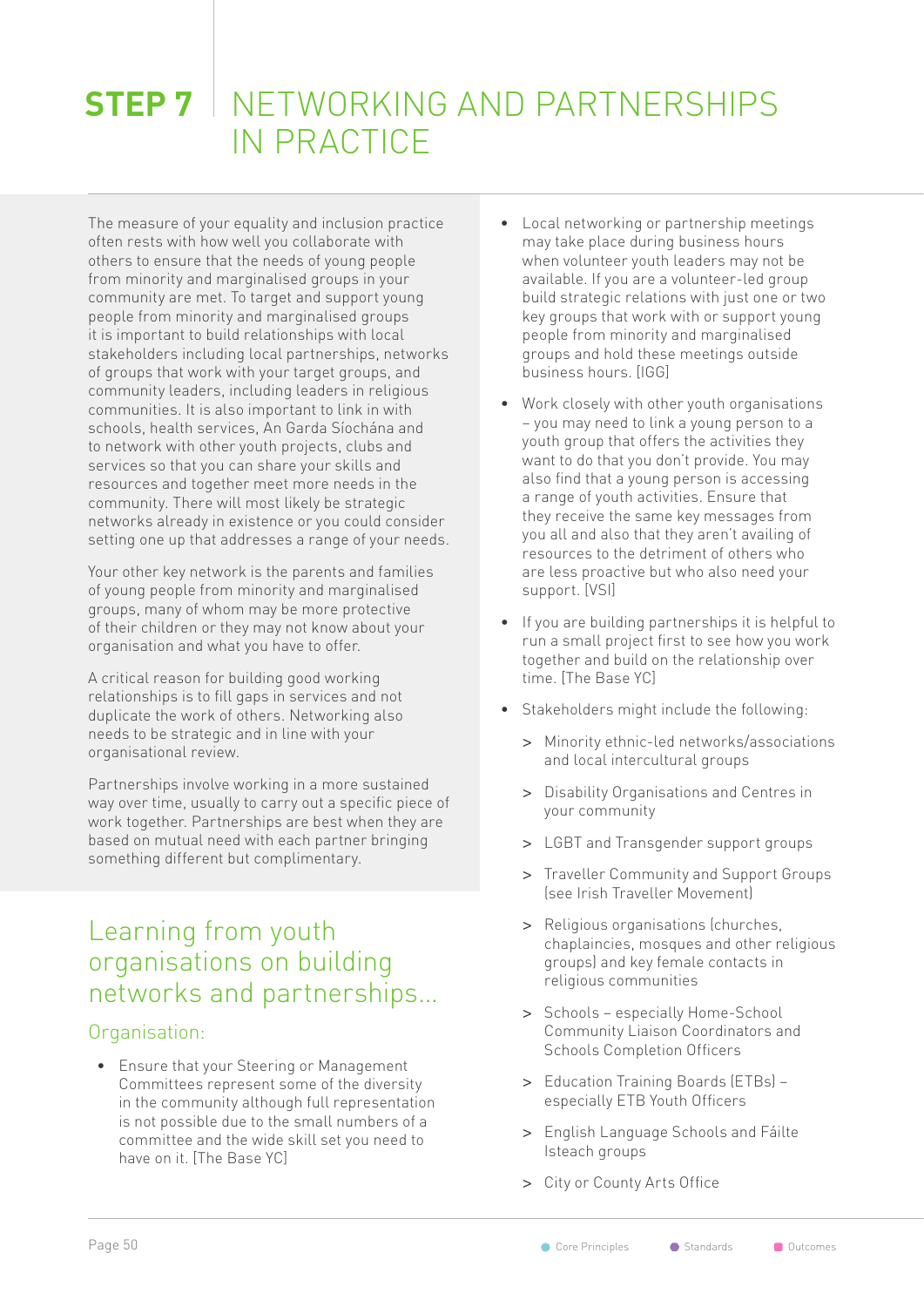- **>** An Garda Síochána Community Gardaí and Diversity and Inclusion Officers
- **>** The Health Service Executive (HSE), Drugs Task Forces and the social work team who are linked to any young people in care that you work with
- **>** Children and Young People Services Committees (they will also have relevant sub-groups with an inclusion focus that you might connect in with)
- **>** City And County Partnerships
- **>** Family Resource Centres / Family Support Services
- **>** County Councils and County Development Boards
- **>** Other local Youth Work organisations
- **>** Other community-based organisations that have an inclusion remit
- **>** Third level institutions (who can provide volunteers)
- **>** Volunteer Centres
- **>** Jigsaw Youth Mental Health Service

#### The young people in your community:

- Build partnerships that enable you to engage with young people that you might otherwise not have access to. One youth theatre worked closely with a Foróige project in their county. The Foróige project worker was able to give the additional support that the young people needed so that they could sustain and maximise their engagement in the youth drama work. [Friars' Gate]
- Invite families to open days to help allay fears and concerns and tell them about what you offer. Where possible go to where the families already meet or make links through schools where trust has already been established. [IGG]
- Make time for parents. Explain what youth work is, the value of youth work for their child and what your organisation provides. [BeLonG To]
- Where parents are absent (e.g. separated children seeking asylum or children in care) build relationships with guardians or foster parents, assigned social/care workers and managers at accommodation centres. [VSI]
- Focus your networking resources on providing the best service for young people who might be struggling. [BeLonG To]

"Sometimes you'd see a young person and you're kind of going, there's a bit of trouble with them in school or whatever, so you'd send them to the mentoring programme. The purpose of the mentoring is to work around some of the issues, look at solutions, ways forward, referral opportunities as well. If you've a young person struggling with a particular subject, you might see if they can get some tuition with the education service. Or we have a school mentoring programme where volunteers go into different secondary schools to support young people. It takes a level of resources because we train up the volunteers to become mentors and we provide debriefing after each session. We work closely with the schools. We'd link in with home school liaison officers.

We also have the KDYS family support unit, called Springboard. When we have a young person in a group that we see is struggling and there may be difficulties at home we will refer them to Springboard. Springboard will make sure they still attend the youth group because we don't want to lose that link. If he's coming to the group, you can check in with him, you know. We'd also link with the Community Gardaí a lot, and the Traveller Health Initiative in Tralee, with Jigsaw Kerry, and the ETB Youth Office".

[Youth Worker, KDYS]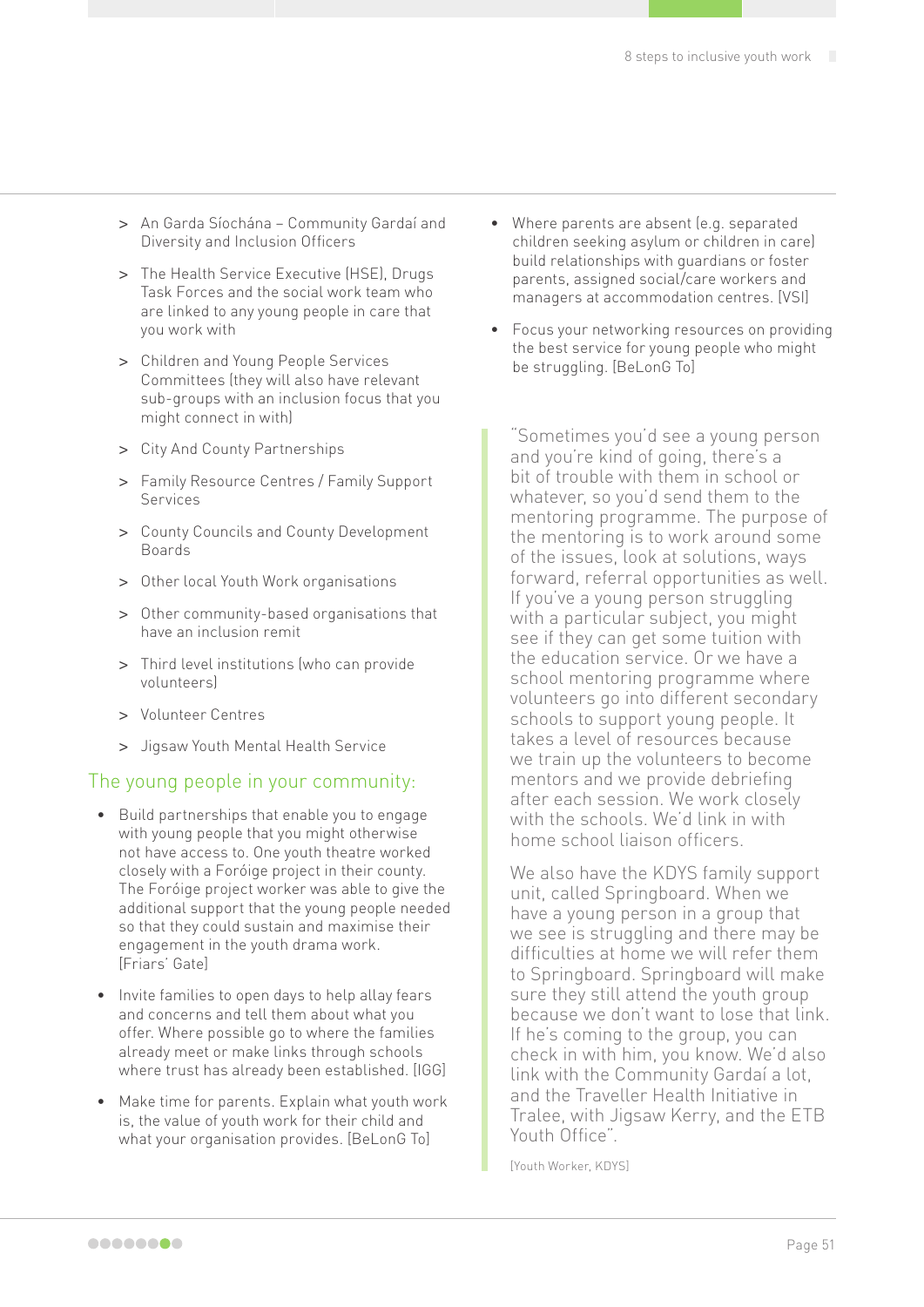# **STEP 7** NETWORKING AND PARTNERSHIPS IN PRACTICE

- Link young people to opportunities to represent themselves and other young people at national and international fora (Young Voices - Structured Dialogue, SALTO trainings. NYCI events, Council of Europe initiatives etc.). [The Base YC]
- Have strong referral pathways with feedback loops where relevant or possible. [Swan YS]
- Be clear with the young people just how much you can support them and advocate with authorities on their behalf including the limitations you have to work within, for example, legal considerations such as immigration law, policies such as lone parent allowances etc. [NYP2]
- Networking can happen informally for example, when staff and volunteers meet parents, community leaders or young people at the shops, schools and other public places. Some youth workers do much of their outreach and scoping work at local shops, mosques and football fields. [Foróige]
- Give partnerships time to work. One youth organisation spent two years visiting a Traveller site on a weekly basis before the young people trusted them enough to get involved at the Youth Centre. The two year commitment was sustained through their partnership with the local Traveller Action Group. [The Base YC]



"We'd have our formal structures. County Limerick Youth Theatre is an initiative of the Arts Office in Limerick County Council and they are very supportive. Of course we link with NAYD (National Association of Youth Drama), we go to the NAYD youth theatre festival with about ten other youth theatres and we would share youth theatre practice. We did a collaboration one year with Clare Youth Theatre.

Our networking is usually built around our work. We've worked with Doras Luimni who are the migrant representation organisation and we liaise with the New Community Partnership in Limerick. And we work quite closely with St. Joseph's Foundation which is for young people with a disability.

Our ETB have been great in supporting our integration initiatives in schools. We'd link in with the schools and give talks at assembly to invite students to do a trial workshop. And Shannon Development shared their resources, such as translation services for our posters, leaflets and information and they also came on our steering committee.

And then you'd have a parent who might say "my child has an eating disorder, can you recommend someone?" and I would have contacts in the mental health profession".

[Artistic Director, Friars' Gate]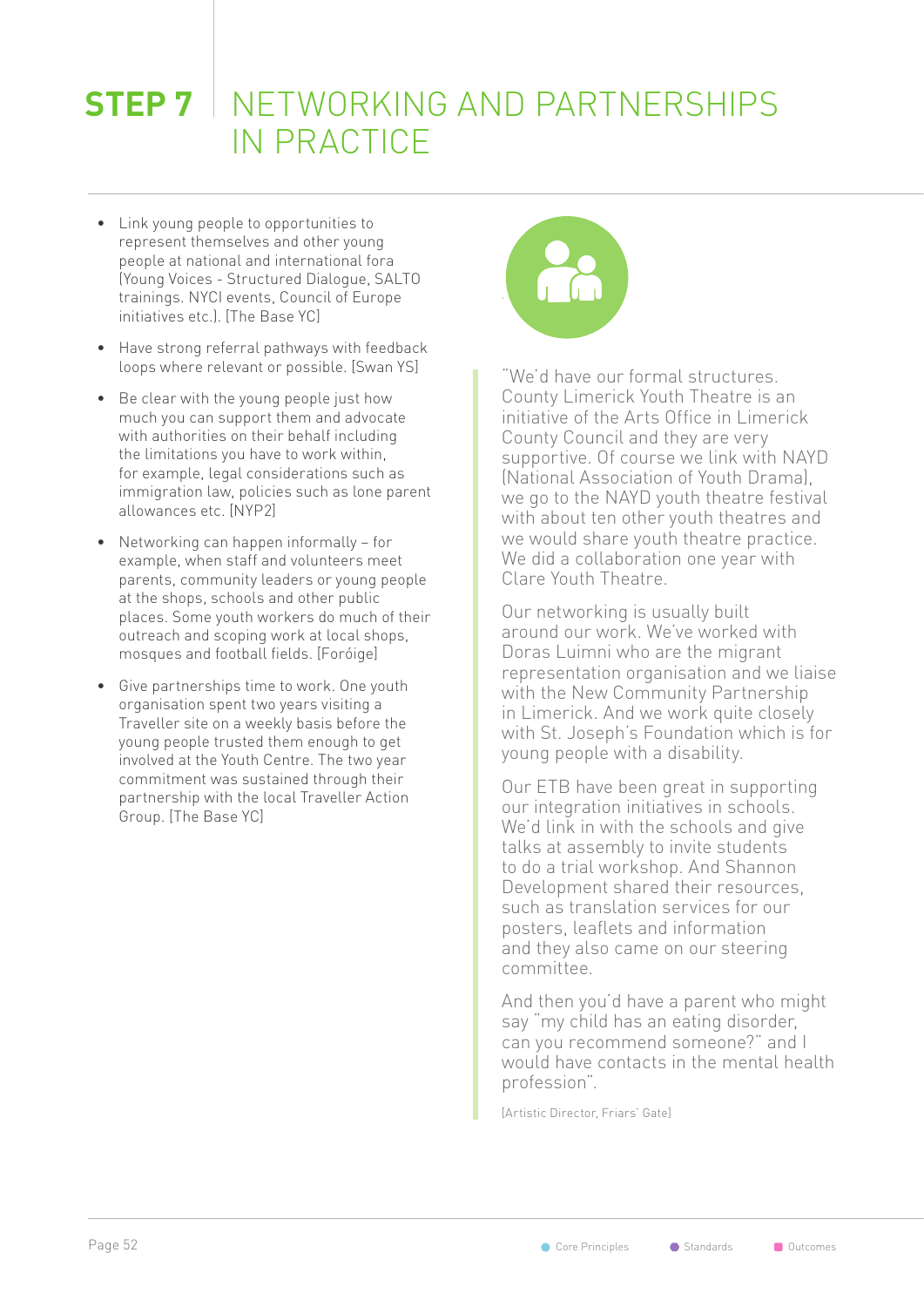#### Your wider community:

- To translate information about your organisation into relevant languages you will need to be aware of significant language groups in your community who may not have high levels of English. You can ask community members to help you translate some material. [IGG]
- Build links with your local media to keep a public profile of your group, stressing your range of activities, the advantages of getting involved and your inclusive ethos. [Foróige]
- If you have limited opportunities to network (e.g. you are a volunteer-led group) consider using video to explain what you have to offer to reach a wider range of key stakeholders. [IGG]
- You will need to develop a specialised list of services depending on the issues that arise for your young people. This might include statutory services such as the Garda National Immigration Bureau (GNIB), Refugee Legal Services, or non-statutory groups such as migrant and refugee support groups, LGBT support groups, disability groups, anti-racism groups, etc. A range of specialist services is available on Access All Areas at the end of each chapter [www.youth.ie/diversity](http://www.youth.ie/diversity). [The Base YC]
- To know your local demographics you will need to liaise with groups that produce statistics such as the DES Statistics Unit. CSO data is online but you can also liaise with them directly [www.cso.ie](http://www.cso.ie). The Reception and Integration Agency keeps up to date statistics on asylum seekers in accommodation and direct provision centres including numbers of young people ([www.ria.gov.ie](http://www.ria.gov.ie)). [Swan YS]
- Share your experiences and expertise on inclusive youth work especially with other youth organisations. [KDYS]
- Adopting an advocacy approach to support your target group is important. Liaise with statutory bodies and politicians to affect change at policy level (e.g. Community Policing Forum, bringing young people from minority and marginalised groups together with policy makers etc.). [NYP2]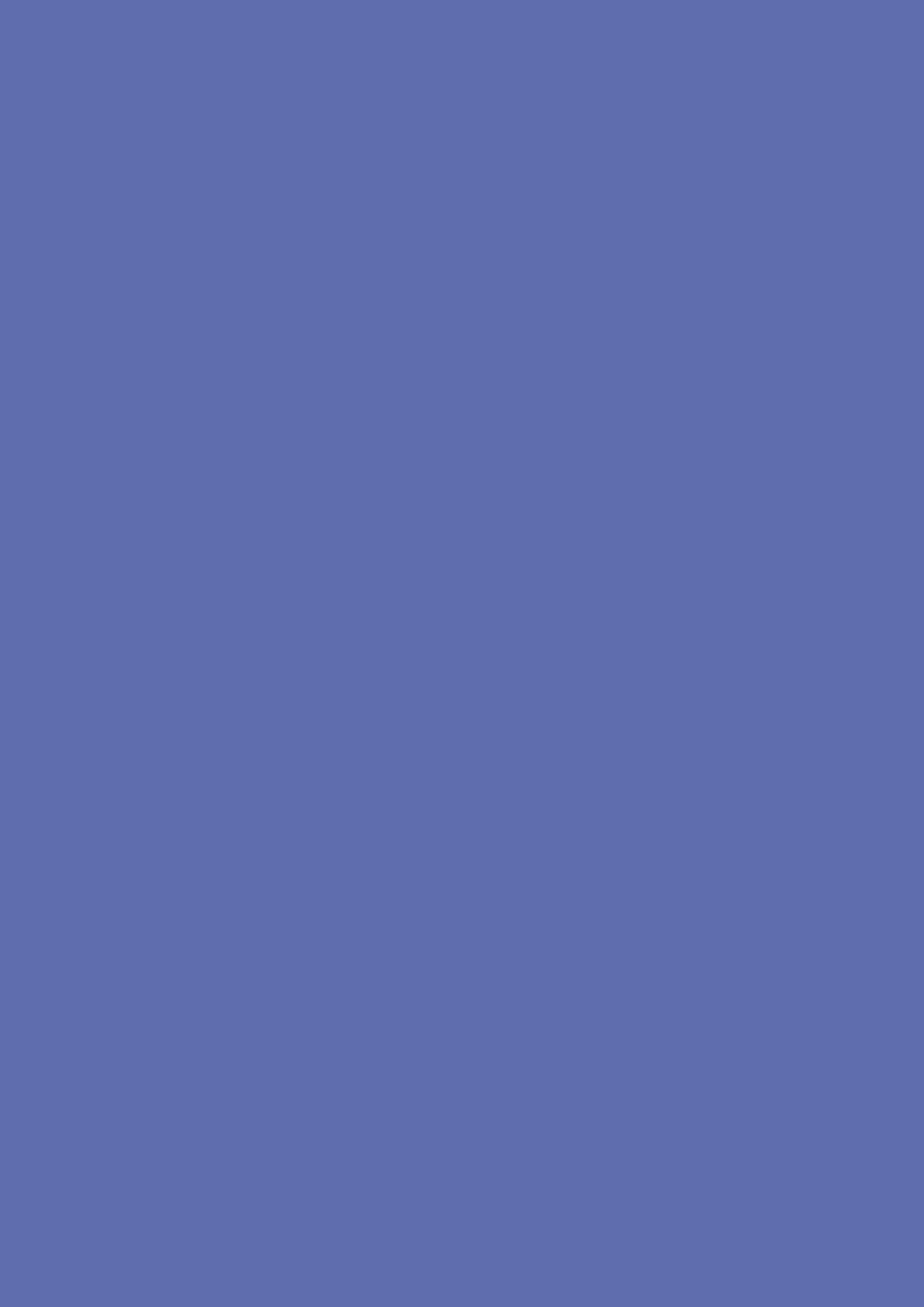

8

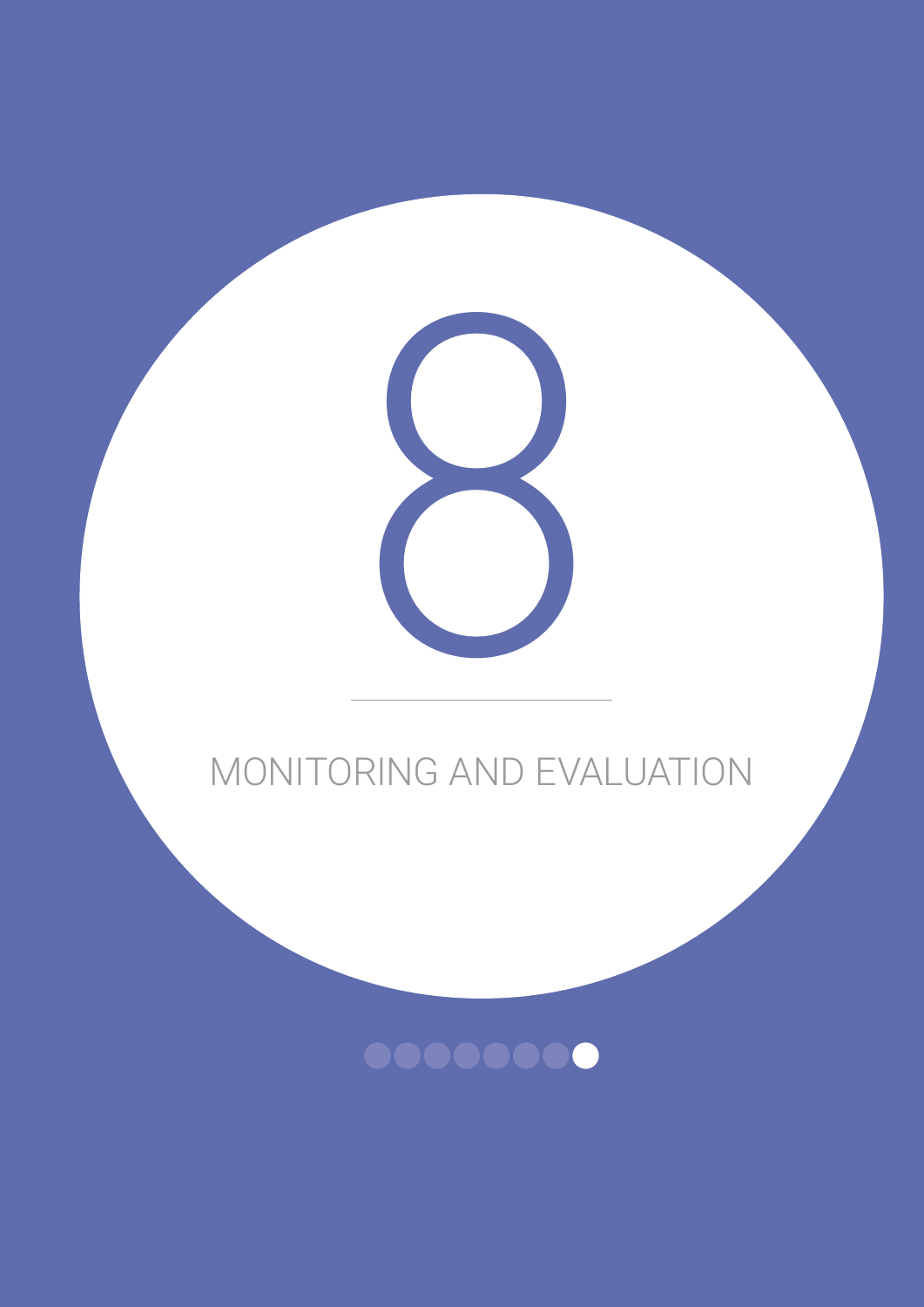# **STEP 8** MONITORING AND FVALUATION

**Examples of evidence:** Monitoring and evaluating tools and reports, registration forms or surveys showing the use of ethnic identifiers, diversity audit, logic models, impact measurement tools, Access All Areas checklists, minutes/documents from evaluation/review meetings (showing young people's involvement) etc.

#### BEST PRACTICE INDICATORS

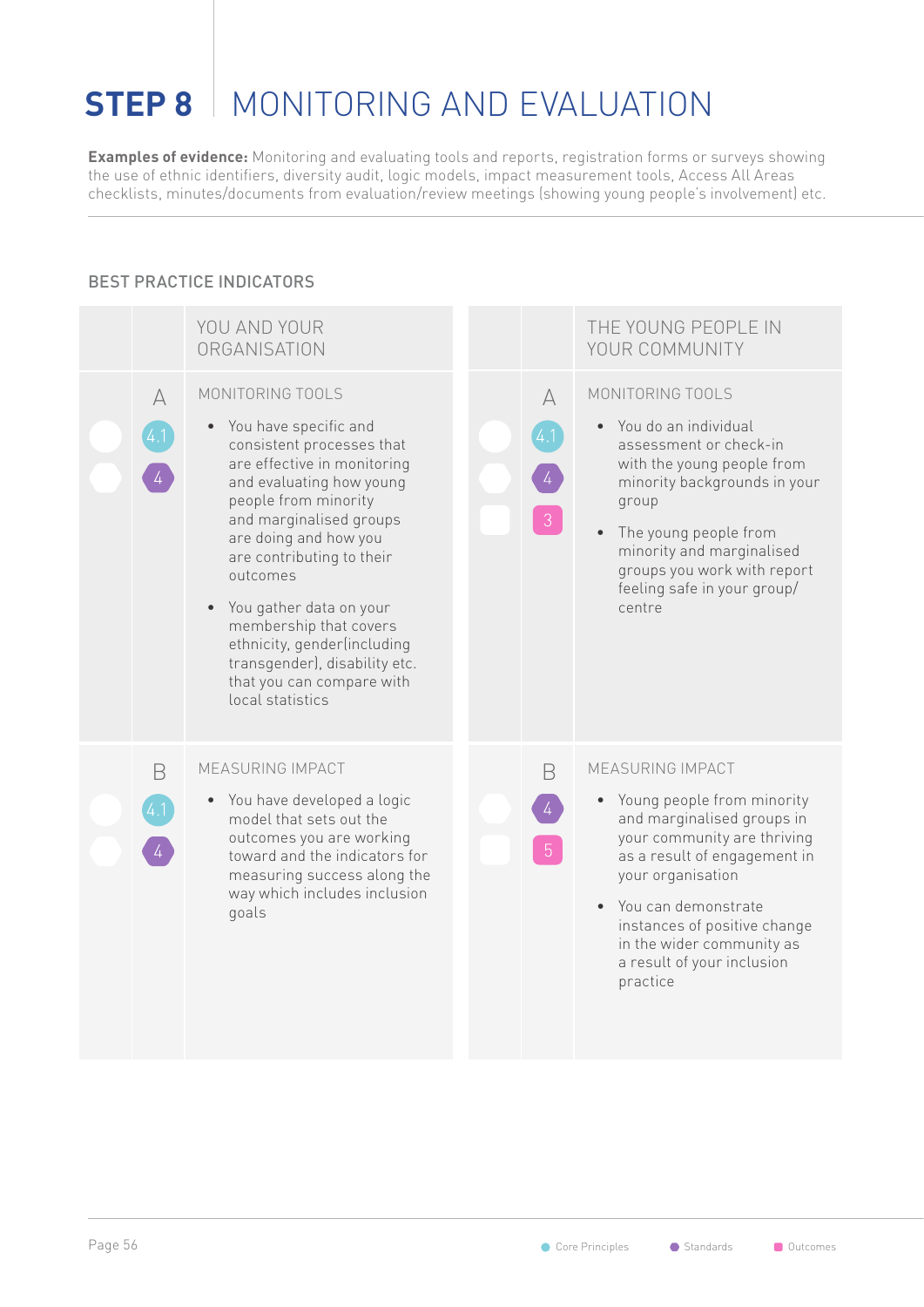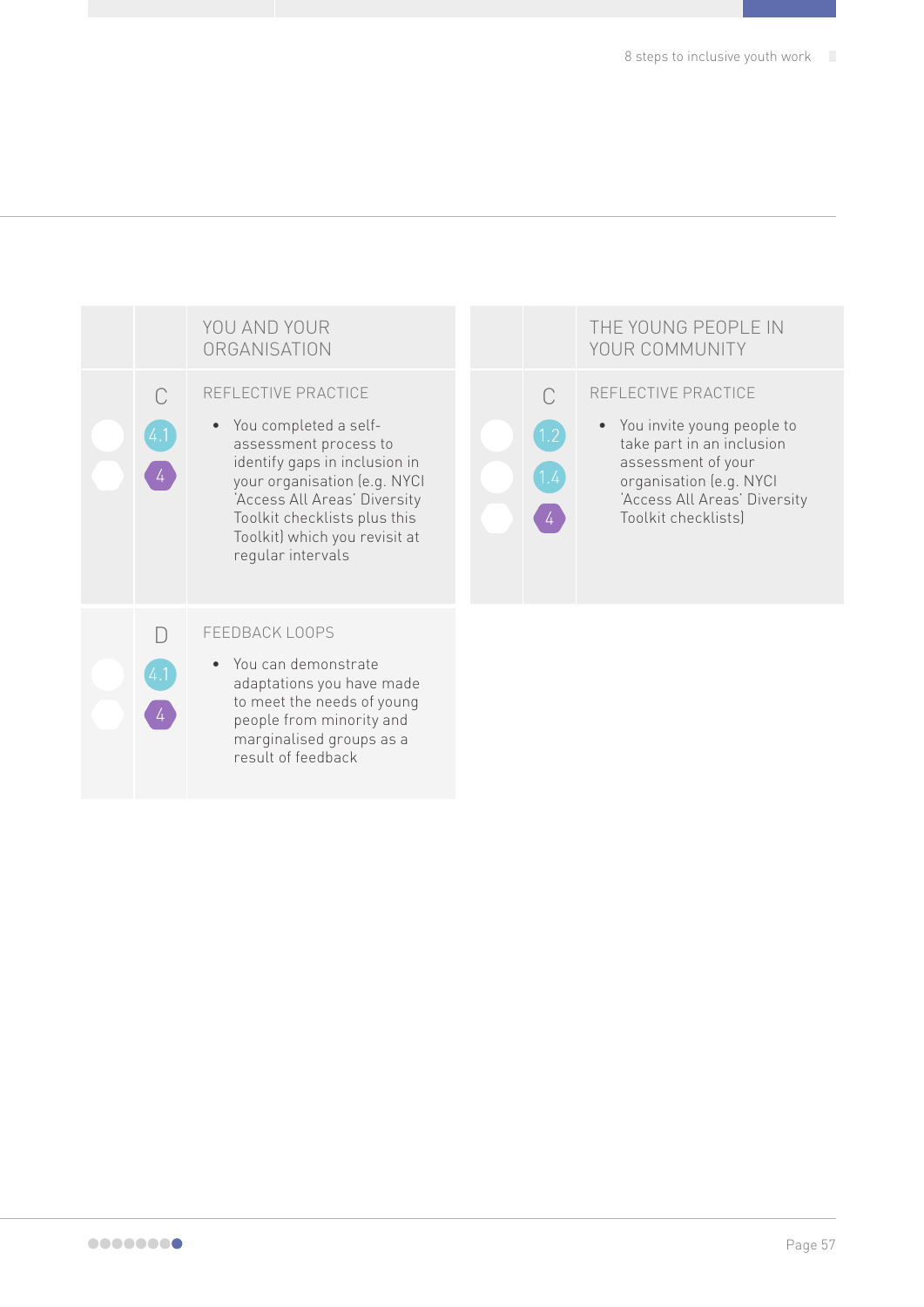# **STEP 8** MONITORING AND FVALUATION IN PRACTICE

Monitoring and evaluating your youth programmes through an equality and inclusion lens allows you see if you are meeting your stated aims and if you are achieving other unexpected outcomes. It pinpoints problems at an early stage and it helps you pick up and articulate emerging issues.

Working within an outcomes framework is a relatively new but increasingly familiar way of working in Ireland. Logic models are used as a tool to focus on the expected outcomes we are working toward and to set out the indicators that will measure success along the way. By focusing on outcomes we shift our reporting beyond recording the outputs (activities, actions and quantitative data) to assessing the real changes we are seeking to make. This way of working also puts our focus back on the young people and the changes that they want to make in their lives.

### Learning from youth organisations on monitoring and evaluating…

#### Organisation:

- Having a clear sense of the outcomes you want to achieve is important as it drives your work forward and keeps it on track. A simple logic model is relatively easy to fill out and your National Youth Organisation or your ETB Youth Officer will be able to guide you in this (there are many different models to choose from - see two examples in Annexe 1).
- Your monitoring and evaluation process will vary depending on the work you are evaluating. For some it will involve a formal process, for others it will rely heavily on informal feedback loops. In all cases how these processes are carried out will determine their value. [VSI]
- When feedback is given you must be prepared to change your practice accordingly. [VSI]
- Young people from minority and marginalised groups will invariably present your organisation with challenges such as expressing the need for an LGBT group, more accessible facilities,

minority ethnic only initiatives, greater levels of mental health support, need for more identity work, a young carers space, projects for young people with Aspergers, segregated gender work etc. Any requests will lead you back into an organisational review and a period of preparation which may involve up-skilling and making adaptations to your current way of working. [KDYS]

- Many organisations have reviewed the fundamental pillars of their work and changed them to be more inclusive, such as making their religious services ecumenical, changing the wording in the Scout and Guide Promises, etc. One organisation also made a commitment to put their publications through an inclusion audit. [IGG]
- Evaluations can produce high levels of paperwork which can be counter-productive if they can't be processed. Creative evaluations can provide richer material such as fly-on-thewall filming and photography over the course of a project, although editing videos can be time consuming. Quizzes, 'survey monkey' type questionnaires, pin on the wall, suggestion box, drawing a hand and writing the positive and negatives on the fingers/thumb, using symbols – such as smileys, sad face, neutral face etc. can all be helpful evaluation tools. [The Base YC]
- Taking time out as an organisation to evaluate how your organisation is embedding diversity is valuable. It allows you to reset your targets, look at what has been working and what challenges exist. Collecting organisational wide statistics is important to be able to do this effectively. This can be done through registration forms and a central database or it can be done by regular surveys. [IGG]

#### The young people in your community:

• Getting feedback from young people from minority and marginalised groups can sometimes be difficult as they can be more reluctant to be critical. Your evaluations will follow the same practice as with any young people but you may give it more time or use a variety of methods. The following methods are all useful: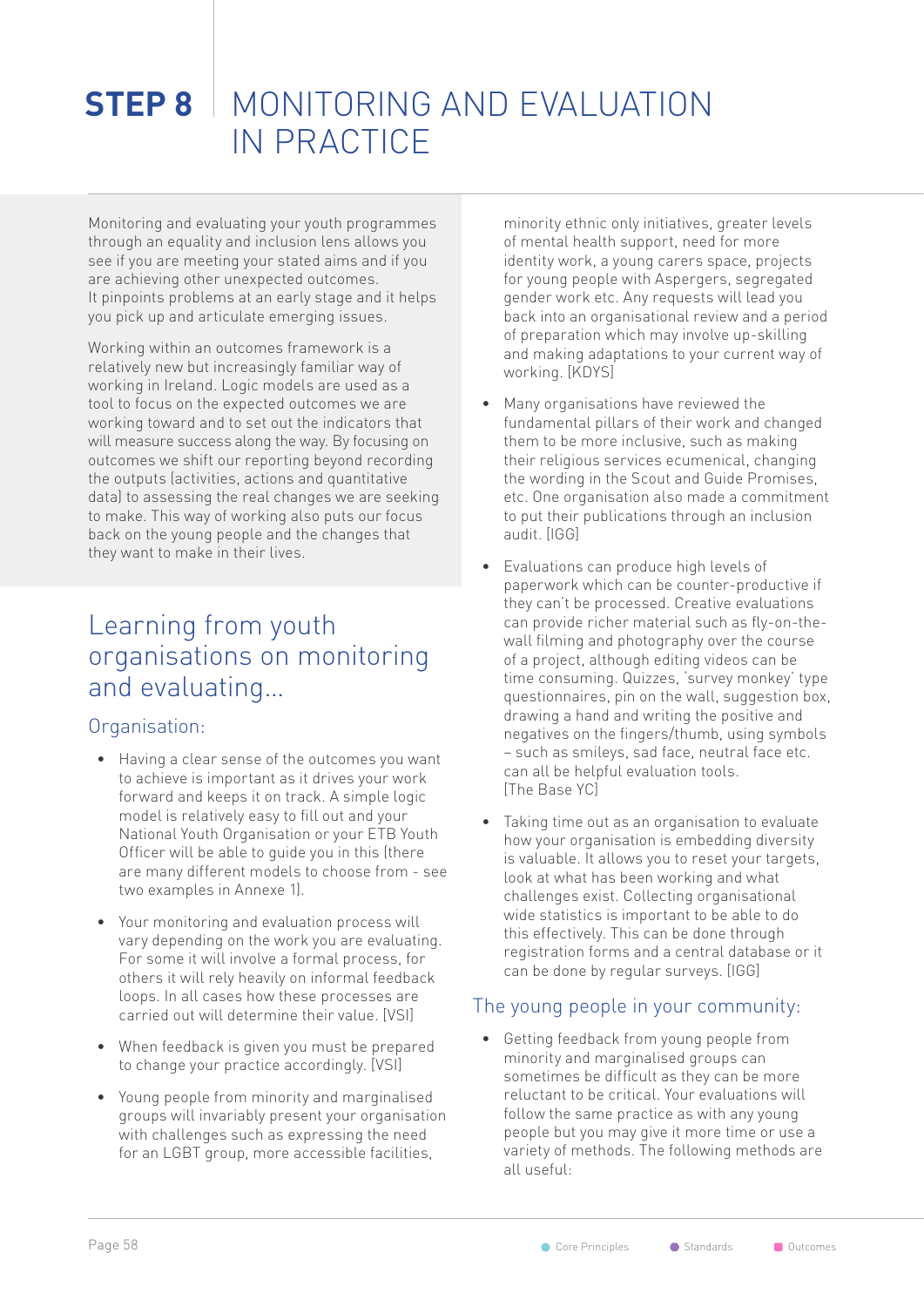- **>** Feedback loops, such as circle meetings, need to be very honest spaces where young people can describe their personal experiences. [VSI]
- **>** You will need to provide safe ways for individuals to input what they won't share in a group setting. [VSI]
- **>** It can help to do feedback sessions at some distance from the activity (maybe a week later and with a different youth worker). [YMCA Cork]
- **>** Self-reflective writing that invites young people to write up their own learning can work very well especially when there is a certificate of learning given at the end of a project. This also gives the youth organisation valuable material for use in subsequent funding applications. [VSI]
- **>** One methodology is to ask young people to consider key relationships in their lives – with their family, community, institutions, and themselves and to identify where they want to see change. You can help them to set out an individual plan to achieve the changes they want and check in regularly to see how they are doing. [NYP2]
- Monitoring should include attendance and reasons for absences of the young people from minority and marginalised groups you work with. Absences may be a sign that additional support is needed. Many minority young people will be more likely to lapse in their engagement – where possible keep their place open, non-attendance for these young people does not necessarily indicate lack of interest but may be due to cultural expectations, family responsibilities or health related reasons. [NYP2]

#### Your wider community:

- Linking with other agencies who work with the young people or their families can give additional feedback. [NYP2]
- External evaluations are useful as they can provide an objective assessment of your work. External evaluations are sometimes carried out

by university graduates as part of their course work. Ensuring full objectivity is a challenge if vested interests (such as payments) are involved. [YMCA]

"With specialist programs you have to establish certain issues when you meet with a young person but it's very hard to capture. It's very hard for the young person to articulate it but if you capture it yourself you're only writing from what you see and maybe that is not what is happening, it's your own opinion.

In the clubs and universal youth work we do a lot of checking-in type evaluations. We do that creatively and in written form. If the group are doing a creative evaluation, like a mural, we have to remember to hold on to it because that's our evidence.

In the groups and clubs we notice progress of individuals but recording it is very informal. Sometimes the youth worker can identify the change in the young person and the progress being made but does the young person recognise it themselves? You really want to have done a questionnaire as they enter, again 6 months down the road, and a year down the road so it's very clearly identified and you've something to measure against. But this has to be balanced because the young person is coming to you first as a young person looking for a safe space, somewhere to hang out, and interact with people; they're not coming in with a problem or an issue. Issues often present with time and as you work with them but we'd be concerned that will get lost a bit in any formalising.

We have a documentation file that we use to gather reports from individual groups. It does a number of things; it's a planning, recording and evaluation tool. From the start the worker has set their aim, objectives, and outcomes. We've a social analysis done on the group, their social context, where they are coming from etc. Then we look at the program, what we are going to deliver, the time frame, all of that and it includes the session plans and a session evaluation".

[Youth Worker, KDYS]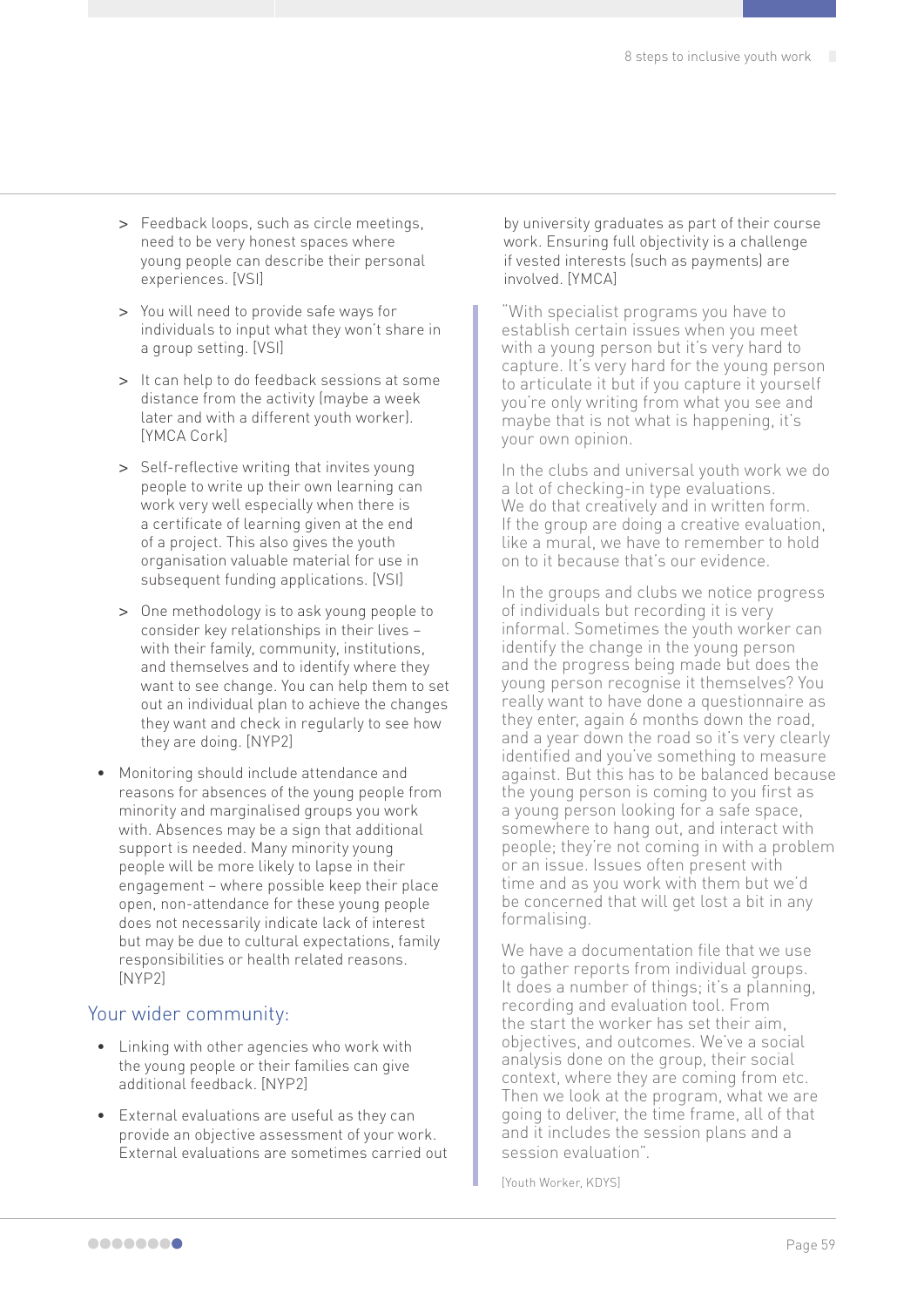### **CONCLUSION** WHEN INCLUSIVE YOUTH WORK IS EMBEDDED IN YOUR PRACTICE

"I think it's a passion, it's a belief, and it's necessary that the world be a better place. And it's intrinsic to everyday living. It has to be embedded in all your work. For example, artistic integrity is really important to us. But I don't think that we can have artistic integrity if we don't work as an ensemble and being a true ensemble means that we have to be fully integrated and fully inclusive".

(Artistic Director, Friars' Gate)

If inclusion is embedded it will play itself out across all your youth work activities and policy areas. An intrinsic goal will be the inclusion and active involvement of diverse groups both within the organisation itself – in staff, volunteers - and in youth members. Your work will also influence the acceptance and embracing of diversity in the wider community. To achieve this, all staff and volunteers must understand what is involved and support it. It is about having inclusive attitudes and values which in turn lead to good practice. Notwithstanding all the good practice and indicators outlined in this resource, if it is embedded it is usually evident within a few minutes of entering a youth setting.

Embedding inclusion means being proactive about integrating groups together and encouraging connections and belonging.

"We see it translate across in the way the young people who come to KDYS are with one another. We see them look out for each other. We'd have lots of young people who wouldn't have met each other only for being down here".

[Youth Worker, KDYS]

Inclusion is about it being everyone's responsibility and having confidence that issues that arise will be dealt with by all staff members. It needs to become "core and seamless" and not an "addition to what you are doing". At its essence it ties directly into

working from youth work or community principles where the focus is on empowerment, engagement, up-skilling and capacity building, equality, social justice and advocacy.

Embedding inclusion will mean it is spread throughout the organisation. Many organisations could describe themselves as inclusive on the basis of practice within some of their groups and through some of the staff and volunteers. However, to be embedded in practice, inclusion would need to be evidenced to some degree in all groups and a whole organisation approach will be in place.

In an inclusive youth organisation, all young people will feel like they belong and they matter for who they are. The young people will be understood and acknowledged in a way that is natural and the norm for all. Acknowledging and valuing everyone's identity will happen in a variety of ways. It may be celebrating important days, such as Pride, cultural festivals, Traveller Pride week, etc. or it could be quietly ensuring that appropriate foods are provided according to cultural or religious practices within the group. At other times it will be the welcome you provide and giving time to chat. It will involve being aware of and looking for opportunities to support young people as they negotiate their own sense of belonging and acceptance for who they are, especially when they take on different identities in different social spaces such as being out as LGBT in one environment and not in others, or fitting in to different cultural norms whether they are at home or in your group, or working through expectations around their gender such as masculinities etc.

#### Embedding inclusion is about sustaining a sense of belonging beyond the youth centre

"We see our work expanding out beyond what we do in here. Like next week we're taking a break but the LGBT group are all organising to meet each other next Tuesday anyway to play pool and just get together rather than miss out on a week of not meeting up".

[Youth Worker, KDYS]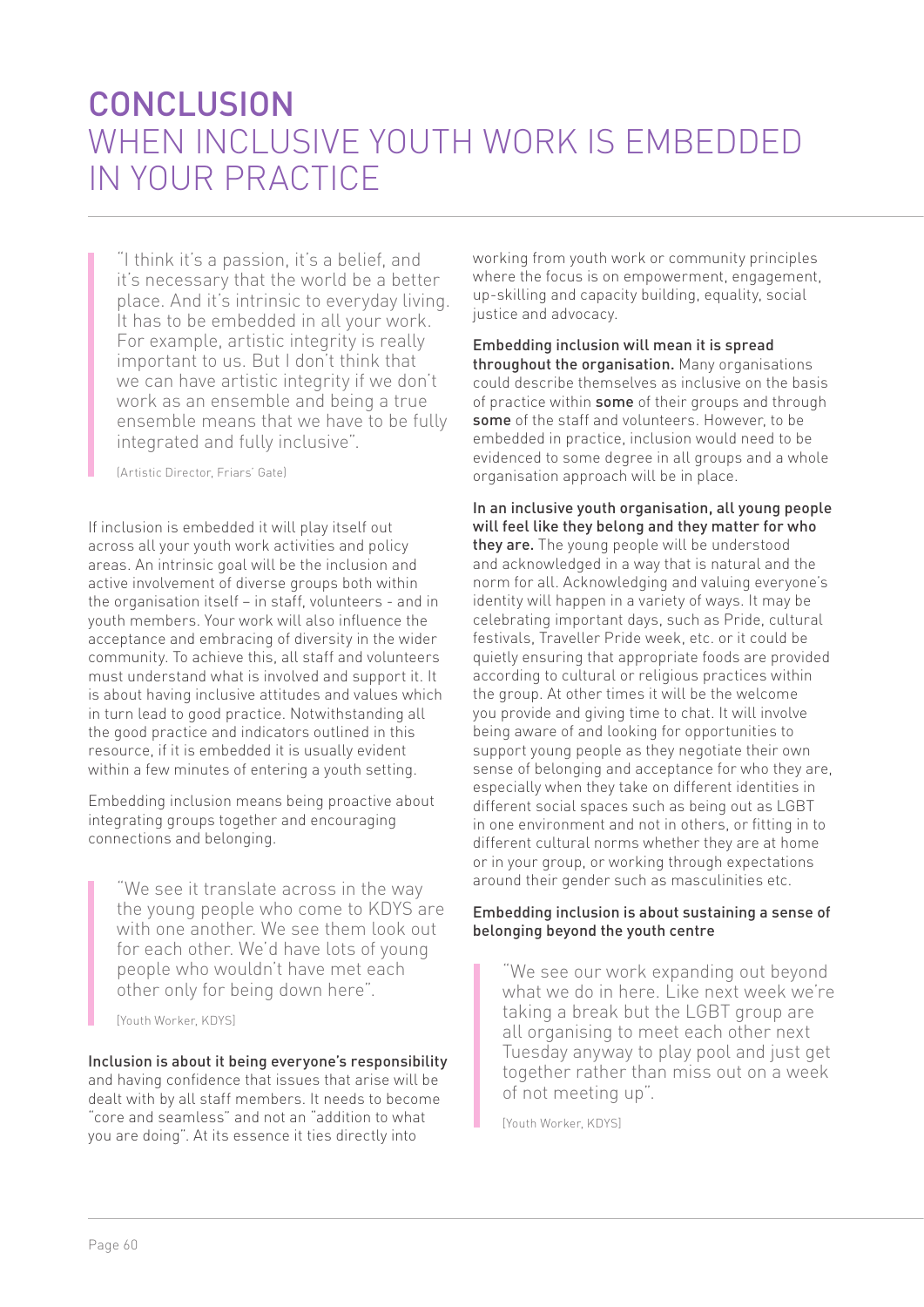Integration is always a consideration when it comes to inclusive youth work. A group of young people who sit on a youth forum insisted that integration is a crucial element and that young people need to be "forced together" (compelled to interact) and that you need to "actively fight against segregation and exclusion" if you are an open and inviting service. They advised bringing people together in residentials to break down any barriers.

However, many young people choose not to join an integrated group but seek space and opportunities to be together with other young people who share a similar identity. This helps to promote a strong and vibrant sense of identity and allows them to share their common experiences. One of the challenges in supporting these young people further is to ensure that they receive leadership training and that you support them to find ways for their voices to be heard. This is especially important with regards to mainstreaming their issues i.e. making other youth organisations and statutory services aware of their issues so that they can, in turn, best support young people from similar identity groups who they engage with. This approach asserts that members of minority groups are ultimately best placed to speak on behalf of their communities.

Inclusive youth work is about establishing and naming your values and ensuring your practice is aligned to those values. Inclusion is often about modelling an attitude that embracing the unknown can be positive and leading others, especially young people to see this as a valuable and normative practice. In this way inclusion becomes actively promoted throughout your groups.

"My understanding of inclusion is that it is what we do, being open to anyone, being a space that is welcoming, and also a learning process. 'Open to anyone' to me means there is always an embracing of new people, of being totally okay with transience, being stable in ourselves, always having the right atmosphere".

(Youth Worker, BeLonG To]

#### Embedding inclusion will invariably influence the wider community.

"The schools would bring us in from time to time to do awareness raising programs. We've very good relationships with some schools and they're quite comfortable coming to us to say "look we've come across this, would you be able to come in and work with us on it". We were invited to come into some of the schools in Killarney and in Tralee to do something on homophobic bullying and the Stand Up campaign. And we'd always be saying "how does it integrate with your SPHE", we'd always be trying to make sure it sits within what the school is trying to achieve as well".

[Youth Worker, KDYS]

"I think if you model equality you encourage young people to just accept it as a norm. There's a need to make sure it can't be hidden or not spoken about. We had an Open Mike Night, and we were looking for someone to judge it so we asked the first Miss Gay Ireland to be our judge. It's about making inclusion more visible so that young people have experience of diversity and meet role models".

[Artistic Director, Friars' Gate]

However, working in diverse settings and supporting an equality agenda will often present challenges. It is how we handle these that demonstrates if inclusion is embedded in our work. For example, the religious beliefs of your leaders or members sometimes leads to obstacles. Reviewing their youth work practice to deal with these issues has led to different approaches from different youth work organisations. For example, some organisations have reflected on how their faith base can exclude people and they have made adaptations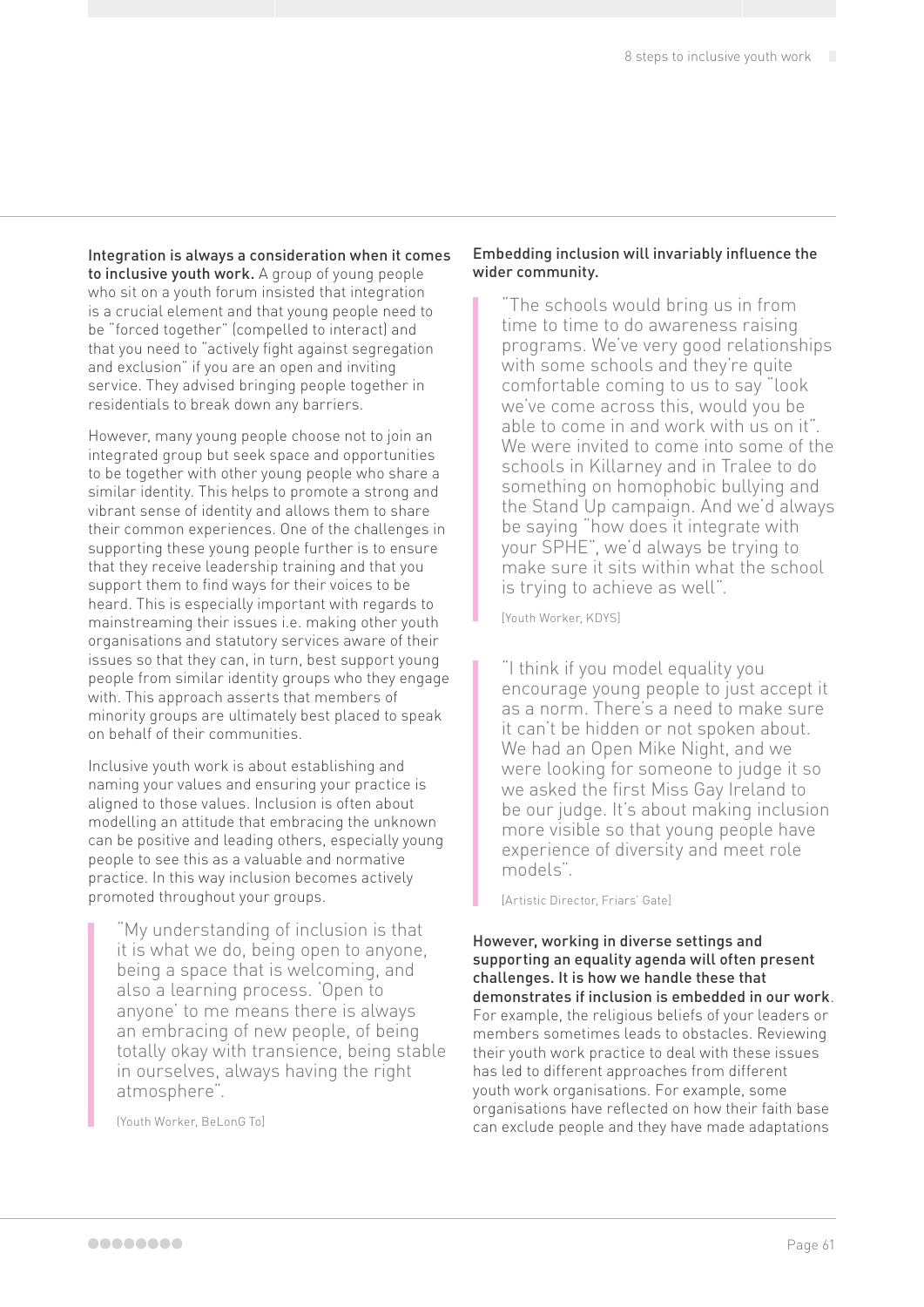to be more inclusive to all. They have done this by focusing on their intrinsic values and ethos as distinct from the 'rules' of their religion. Others who operate on the basis of non-denominational and mixed gender youth work can find it a challenge working with families and communities who hold very strong religious views, especially where there is a call for segregated youth work based on gender. Honesty, respect and grounding your work in equality legislation and human rights is the best route toward reconciliation of conflicting demands. Many have had to pull back and say that it isn't possible to meet the demands involved. Evidence of inclusive practice may be in describing how difficult situations are worked through, and the level of reflective practice – and honesty and dialogue - involved.

Others organisations have looked at the need to promote 'positive action' for the most vulnerable groups. This entails advocating for the rights of certain young people to be treated more favourably, in order to realise equality of outcome with their peers. Many organisations provide stability to young people where it would otherwise be absent during very vulnerable times. Going the extra mile, going above and beyond their role description, is invariably present in accounts of good inclusive youth work.

Embedding inclusion means looking at structures within an organisation. In creating an inclusive environment for young people from minority and marginalised backgrounds it is important to understand how organisational culture will impact on any work on equality, diversity and inclusion. All youth organisations will have a distinctive way of working with young people – most will have particular ideological approaches which they will promote and defend as distinct and effective approaches. They will also have a range of structures and procedures developed to sustain their work and to establish, grow and expand their organisations. Many of these structures may become an established and 'traditional' way of doing things. However, these structures and procedures can inadvertently result in social exclusion of some groups and may even result in forms of discrimination. For example,

strict adherence to a waiting list process and communicating only within familiar and established social networks will likely result in exclusion of people outside of these networks, especially those who are new to the community or who have a history of exclusion. Similarly, the decision making and committee structures may make it difficult to introduce new policies, or new ways of working or adaptations that are needed to be fully inclusive.

Embedding inclusion always involves adapting your way of working. It may involve structural changes such as setting up new inclusion committees or dissolving structures that block inclusion. It could demand more team work to avoid young people falling through gaps or missing opportunites. And while change can challenge staff and volunteers, it is also synonymous with the best practice principle that youth work organisations should be learning organisations for all.

In conclusion, all of the groups interviewed for this Toolkit spoke about the positive energy in diverse **groups** and the pleasure to be gained from this. They say how important it is 'not to be afraid to ask questions' so as to understand. They described how it isn't easy work but it is essential work.

"You have to change. You learn things, the kids learn, you deal with it. It's hard. You wouldn't want to romanticise it. Nevertheless, the staff have found it a refreshing change, a challenge yes, it has been a challenge but I think it's given the project a new zest for life. Having a new challenge is good, I think it's been very invigorating for the staff along with the young people".

[Youth Worker, NYP2]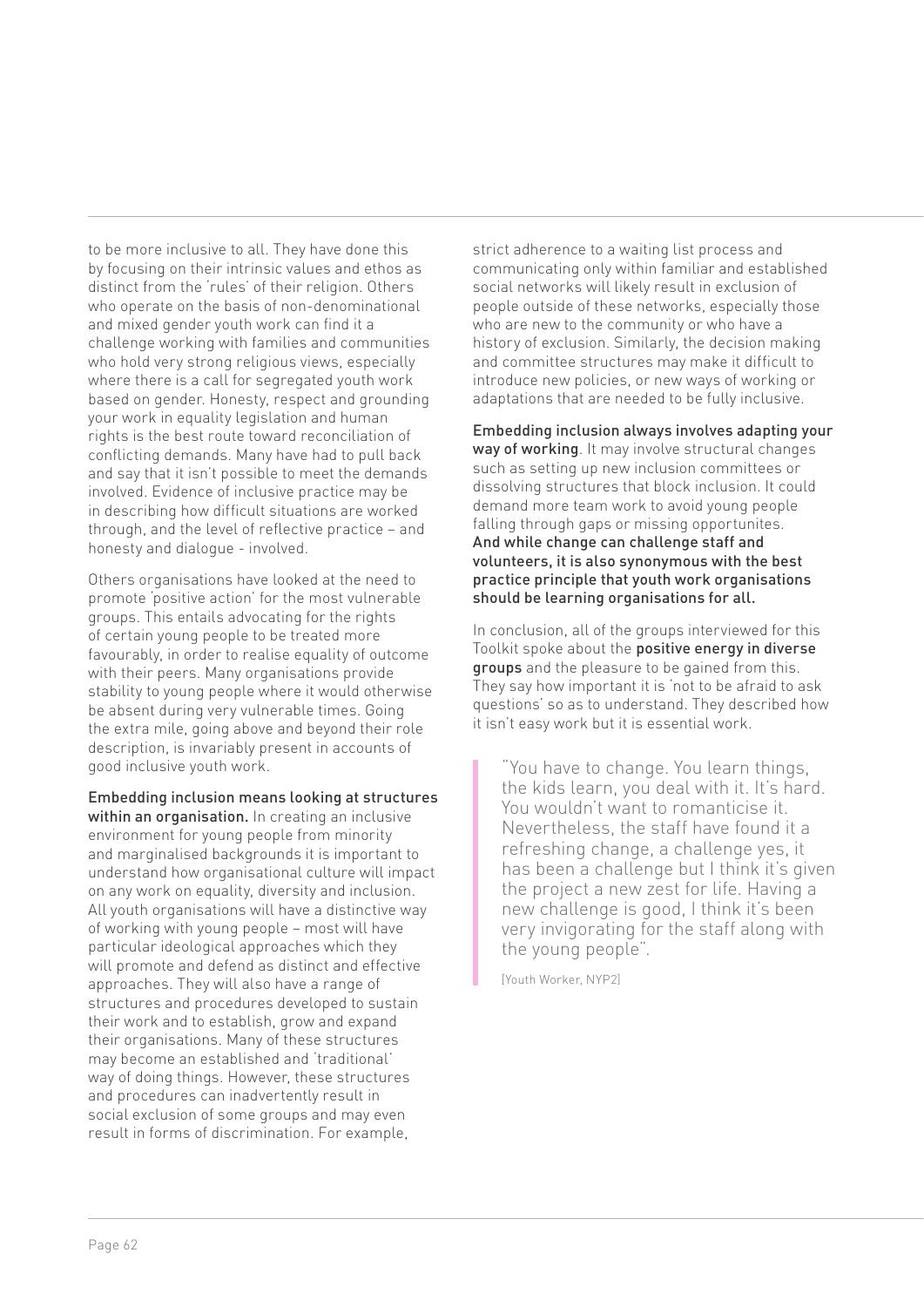### ANNEXE 1 FURTHER RESOURCES AND SUPPORT

#### STEPS 1-8 | Publications and Training relevant to all steps 1-8

- NYCI 'Access All Areas' Diversity Toolkit for the youth sector [www.youth.ie/diversity](http://www.youth.ie/diversity).
- NYCI training courses on equality and inclusion available on request [www.intercultural.ie](http://www.intercultural.ie) for details.

#### STEP 1 | Organisational Review

- CSO [www.cso.ie](http://www.cso.ie) (a breakdown by each town and age is accessible online).
- The Department of Education and Skills can provide information on the nationality or place of birth of students attending your local schools which you can use for comparative purposes. Your local school might also give you this information.

#### STEP 2 | Developing your Policy

- Access All Areas Chapter 1 has a policy template [www.youth.ie/diversity](http://www.youth.ie/diversity).
- Irish Human Rights and Equality Commission (IHREC).
- NYCI Toolkit 'Let's Beat Bullying' [www.youthhealth.ie](http://www.youthhealth.ie).
- BeLonG To resources on tackling homophobic bullying [www.belongto.org](http://www.belongto.org).

### STEP 3 | Enhancing your Space and Environment

- NYCI has a flyer on Intercultural Youth Work with translations in 8 languages [www.intercultural.ie](http:// www.intercultural.ie).
- Irish Wheelchair Association has a guide "Best Practice Access Guidelines" on wheelchair accessibility – also see Access All Areas Chapter 5 checklist for a summary of requirements [www.youth.ie/diversity](http://www.youth.ie/diversity).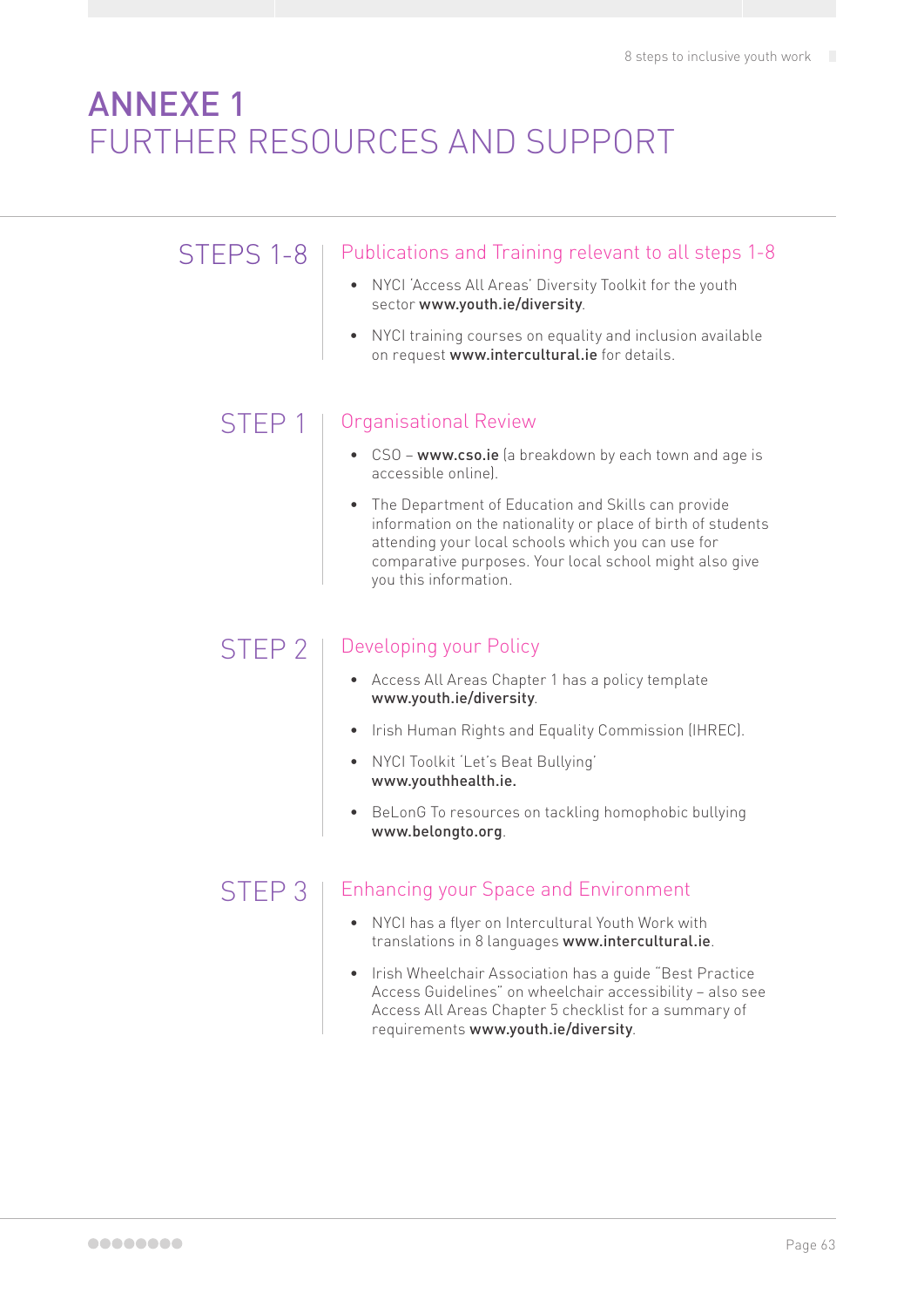## ANNEX 1 FURTHER RESOURCES AND SUPPORT

#### $STFP 4$  | Staff and Volunteers

- NYCI has a range of information, such as "What terminology do I use when talking about Young People from a Minority Ethnic Background?" and videos on working with different groups of young people (Let's Act on Inclusion videos). See [www.intercultural.ie](http://www.intercultural.ie).
- NYCI's publications:
	- **>** Access All Areas Diversity Toolkit' [www.youth.ie/diversity](http://www.youth.ie/diversity);
	- **>** Promoting Quality in Intercultural Youth Work [www.intercultural.ie](http://www.intercultural.ie).
- Find new volunteers @ Volunteer Ireland [www.volunteer.ie](http://www.volunteer.ie).

#### STEPS 5-6 Planning Activities, Finding Resources, and Increasing Youth **Participation**

- NYCI Toolkit on participation "Why don't we?"; [www.youth.ie/nyci/why-dont](http://www.youth.ie/nyci/why-dont-we-youth-participation-resource-pack)[we-youth-participation-resource-pack.](http://www.youth.ie/nyci/why-dont-we-youth-participation-resource-pack)
- A full range of inclusion related publications and activity packs and ideas, including videos [www.intercultural.ie/resources](http://www.intercultural.ie/resources).

A few examples of activity resources on our [www.intercultural.ie](http://www.intercultural.ie) website:

- Life Stories: NYCI;
- All Different, All Equal: NYCI;
- IGG Outreach Toolkit Pack [www.irishgirlguides.ie](http://www.irishgirlguides.ie):
- Making Ireland Home video: MRCI.
- International resources:
	- **>** SALTO youth resources [www.salto-youth.net](http://www.salto-youth.net);
	- **>** Council of Europe: T-Kit; Compass & Bookmarks.
- A list of videos that can be used for discussion
	- **>** Pixar's 'For the Birds';
	- **>** Media that Matters;
	- **>** Let's Act on Inclusion video series see [www.interculitural.ie](http://www.interculitural.ie);
- Léargas for information and funding for youth exchanges Erasmus+ [www.leargas.ie](http://www.leargas.ie)
- Young Voices, Vote @ 16 etc how young people can influence policy [www.youth.ie/international](http://www.youth.ie/international)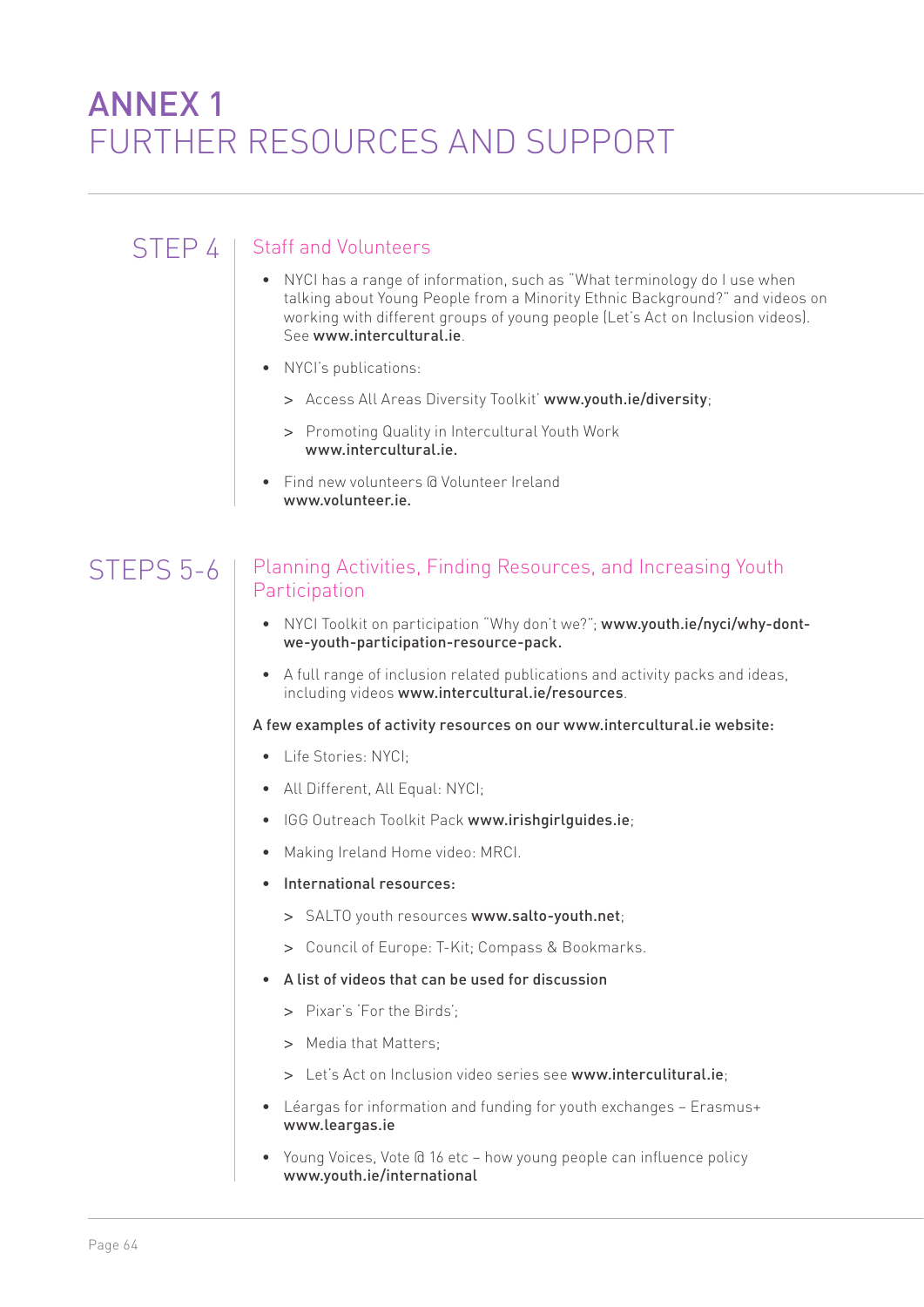### STEP 7 | Networking and Building Partnerships

• You have linked in with NYCI's Intercultural and Equality programme to share practice within the youth sector.

### STEP 8 | Monitoring and Evaluation

• You have used the checklists in 'Access All Areas Diversity Toolkit' [www.youth.ie/diversity](http://www.youth.ie/diversity) to assess your inclusion practice.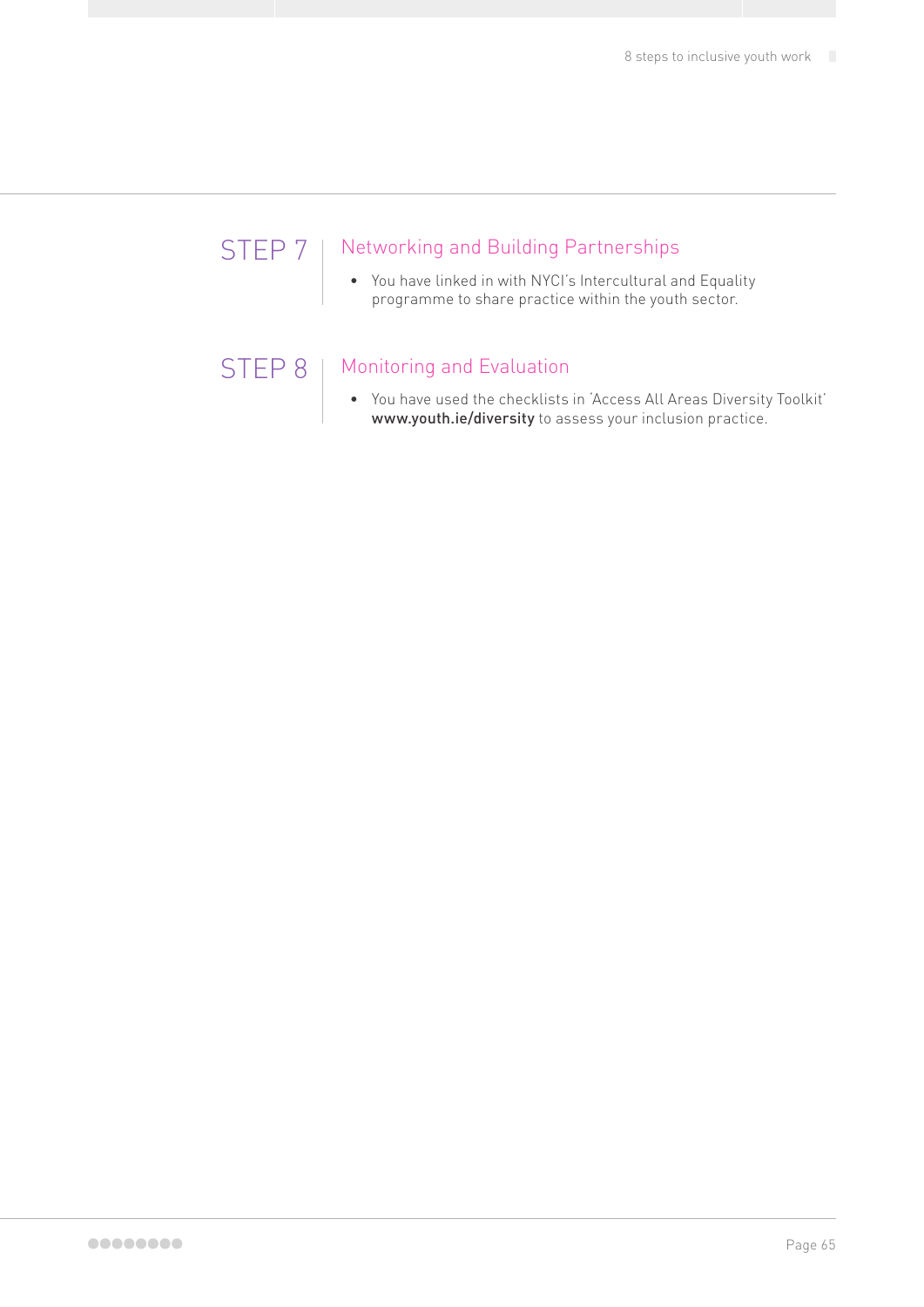# ACTION PLAN TEMPLATE – CONTINUOUS IMPROVEMENT PLANNING

| Timeframe                                             | Action | Person/s<br>responsible |
|-------------------------------------------------------|--------|-------------------------|
| <b>Short</b><br>term<br>(during<br>the next<br>month) |        |                         |
| <b>Medium</b><br>term<br>(in the<br>next 6<br>months) |        |                         |
| Long<br>term<br>(over<br>the next<br>year)            |        |                         |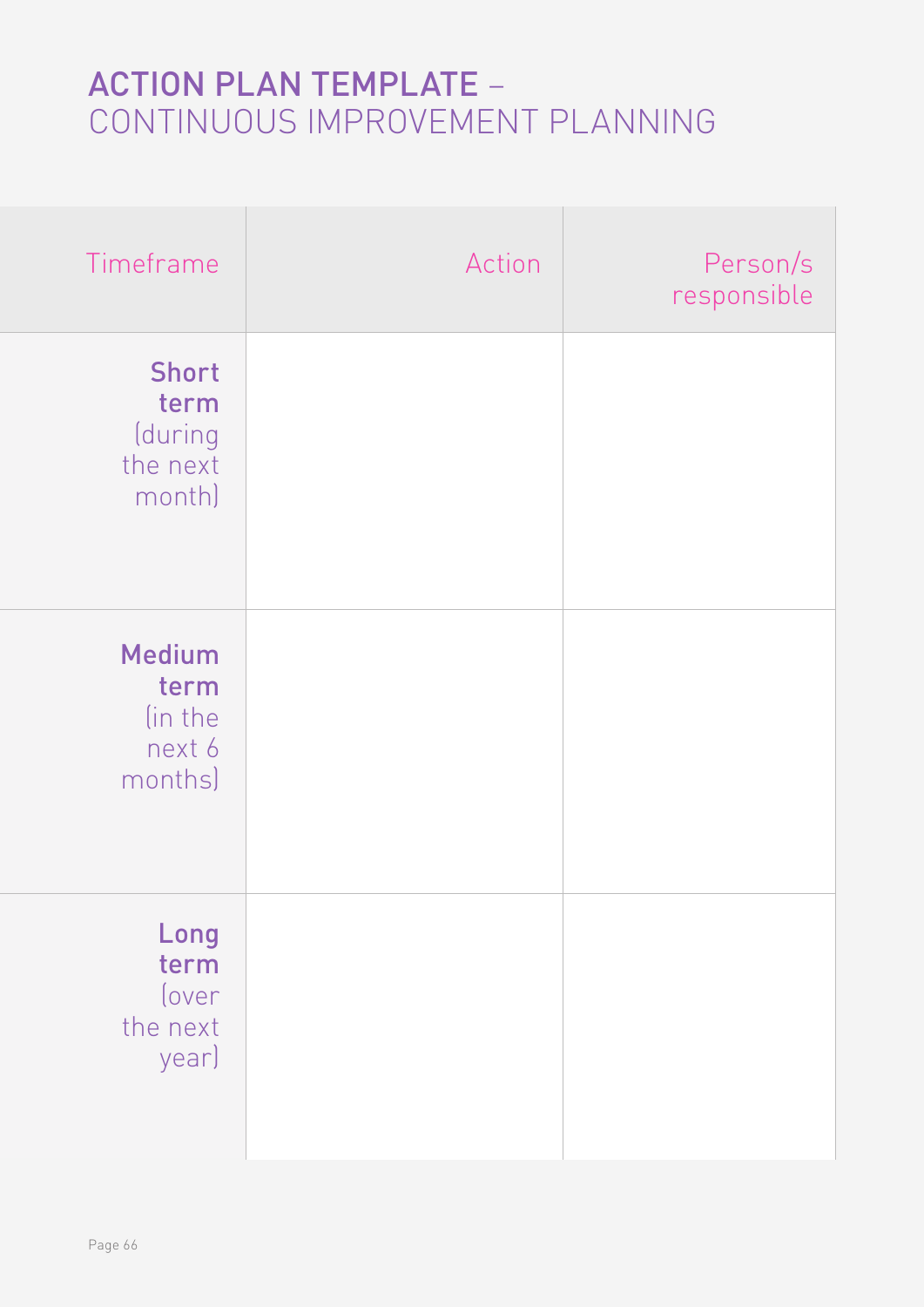### DEVELOPING YOUR LOGIC MODEL - THE COMMON ELEMENTS

#### Goals derive from organisational purpose

Aim, mission, vision, values, ideology

#### Analysis informs goals

- Populations and target groups
- Problems and Causes, situations and issues
- Current provision: strengths, weaknesses, gaps

#### Socio-economic factors inform objectives and affect outcomes

• Policy, legislation, funding, politics, local conditions

#### Monitoring and evaluation

- Collecting and interpreting information about implementation and results
- And reporting findings
- These processes take external factors into account and inform analysis, planning and implementation
- Targets and indicators that can provide signs of progress or achievement may derive from standards or benchmarks



Taking ideas from social science research, literature, practice-wisdom, practice and consultation processes, to inform understanding of problems, situations and issues, as well as ideas about work that can enable desired outcomes, and ways of monitoring and evaluating the work.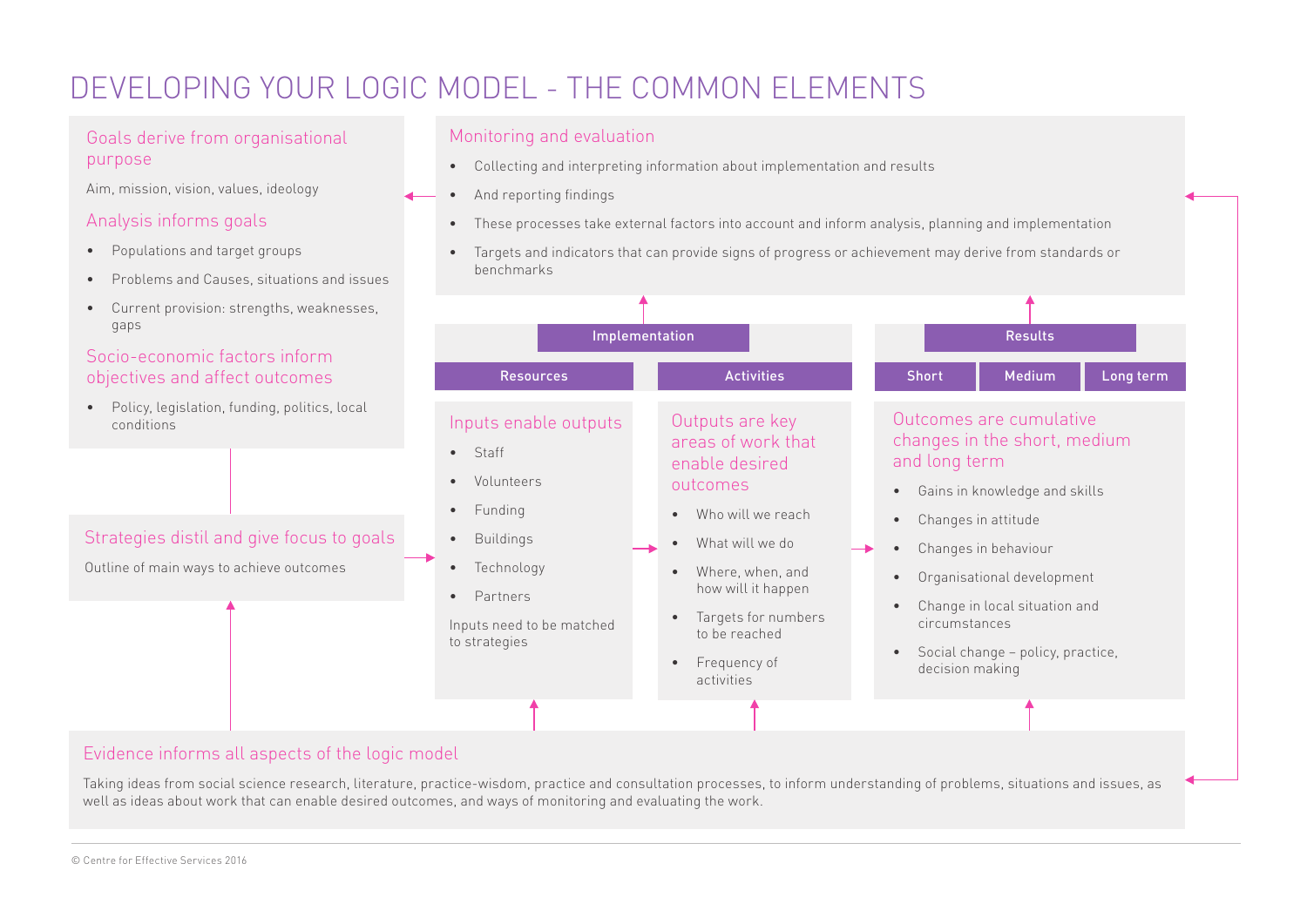# A BASIC TOOL THAT LINKS YOUR LOGIC MODEL TO YOUR INDICATORS OF CHANGE

### Title of project/programme/group:

| Outputs (your activities)         | How they are counted / measured        |
|-----------------------------------|----------------------------------------|
|                                   |                                        |
|                                   |                                        |
|                                   |                                        |
| Short to medium term outcomes     | How will we indicate and record change |
|                                   |                                        |
|                                   |                                        |
|                                   |                                        |
| Medium term to long-term outcomes | How will we indicate and record change |
|                                   |                                        |
|                                   |                                        |
|                                   |                                        |

© Quality Matters 2015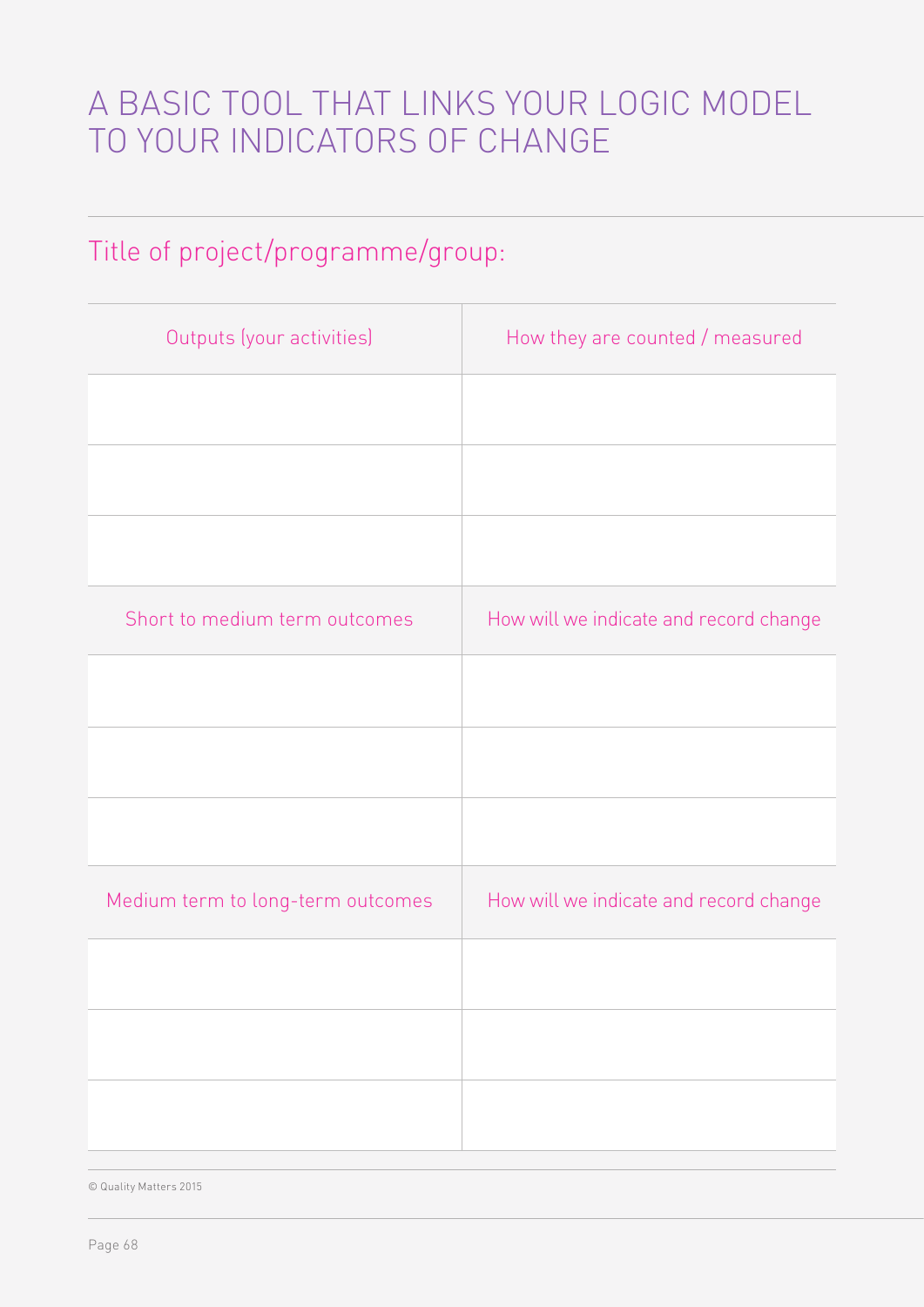### APPENDIX

### List of Acronyms

CDYSB – City of Dublin Youth Services Board (CDYSB manages the funding of many youth services in the city) CSO – Central Statistics Office DES – Department of Education and Skills EVS – European Voluntary Service FNYPAR – Foreign National Young People At Risk group IGG – Irish Girl Guides KDYS - Kerry Diocesan Youth Service

| $LGBT -$  | Lesbian, Gay, Bisexual &<br>Transgender        |
|-----------|------------------------------------------------|
| $NQSF -$  | <b>National Quality Standards</b><br>Framework |
| $NYP2 -$  | Neighbourhood Youth Project 2                  |
| $NYS -$   | National Youth Strategy                        |
| Swan YS - | Swan Youth Service                             |
|           | <b>The Base YC</b> - The Base Youth Centre     |
| $VSI -$   | <b>Voluntary Services International</b>        |
| $YP -$    | Young People                                   |

### Additional terminology

#### Asylum Seeker

A person seeking to be granted protection as a refugee outside their country of origin, and who is waiting for a legal determination of his/her application. In Ireland, the asylum process is a legal system which decides who qualifies as a refugee and who is entitled to remain in Ireland.

#### Refugee

A person who has had to leave their country of origin because of a well-founded fear of persecution because of reasons including their ethnicity, religion, nationality, or political opinion. Ireland is a signatory to the '1951 United Nations Convention Relating to the Status of Refugees', which obliges us to provide protection to people fleeing their country for the reasons above.

#### Separated Child Seeking Asylum (previously called unaccompanied minors)

If a child under 18 years arrives in Ireland without parents or guardians, and seeks asylum, he/she is called a Separated Child Seeking Asylum. They stay under the care of the HSE until they reach 18, usually in foster care. They can attend school until completing their Leaving Certificate. They are not entitled to free State education beyond secondary school.

### Direct Provision (DP)

Adult asylum seekers, families and Separated Children reaching 18 years of age live in Direct Provision accommodation while their claim is being processed in Ireland. Direct Provision Centres are located nationwide. In direct provision, asylum seekers are provided with accommodation and food, but with little privacy or independence. Asylum seekers receive €19.10 per week per adult, and €15.60 per child to cover essential items such as toiletries and travel.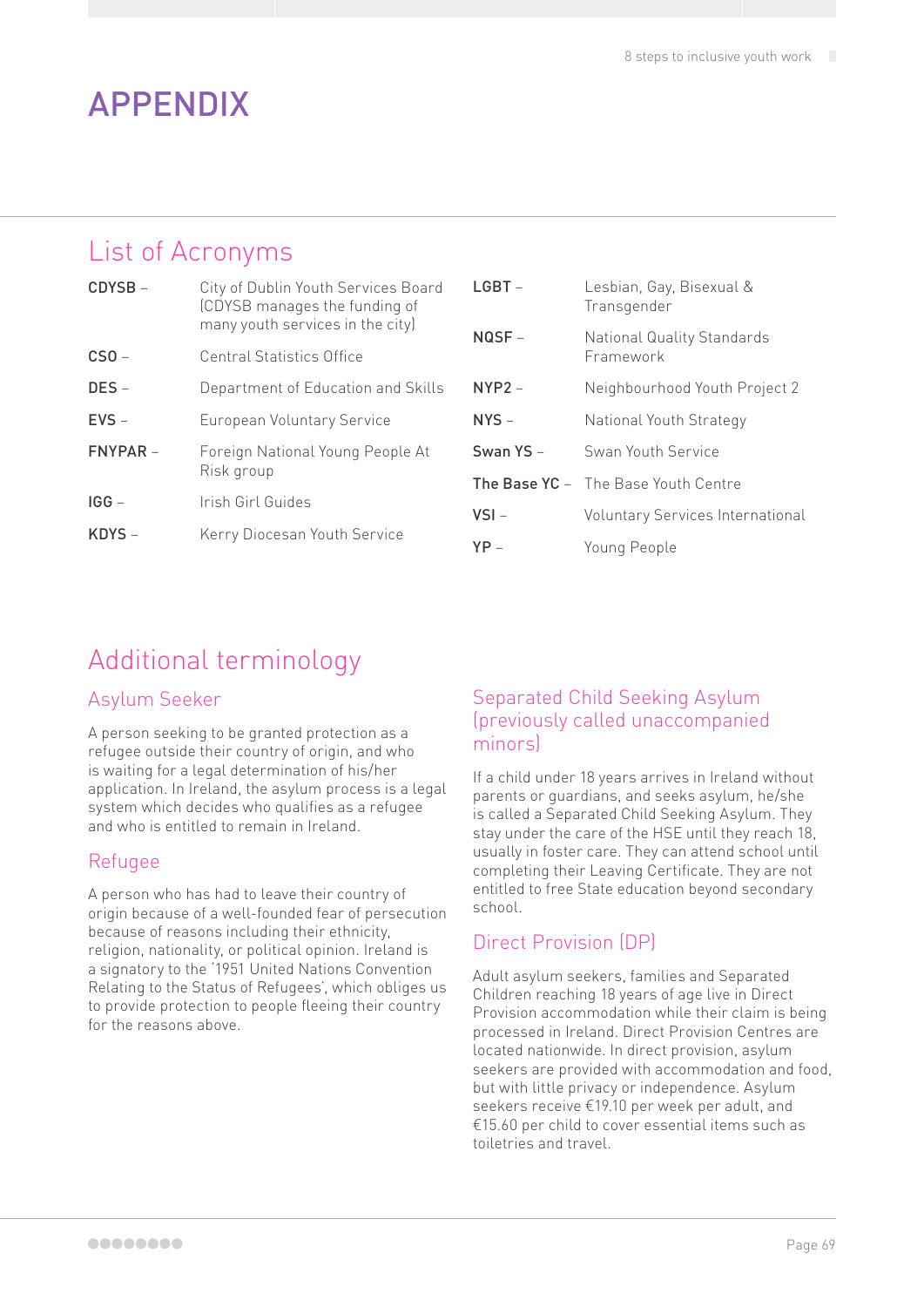#### Ethnic Identifier

This relates to a person's background. It is usually included on your organisation's membership form or asked about in conversation. It can include information on nationality, ethnicity, place of birth, and native language(s) of the person and their parents. It is helpful in planning adequately for the particular needs of young people in your group and is good practice. In this Toolkit we often refer to engaging with people from minority ethnic backgrounds. However the ethnicity in question refers to the background of the young person and is not necessarily how they identify themselves. We should not assume someone else's ethnicity or describe them by our own perception of who they are; we need to ask them how they like to be described. Often, people prefer to identify themselves by more complex or mixed ethnicities, for example, Polish-Irish, Irish-Nigerian, Indian-Irish, Kurdish, Roma and increasingly they may see themselves as just Irish.

#### Interculturalism

Interculturalism recognises that ethnic and cultural diversity can enrich our society. This approach implies the development of policies and proactive practice that promote communication, understanding and integration between different cultures and ethnic groups. In multiculturalism, difference is accepted, and respected, but there is little emphasis on the need to interact with others. Assimilation promotes the absorption of all into the dominant culture, seeing difference as a source of conflict and making minority cultures as invisible as possible. Interculturalism forefronts dialogue and change on all sides.

### References

National Quality Standards Framework (NQSF) for Youth Work, July 2010, Office for Minister of Children and Youth Affairs (OMCYA), Dept. of Health and children

Better Outcomes, Brighter Futures, The national policy framework for children and young people 2014-2020 (BOBF), 2014, Dept. of Children and Youth Affairs

National Youth Strategy 2015 – 2020 (NYS), 2015, Dept. of Children and Youth Affairs